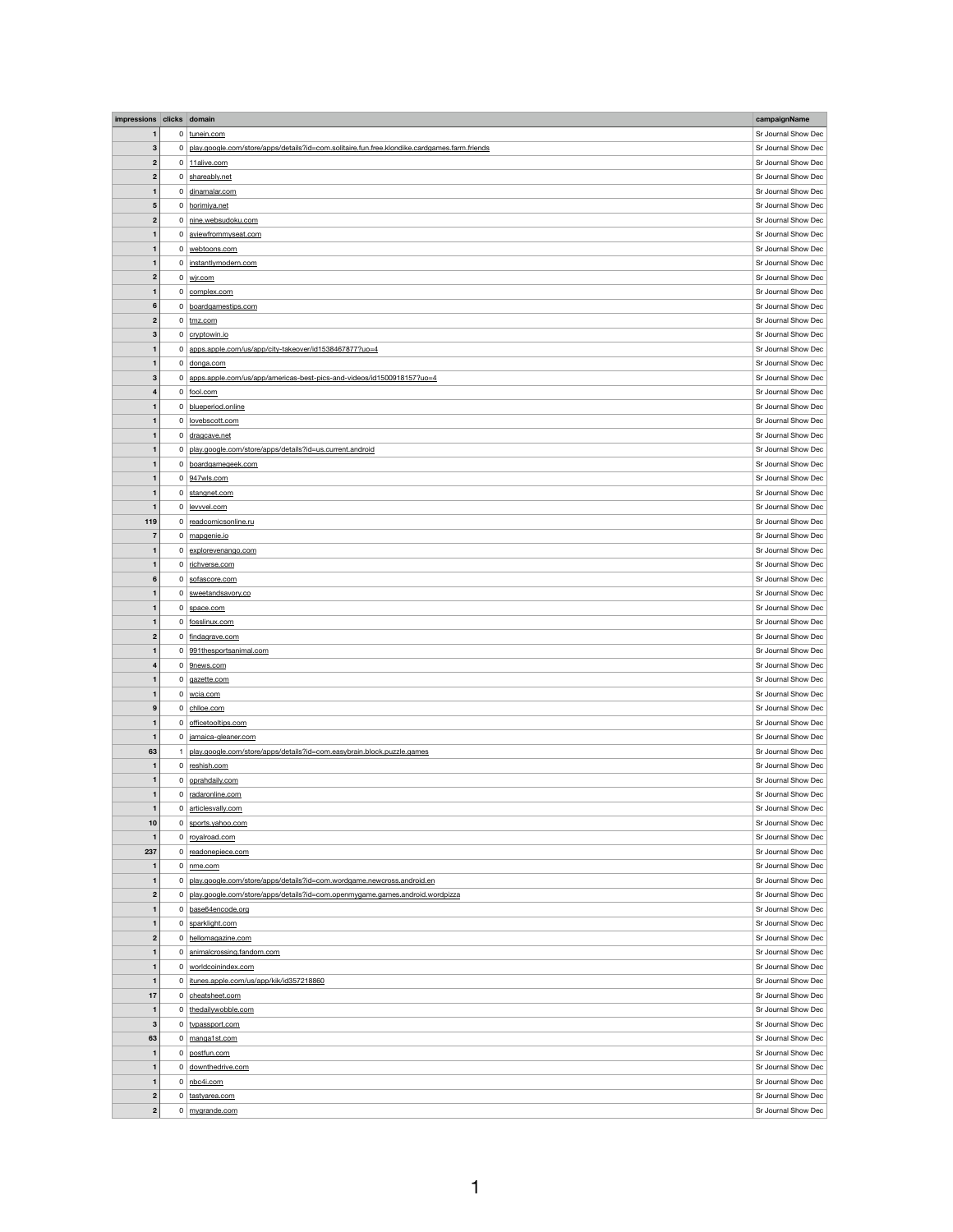| $\overline{2}$                   | $\overline{0}$ | iranianyellowpage.org                                                              | Sr Journal Show Dec                        |
|----------------------------------|----------------|------------------------------------------------------------------------------------|--------------------------------------------|
| $\mathbf{1}$                     | $\overline{0}$ |                                                                                    | Sr Journal Show Dec                        |
|                                  |                | journeyranger.com                                                                  |                                            |
| $\mathbf{1}$                     |                | 0 tek-tips.com                                                                     | Sr Journal Show Dec                        |
| $\overline{\mathbf{4}}$          | $\overline{0}$ | androidauthority.com                                                               | Sr Journal Show Dec                        |
| 35                               | 0              | play.google.com/store/apps/details?id=com.thechive                                 | Sr Journal Show Dec                        |
| $\mathbf{3}$                     |                | $0$ definition.org                                                                 | Sr Journal Show Dec                        |
|                                  |                |                                                                                    |                                            |
| $\mathbf{1}$                     |                | 0 travelerdoor.com                                                                 | Sr Journal Show Dec                        |
| $\mathbf{1}$                     | $\overline{0}$ | slashfilm.com                                                                      | Sr Journal Show Dec                        |
| 8                                |                | $0 \vert$ wral.com                                                                 | Sr Journal Show Dec                        |
| $\mathbf{1}$                     |                | 0 livexlive.com                                                                    | Sr Journal Show Dec                        |
| 10                               | $\overline{0}$ | disboards.com                                                                      | Sr Journal Show Dec                        |
|                                  |                |                                                                                    |                                            |
| $\mathbf 1$                      | 0              | play.google.com/store/apps/details?id=com.nfl.fantasy.core.android                 | Sr Journal Show Dec                        |
| $\mathbf{1}$                     |                | 0 pulpquiz.com                                                                     | Sr Journal Show Dec                        |
| 80                               | 0              | lordmanga.com                                                                      | Sr Journal Show Dec                        |
| 20                               | $\overline{0}$ | biblegateway.com                                                                   | Sr Journal Show Dec                        |
|                                  |                |                                                                                    |                                            |
| $\mathbf{3}$                     | $\overline{0}$ | checkmategaming.com                                                                | Sr Journal Show Dec                        |
| 3                                |                | 0 sneakertoast.com                                                                 | Sr Journal Show Dec                        |
| $\mathbf 1$                      | 0 <sup>1</sup> | medical-news.org                                                                   | Sr Journal Show Dec                        |
| $\mathbf{1}$                     | 0              | jasonwatmore.com                                                                   | Sr Journal Show Dec                        |
| $\mathbf{1}$                     | 0 <sup>1</sup> | sportoport.com                                                                     | Sr Journal Show Dec                        |
|                                  |                |                                                                                    |                                            |
| 73                               | 0              | kanojo-okarishimasu.com                                                            | Sr Journal Show Dec                        |
| $\mathbf{3}$                     |                | $0$ news.am                                                                        | Sr Journal Show Dec                        |
| $\mathbf{1}$                     | $\overline{0}$ | raider.io                                                                          | Sr Journal Show Dec                        |
| $\overline{\mathbf{4}}$          | 0              | morehackz.com                                                                      | Sr Journal Show Dec                        |
| 174                              |                | spin.com                                                                           | Sr Journal Show Dec                        |
|                                  |                |                                                                                    |                                            |
| $\mathbf 1$                      | $\mathbf{0}$   | reaperscans.com                                                                    | Sr Journal Show Dec                        |
| 1                                | $\mathbf{0}$   | wordfinder.yourdictionary.com                                                      | Sr Journal Show Dec                        |
| $\mathbf{2}$                     | 0              | play.google.com/store/apps/details?id=com.dna.solitaireapp                         | Sr Journal Show Dec                        |
| $\overline{7}$                   | $\mathbf 0$    | bigglobaltravel.com                                                                | Sr Journal Show Dec                        |
|                                  |                |                                                                                    |                                            |
| $\mathbf{1}$                     | $\mathbf{0}$   | gamaverse.com                                                                      | Sr Journal Show Dec                        |
| 17                               | 0              | play.google.com/store/apps/details?id=com.easybrain.cross.logic.puzzle             | Sr Journal Show Dec                        |
| $\mathbf 1$                      | 0              | readdragonball.online                                                              | Sr Journal Show Dec                        |
| $\mathbf{1}$                     | $\overline{0}$ | manhuaplus.com                                                                     | Sr Journal Show Dec                        |
| $\mathbf{1}$                     | $\mathbf{0}$   | illumeably.com                                                                     | Sr Journal Show Dec                        |
|                                  |                |                                                                                    | Sr Journal Show Dec                        |
| $\mathbf 1$                      | 0 <sup>1</sup> | myphoneupdate.com                                                                  |                                            |
|                                  |                |                                                                                    |                                            |
| $\mathbf{2}$                     | $\mathbf{0}$   | resanance.com                                                                      | Sr Journal Show Dec                        |
| $\overline{\mathbf{4}}$          | $\mathbf{0}$   | askinglot.com                                                                      | Sr Journal Show Dec                        |
| $\mathbf 1$                      | 0 <sup>1</sup> |                                                                                    | Sr Journal Show Dec                        |
|                                  |                | wfgr.com                                                                           |                                            |
| $\mathbf{2}$                     |                | 0   insider.com                                                                    | Sr Journal Show Dec                        |
| $\mathbf{1}$                     | 0 <sup>1</sup> | letterboxd.com                                                                     | Sr Journal Show Dec                        |
| $\mathbf 1$                      | $\mathbf{0}$   | absolutehistory.com                                                                | Sr Journal Show Dec                        |
| $\mathbf{2}$                     |                | 0 outkick.com                                                                      | Sr Journal Show Dec                        |
| $\mathbf{1}$                     | $\mathbf{0}$   |                                                                                    |                                            |
|                                  |                | play.google.com/store/apps/details?id=in.playsimple.tripcross&hl=en                | Sr Journal Show Dec                        |
| -1                               | 0              | play.google.com/store/apps/details?id=com.bricksbreaker.balls.crusher.bricks&hl=en | Sr Journal Show Dec                        |
| $\overline{\mathbf{4}}$          |                | 0 readdorohedoromanga.com                                                          | Sr Journal Show Dec                        |
| $\mathbf{1}$                     |                | 0 therogersvillereview.com                                                         | Sr Journal Show Dec                        |
| $\mathbf{1}$                     | $\mathbf{0}$   | bostonglobe.com                                                                    | Sr Journal Show Dec                        |
| $\mathbf{2}$                     |                | 0 avahungry.blogspot.com                                                           | Sr Journal Show Dec                        |
|                                  |                |                                                                                    |                                            |
| 611                              |                | 0 tamildhool.net                                                                   | Sr Journal Show Dec                        |
| $\boldsymbol{2}$                 | 0 <sup>1</sup> | coolmathgames.com                                                                  | Sr Journal Show Dec                        |
| $\mathbf{1}$                     |                | $0 \mid 12$ up.com                                                                 | Sr Journal Show Dec                        |
| $\mathbf{1}$                     |                | 0 lifehack.org                                                                     | Sr Journal Show Dec                        |
| $\mathbf{1}$                     |                | $0$ dkoding.in                                                                     | Sr Journal Show Dec                        |
|                                  |                |                                                                                    |                                            |
| $\mathbf{3}$                     | $\overline{0}$ | loopnews.com                                                                       | Sr Journal Show Dec                        |
| 3                                |                | $0$ tumblr.com                                                                     | Sr Journal Show Dec                        |
| $\boldsymbol{3}$                 |                | $0$ lequipe.fr                                                                     | Sr Journal Show Dec                        |
| $\overline{7}$                   |                | 0 fextralife.com                                                                   | Sr Journal Show Dec                        |
| $\mathbf{1}$                     |                | 0 intouchweekly.com                                                                | Sr Journal Show Dec                        |
|                                  |                |                                                                                    |                                            |
| $\mathbf{1}$                     |                | 0 bartamanpatrika.com                                                              | Sr Journal Show Dec                        |
| $\mathbf{1}$                     | $\mathbf{0}$   | instyle.com                                                                        | Sr Journal Show Dec                        |
| $\mathbf{3}$                     |                | $0  $ digg.com                                                                     | Sr Journal Show Dec                        |
| $\mathbf{2}$                     |                | 0 twentytwowords.com                                                               | Sr Journal Show Dec                        |
| $\mathbf{1}$                     |                |                                                                                    | Sr Journal Show Dec                        |
|                                  |                | 0 t-mobile.com                                                                     |                                            |
| 8                                |                | 0 readvagabond.online                                                              | Sr Journal Show Dec                        |
| $\mathbf{1}$                     | $\mathbf 0$    | play.google.com/store/apps/details?id=com.blackout.marble                          | Sr Journal Show Dec                        |
| $\boldsymbol{2}$                 | $\overline{0}$ | kotaku.com                                                                         | Sr Journal Show Dec                        |
| 99                               | 0              | kimetsu-noyaiba-manga.com                                                          | Sr Journal Show Dec                        |
|                                  |                |                                                                                    |                                            |
| $3\phantom{a}$                   | $\overline{0}$ | sciencesensei.com                                                                  | Sr Journal Show Dec                        |
| $\boldsymbol{2}$<br>$\mathbf{1}$ | $\overline{0}$ | 0 domesticated companion.com<br>ebookhunter.net                                    | Sr Journal Show Dec<br>Sr Journal Show Dec |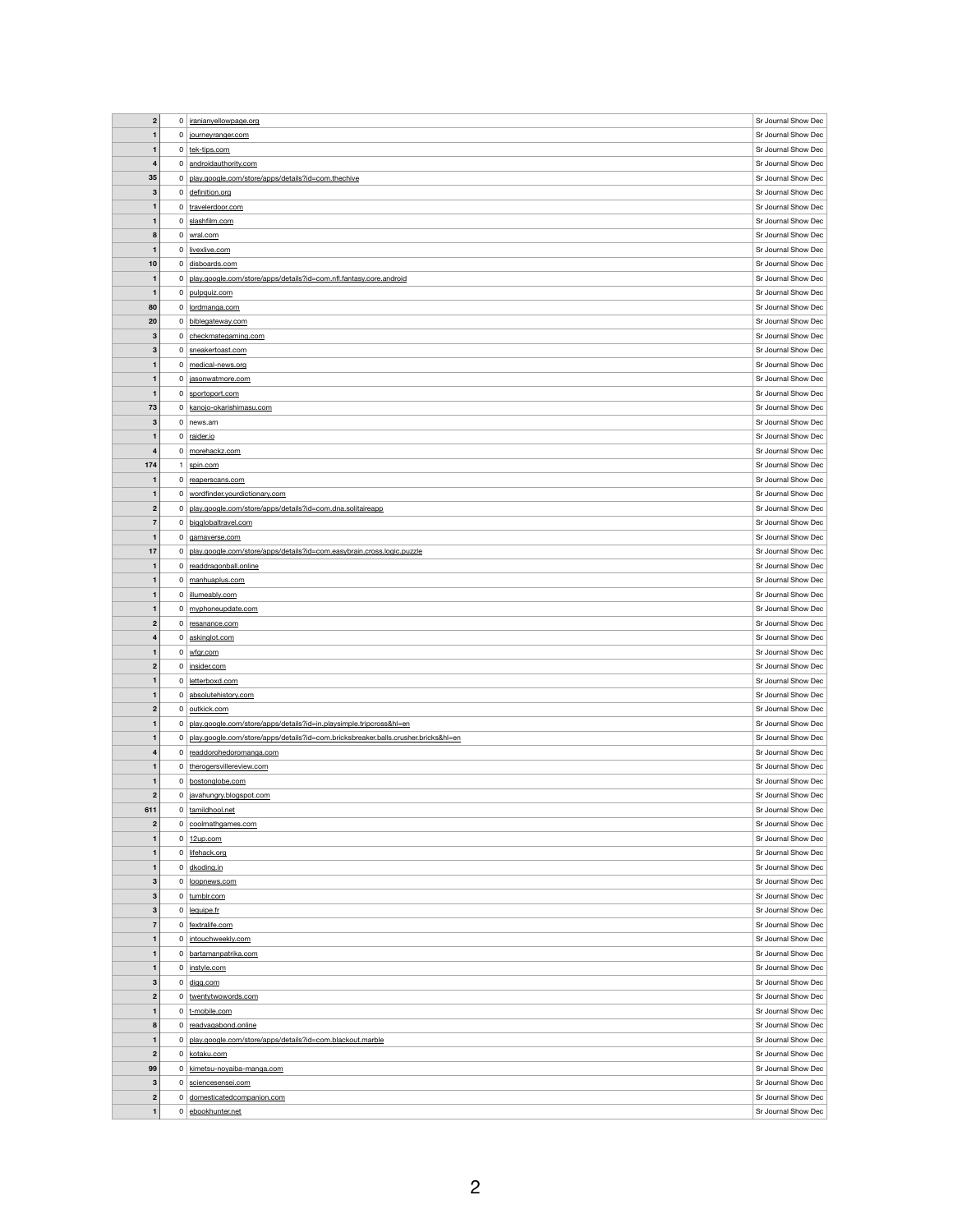| 34                   |                | 0 undertheoaktree.online                                         | Sr Journal Show Dec |
|----------------------|----------------|------------------------------------------------------------------|---------------------|
|                      |                |                                                                  | Sr Journal Show Dec |
| $\mathbf{3}$         | 0 <sup>1</sup> | play.google.com/store/apps/details?id=jp.ne.ibis.ibispaintx.app  |                     |
| $\mathbf 1$          |                | 0 pawszilla.com                                                  | Sr Journal Show Dec |
| 8                    |                | 0 wpctrends.com                                                  | Sr Journal Show Dec |
| $\mathbf{2}$         |                | 0 readmushokutensei.com                                          | Sr Journal Show Dec |
| $\sqrt{5}$           |                | 0 findanyanswer.com                                              | Sr Journal Show Dec |
| $\mathbf{2}$         |                | 0 bakidou.com                                                    | Sr Journal Show Dec |
| $\mathbf{1}$         |                | 0 elconfidencial.com                                             | Sr Journal Show Dec |
|                      |                |                                                                  |                     |
| $\mathbf{3}$         |                | 0 skytamil.net                                                   | Sr Journal Show Dec |
| $\overline{2}$       |                | 0 nagatoro-san.com                                               | Sr Journal Show Dec |
| 1                    |                | 0 berserkmanga.net                                               | Sr Journal Show Dec |
| 4                    |                | $0$ chess.com                                                    | Sr Journal Show Dec |
| $\mathbf{1}$         |                | 0 bhaskar.com                                                    | Sr Journal Show Dec |
| 1                    |                | $0 \mid$ wsmv.com                                                | Sr Journal Show Dec |
| 1                    |                | 0   play.google.com/store/apps/details?id=com.kem.kemvo          | Sr Journal Show Dec |
| $\mathbf{1}$         |                | 0 brawlify.com                                                   | Sr Journal Show Dec |
| $\sqrt{5}$           |                | 0 realclearpolitics.com                                          | Sr Journal Show Dec |
| 9                    |                | 0 fandom.com                                                     | Sr Journal Show Dec |
|                      |                |                                                                  |                     |
| $\boldsymbol{2}$     |                | 0 searchandnews.com                                              | Sr Journal Show Dec |
| 3                    |                | 0 artoftesting.com                                               | Sr Journal Show Dec |
| 1                    |                | 0 puppyfind.com                                                  | Sr Journal Show Dec |
| $\boldsymbol{2}$     |                | $0$ indystar.com                                                 | Sr Journal Show Dec |
| $\mathbf{1}$         |                | 0 comicskingdom.net                                              | Sr Journal Show Dec |
| 1                    |                | $0 \mid$ maariv.co.il                                            | Sr Journal Show Dec |
| 1                    | 0              | itunes.apple.com/us/app/solitaire-classic-card-game/id1191435163 | Sr Journal Show Dec |
| 1                    |                | $0$ senpai.gg                                                    | Sr Journal Show Dec |
| $\boldsymbol{2}$     | $\mathbf{0}$   | askamanager.org                                                  | Sr Journal Show Dec |
| $\mathbf{1}$         | $\mathsf{O}$   | jdpower.com                                                      | Sr Journal Show Dec |
|                      |                |                                                                  | Sr Journal Show Dec |
| $\mathbf{1}$         |                | 0 rescueme.org                                                   |                     |
| 25                   | 0 <sup>1</sup> | itunes.apple.com/app/id506141837                                 | Sr Journal Show Dec |
| 1                    |                | $0  $ tv-bee.com                                                 | Sr Journal Show Dec |
| $\mathbf 1$          |                | 0 elnuevodia.com                                                 | Sr Journal Show Dec |
| $\mathbf{1}$         |                | $0 \mid$ meiker.io                                               | Sr Journal Show Dec |
| $\sqrt{5}$           | 0              | play.google.com/store/apps/details?id=com.imgur.mobile           | Sr Journal Show Dec |
| 64                   |                | 0 bormanga.com                                                   | Sr Journal Show Dec |
|                      |                |                                                                  |                     |
| $\mathbf{3}$         |                | $0$ tappedout.net                                                | Sr Journal Show Dec |
| 1                    |                | 0   latimescrosswordanswers.com                                  | Sr Journal Show Dec |
| 1                    |                |                                                                  | Sr Journal Show Dec |
|                      |                | $0 \mid$ ijr.com                                                 |                     |
| $\mathbf{1}$         |                | 0 charlotteobserver.com                                          | Sr Journal Show Dec |
| 22                   |                | 0   indalchef.com                                                | Sr Journal Show Dec |
| $\mathbf 1$          |                | $0 \mid$ youm 7.com                                              | Sr Journal Show Dec |
| $\mathbf{1}$         |                | 0 vibrant-world.com                                              | Sr Journal Show Dec |
| 1                    |                | 0 teslanorth.com                                                 | Sr Journal Show Dec |
| 4                    | 0              | wfaa.com                                                         | Sr Journal Show Dec |
| $\blacksquare$       |                | 0 newson6.com                                                    | Sr Journal Show Dec |
| $\mathbf{1}$         |                | $0$ cinema.dinamalar.com                                         | Sr Journal Show Dec |
| $\mathbf{1}$         |                | 0 hiddenremote.com                                               | Sr Journal Show Dec |
| 25                   |                | $0$ laola1.live                                                  | Sr Journal Show Dec |
| $\boldsymbol{2}$     |                | $0$ newsherald.com                                               | Sr Journal Show Dec |
| $\mathbf{1}$         |                | $0$ raid.report                                                  | Sr Journal Show Dec |
|                      | 0 <sup>1</sup> |                                                                  |                     |
| 12                   |                | iborrowdesk.com                                                  | Sr Journal Show Dec |
| 15                   |                | 0 business-credits.cc                                            | Sr Journal Show Dec |
| $\mathbf{2}$         |                | 0 wowhead.com                                                    | Sr Journal Show Dec |
| $\mathbf{1}$         | 0 <sup>1</sup> | geoguessr.com                                                    | Sr Journal Show Dec |
| $\blacktriangleleft$ |                | 0 newsmemory.com                                                 | Sr Journal Show Dec |
| 3301                 |                | 2 staradvertiser.com                                             | Sr Journal Show Dec |
| 409                  |                | $0 \mid$ mangaread.org                                           | Sr Journal Show Dec |
| $\sqrt{5}$           |                | 0 stltoday.com                                                   | Sr Journal Show Dec |
| $\mathbf{2}$         | 0 <sup>1</sup> | thespun.com                                                      | Sr Journal Show Dec |
| $\mathbf{2}$         |                | 0 tennessean.com                                                 | Sr Journal Show Dec |
| $6\phantom{1}$       |                | 0 read-myheromanga.com                                           | Sr Journal Show Dec |
| 1                    |                |                                                                  | Sr Journal Show Dec |
|                      |                | $0$ earnspendlive.com                                            |                     |
| 8                    |                | $0$ stackabuse.com                                               | Sr Journal Show Dec |
| $\mathbf{3}$         |                | $0$ fflogs.com                                                   | Sr Journal Show Dec |
| 1108                 |                | play.google.com/store/apps/details?id=com.americasbestpics       | Sr Journal Show Dec |
| $\mathbf 1$          |                | $0$ cwtv.com                                                     | Sr Journal Show Dec |
| $\mathbf{1}$         | 0 <sup>1</sup> | worldstar.com                                                    | Sr Journal Show Dec |
| $\blacksquare$       |                | 0 greenvilleonline.com                                           | Sr Journal Show Dec |
| $\mathbf{2}$         |                | 0 barstoolsports.com                                             | Sr Journal Show Dec |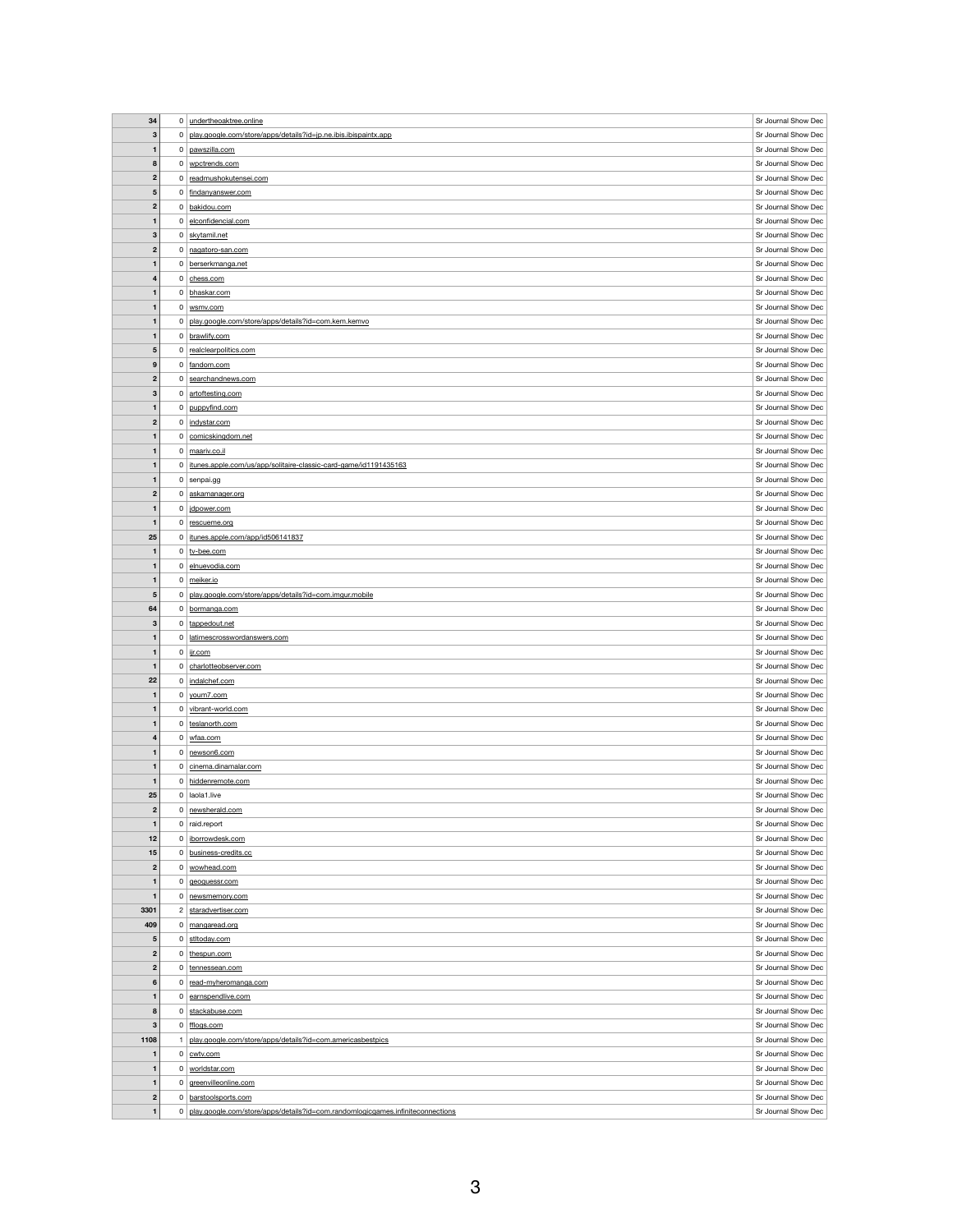| $\mathbf{1}$                 |                | 0 glamza.com                                                                    | Sr Journal Show Dec                        |
|------------------------------|----------------|---------------------------------------------------------------------------------|--------------------------------------------|
|                              |                |                                                                                 |                                            |
| $\mathbf{1}$                 |                | $0$ cwbchicago.com                                                              | Sr Journal Show Dec                        |
| 3                            |                | 0 shockwave.com                                                                 | Sr Journal Show Dec                        |
| $6\phantom{1}$               |                | $0$ grealish.net                                                                | Sr Journal Show Dec                        |
| $\mathbf{1}$                 |                | 0 blackclover.online                                                            | Sr Journal Show Dec                        |
| 408                          | 0              | play.google.com/store/apps/details?id=com.openmygame.games.android.jigsawpuzzle | Sr Journal Show Dec                        |
|                              |                |                                                                                 |                                            |
| $6\phantom{1}6$              |                | 0 statisticshowto.com                                                           | Sr Journal Show Dec                        |
| $\boldsymbol{9}$             | $\mathbf{0}$   | pch.com                                                                         | Sr Journal Show Dec                        |
| 134                          | 0              | play.google.com/store/apps/details?id=air.com.jogatina.domino.android           | Sr Journal Show Dec                        |
| $\mathbf 1$                  |                | $0$ girlschannel.net                                                            | Sr Journal Show Dec                        |
| $\overline{7}$               |                | 0 haaretz.com                                                                   | Sr Journal Show Dec                        |
|                              |                |                                                                                 |                                            |
| $\mathbf{1}$                 |                | 0 holdtoreset.com                                                               | Sr Journal Show Dec                        |
| $\mathbf{1}$                 |                | $0$ 93x.com                                                                     | Sr Journal Show Dec                        |
| ${\bf 8}$                    |                | 0 sparknotes.com                                                                | Sr Journal Show Dec                        |
| $\mathbf 1$                  |                | 0 animationforyou.com                                                           | Sr Journal Show Dec                        |
| 16                           |                | $0$ guizzable.com                                                               | Sr Journal Show Dec                        |
|                              |                |                                                                                 |                                            |
| 13                           |                | 0 steamlists.com                                                                | Sr Journal Show Dec                        |
| $6\phantom{1}$               |                | 0 missyusa.com                                                                  | Sr Journal Show Dec                        |
| $\mathbf{1}$                 |                | $0 \mid$ wnep.com                                                               | Sr Journal Show Dec                        |
| $\mathbf{1}$                 |                | 0 basketball.fantasysports.yahoo.com                                            | Sr Journal Show Dec                        |
|                              |                |                                                                                 |                                            |
| 1                            |                | 0 mindyourdollars.com                                                           | Sr Journal Show Dec                        |
| $\mathbf{3}$                 |                | $0 \mid amproject.org$                                                          | Sr Journal Show Dec                        |
| 11                           |                | $0  $ tvnation.me                                                               | Sr Journal Show Dec                        |
| $\boldsymbol{2}$             |                | 0   inspiredtaste.net                                                           | Sr Journal Show Dec                        |
| $\mathbf 1$                  |                | 0 nintendolife.com                                                              | Sr Journal Show Dec                        |
|                              |                |                                                                                 |                                            |
| 1288                         |                | 2 portal.tds.net                                                                | Sr Journal Show Dec                        |
| 1                            |                | $0 \mid n4g.com$                                                                | Sr Journal Show Dec                        |
| 4                            | 0              | opossumsauce.com                                                                | Sr Journal Show Dec                        |
| 6                            |                | $0$ the daddest.com                                                             | Sr Journal Show Dec                        |
|                              |                |                                                                                 |                                            |
| 1                            | 0              | itunes.apple.com/us/app/id1193508329                                            | Sr Journal Show Dec                        |
| $\mathbf{1}$                 |                | $0$ weaselzippers.us                                                            | Sr Journal Show Dec                        |
| 3                            |                | businessinsider.com                                                             | Sr Journal Show Dec                        |
| $\mathbf{1}$                 |                | 0 usa.inquirer.net                                                              | Sr Journal Show Dec                        |
| 33                           | 0              | demonic-master.com                                                              | Sr Journal Show Dec                        |
|                              |                |                                                                                 | Sr Journal Show Dec                        |
| $\boldsymbol{2}$             |                | 0 houstonpress.com                                                              |                                            |
|                              |                | 0 militarybud.com                                                               | Sr Journal Show Dec                        |
| 1                            |                |                                                                                 |                                            |
| $\mathbf{2}$                 |                | 0 avainuse.com                                                                  | Sr Journal Show Dec                        |
| $\boldsymbol{2}$             |                | 0 slickdeals.net                                                                | Sr Journal Show Dec                        |
|                              |                |                                                                                 |                                            |
| $\mathbf{2}$                 |                | 0 manhuas.net                                                                   | Sr Journal Show Dec                        |
| $\mathbf{1}$                 |                | 0 social.digitaltrends.com                                                      | Sr Journal Show Dec                        |
| $\boldsymbol{2}$             |                | 0 spanishdict.com                                                               | Sr Journal Show Dec                        |
| $6\phantom{1}$               |                | 0 lovecolumnist.com                                                             | Sr Journal Show Dec                        |
| $\mathbf{1}$                 |                |                                                                                 |                                            |
|                              |                | 0 firerescue1.com                                                               | Sr Journal Show Dec                        |
|                              |                | $0$ puzzlebaron.com                                                             | Sr Journal Show Dec                        |
| 80                           |                | 0 play.google.com/store/apps/details?id=com.easybrain.art.puzzle                | Sr Journal Show Dec                        |
| $\mathbf{1}$                 |                | $0$ crushthat.com                                                               | Sr Journal Show Dec                        |
| 1                            |                | 0 foxcarolina.com                                                               | Sr Journal Show Dec                        |
|                              |                |                                                                                 |                                            |
| $\mathbf{1}$                 |                | 0 collegehockeynews.com                                                         | Sr Journal Show Dec                        |
| 1                            |                | 0 thechive.com                                                                  | Sr Journal Show Dec                        |
| $\overline{7}$               |                | 0 wildtangent.com                                                               | Sr Journal Show Dec                        |
| $\mathbf{1}$                 |                | $0$ celebzz.com                                                                 | Sr Journal Show Dec                        |
| 1                            |                | 0 coshoctontribune.com                                                          | Sr Journal Show Dec                        |
| 1                            |                |                                                                                 |                                            |
|                              |                | 0 adjuka.com                                                                    | Sr Journal Show Dec                        |
| $\mathbf{1}$                 |                | 0 towncharts.com                                                                | Sr Journal Show Dec                        |
| $\mathbf{2}$                 |                | 0 itunes.apple.com/us/app/wordscapes/id1207472156                               | Sr Journal Show Dec                        |
| 1                            | $\mathbf{0}$   | thegardenisland.com                                                             | Sr Journal Show Dec                        |
| 941                          |                | 0   webmail.centurylink.net                                                     | Sr Journal Show Dec                        |
| 6                            |                |                                                                                 |                                            |
|                              |                | $0$ trontv.com                                                                  | Sr Journal Show Dec                        |
| 1                            | 0 <sup>1</sup> | livescience.com                                                                 | Sr Journal Show Dec                        |
| $\mathbf{1}$                 |                | 0 braincharm.com                                                                | Sr Journal Show Dec                        |
| $\sqrt{5}$                   |                | 0 nbcsports.com                                                                 | Sr Journal Show Dec                        |
| 1                            |                | 0 chocolate.com                                                                 | Sr Journal Show Dec                        |
|                              |                |                                                                                 |                                            |
| $\mathbf{1}$                 |                | 0 thefootballbrainiacs.com                                                      | Sr Journal Show Dec                        |
| $\mathbf{1}$                 |                | 0 chitrajyothy.com                                                              | Sr Journal Show Dec                        |
| 1                            |                | 0 virginiatech.sportswar.com                                                    | Sr Journal Show Dec                        |
| $\mathbf{1}$                 | 0 <sup>1</sup> | americansongwriter.com                                                          | Sr Journal Show Dec                        |
| $\boldsymbol{2}$             |                | 0 historydaily.org                                                              | Sr Journal Show Dec                        |
|                              |                |                                                                                 |                                            |
| $\mathbf 1$                  |                | 0 thelayoff.com                                                                 | Sr Journal Show Dec                        |
| $\mathbf{1}$<br>$\mathbf{1}$ |                | 0 hiphoplately.com<br>$0 \mid \frac{\text{facty.com}}{\text{facty.com}}$        | Sr Journal Show Dec<br>Sr Journal Show Dec |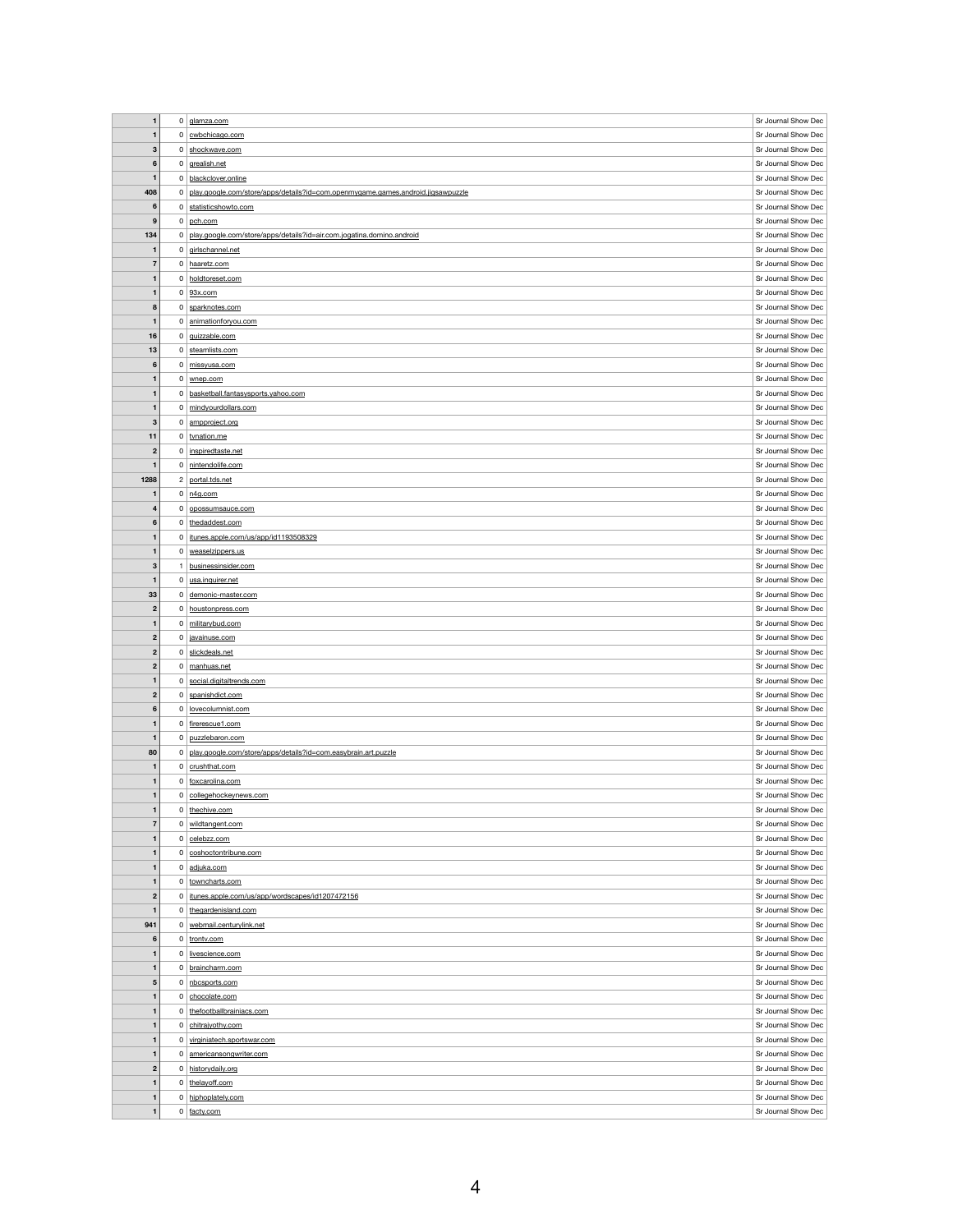| $\mathbf{3}$                  |                | $0$ excellenttown.com                                                            | Sr Journal Show Dec                        |
|-------------------------------|----------------|----------------------------------------------------------------------------------|--------------------------------------------|
|                               |                |                                                                                  |                                            |
| 57                            |                | 0 death-note-online.com                                                          | Sr Journal Show Dec                        |
| $\mathbf 1$                   |                | 0   smittenkitchen.com                                                           | Sr Journal Show Dec                        |
| $\boldsymbol{2}$              | $\mathbf{0}$   | gsn.com                                                                          | Sr Journal Show Dec                        |
| $\overline{\mathbf{5}}$       |                | 0 historycollection.com                                                          | Sr Journal Show Dec                        |
| $\mathbf{1}$                  |                | 0 play.google.com/store/apps/details?id=com.allrecipes.spinner.free              | Sr Journal Show Dec                        |
|                               |                |                                                                                  | Sr Journal Show Dec                        |
| 79                            |                | 0 play.google.com/store/apps/details?id=com.pixel.art.coloring.color.number      |                                            |
| $\mathbf{1}$                  |                | $0$ tftactics.gg                                                                 | Sr Journal Show Dec                        |
| $\mathbf{1}$                  |                | 0 timesnews.net                                                                  | Sr Journal Show Dec                        |
| $\boldsymbol{2}$              |                | 0 kissmanga.in                                                                   | Sr Journal Show Dec                        |
| $\mathbf{1}$                  |                | $0$ fightful.com                                                                 | Sr Journal Show Dec                        |
| 4                             | 0 <sup>1</sup> | investmentguru.com                                                               | Sr Journal Show Dec                        |
| 11                            | $\mathbf{0}$   | thesaurus.com                                                                    | Sr Journal Show Dec                        |
|                               |                |                                                                                  |                                            |
| $\mathbf{2}$                  | 0 <sup>1</sup> | secrant.com                                                                      | Sr Journal Show Dec                        |
| $\boldsymbol{2}$              | 0 <sup>1</sup> | stabroeknews.com                                                                 | Sr Journal Show Dec                        |
| $\mathbf{1}$                  |                | 0 superioreconomy.com                                                            | Sr Journal Show Dec                        |
| 10                            |                | 0 sharingsmiles.co                                                               | Sr Journal Show Dec                        |
| 4                             |                | $0$ solomanhwa.com                                                               | Sr Journal Show Dec                        |
| $\mathbf{1}$                  |                | 0 dinnerthendessert.com                                                          | Sr Journal Show Dec                        |
| 572                           |                | 0 animepisode.com                                                                | Sr Journal Show Dec                        |
|                               |                |                                                                                  |                                            |
| $\mathbf{1}$                  |                | 0 wtfacts.net                                                                    | Sr Journal Show Dec                        |
| $\boldsymbol{2}$              | 0 <sup>1</sup> | noymanga.com                                                                     | Sr Journal Show Dec                        |
| $\mathbf{1}$                  | 0 <sup>1</sup> | allscrabblewords.com                                                             | Sr Journal Show Dec                        |
| $\mathbf{2}$                  |                | 0 mondestuff.com                                                                 | Sr Journal Show Dec                        |
| $\mathbf{1}$                  | 0 <sup>1</sup> | mercurynews.com                                                                  | Sr Journal Show Dec                        |
| 1                             |                | 0 rajah.com                                                                      | Sr Journal Show Dec                        |
| $\mathbf{1}$                  |                | 0 historictalk.com                                                               | Sr Journal Show Dec                        |
|                               |                |                                                                                  | Sr Journal Show Dec                        |
| $\mathbf{3}$                  |                | $0$ geekytravel.com                                                              |                                            |
| $\boldsymbol{2}$              |                | $0$ news 18.com                                                                  | Sr Journal Show Dec                        |
| 1                             |                | $0 \mid$ weddingbee.com                                                          | Sr Journal Show Dec                        |
| $\mathbf{3}$                  | 0              | play.google.com/store/apps/details?id=athena.studio.colorisland.pixel.art.puzzle | Sr Journal Show Dec                        |
| $\boldsymbol{2}$              |                | $0$ science 101.com                                                              | Sr Journal Show Dec                        |
| 1                             |                | $0$ hotpot tv                                                                    | Sr Journal Show Dec                        |
| $\mathbf{3}$                  |                | 0   technepublic.com                                                             | Sr Journal Show Dec                        |
|                               |                |                                                                                  |                                            |
|                               |                |                                                                                  |                                            |
| 1                             |                | 0 blogtalkradio.com                                                              | Sr Journal Show Dec                        |
| 1                             |                | $0 \mid kdvr.com$                                                                | Sr Journal Show Dec                        |
| $\mathbf{2}$                  | 0 <sup>1</sup> | integral-calculator.com                                                          | Sr Journal Show Dec                        |
| 3                             |                | 0 activebeat.com                                                                 | Sr Journal Show Dec                        |
| $\mathbf{1}$                  |                | 0 fangraphs.com                                                                  | Sr Journal Show Dec                        |
| $\bf 6$                       |                | $0$ dafont.com                                                                   | Sr Journal Show Dec                        |
| 1157                          | 0              | play.google.com/store/apps/details?id=sh.whisper                                 | Sr Journal Show Dec                        |
| $\mathbf{1}$                  |                |                                                                                  |                                            |
|                               |                | 0 helpdeskgeek.com                                                               | Sr Journal Show Dec                        |
| 11                            |                | $0$ creavite.co                                                                  | Sr Journal Show Dec                        |
| $\mathbf 1$                   | 0              | thetruedefender.com                                                              | Sr Journal Show Dec                        |
| $\boldsymbol{2}$              |                | $0 \mid$ kgw.com                                                                 | Sr Journal Show Dec                        |
| $\mathbf{1}$                  |                | 0   platinumendmanga.com                                                         | Sr Journal Show Dec                        |
| $6\phantom{1}$                |                | $0  $ bada.io                                                                    | Sr Journal Show Dec                        |
| $\mathbf{1}$                  |                | $0$   joebucsfan.com                                                             | Sr Journal Show Dec                        |
| 4                             |                | 0 allmusic.com                                                                   | Sr Journal Show Dec                        |
| 1                             |                | 0 thoughtcatalog.com                                                             | Sr Journal Show Dec                        |
|                               |                |                                                                                  |                                            |
| $\boldsymbol{2}$              |                | 0 arkids.net                                                                     | Sr Journal Show Dec                        |
| 1                             |                | $0 \mid \underline{\text{ew.com}}$                                               | Sr Journal Show Dec                        |
| $\mathbf{2}$                  |                | 0 soapzone.com                                                                   | Sr Journal Show Dec                        |
| $\boldsymbol{2}$              | 0 <sup>1</sup> | play.google.com/store/apps/details?id=com.mobilecardgames.solitaire              | Sr Journal Show Dec                        |
| 148                           |                | 0   nagatoromanga.com                                                            | Sr Journal Show Dec                        |
| 1                             |                | $0 \mid$ geared to you.com                                                       | Sr Journal Show Dec                        |
| $\mathbf{1}$                  | 0              | popcornews.com                                                                   | Sr Journal Show Dec                        |
|                               |                |                                                                                  |                                            |
| 33                            |                | za.investing.com                                                                 | Sr Journal Show Dec                        |
| $\boldsymbol{2}$              |                | $0  $ toofab.com                                                                 | Sr Journal Show Dec                        |
| $\mathbf{1}$                  |                | 0 $\overline{\lim_{i}}$                                                          | Sr Journal Show Dec                        |
| 1                             |                | 0 dispatch.com                                                                   | Sr Journal Show Dec                        |
| 44                            |                | 0 dressupdarling.online                                                          | Sr Journal Show Dec                        |
| 13                            |                | $0$ steamsplay.com                                                               | Sr Journal Show Dec                        |
| $\mathbf 1$                   |                | douban.com                                                                       | Sr Journal Show Dec                        |
| $\overline{2}$                | 0 <sup>1</sup> | apnetv.me                                                                        | Sr Journal Show Dec                        |
| 1                             |                |                                                                                  | Sr Journal Show Dec                        |
|                               |                | $0  $ ted.com                                                                    |                                            |
| $\mathbf{1}$                  |                | $0$   lohud.com                                                                  | Sr Journal Show Dec                        |
| $\mathbf{1}$                  |                | $0 \vert$ kvue.com                                                               | Sr Journal Show Dec                        |
| 99<br>$\overline{\mathbf{4}}$ |                | 0 tokyorevengers.online<br>$0$ inquisitr.com                                     | Sr Journal Show Dec<br>Sr Journal Show Dec |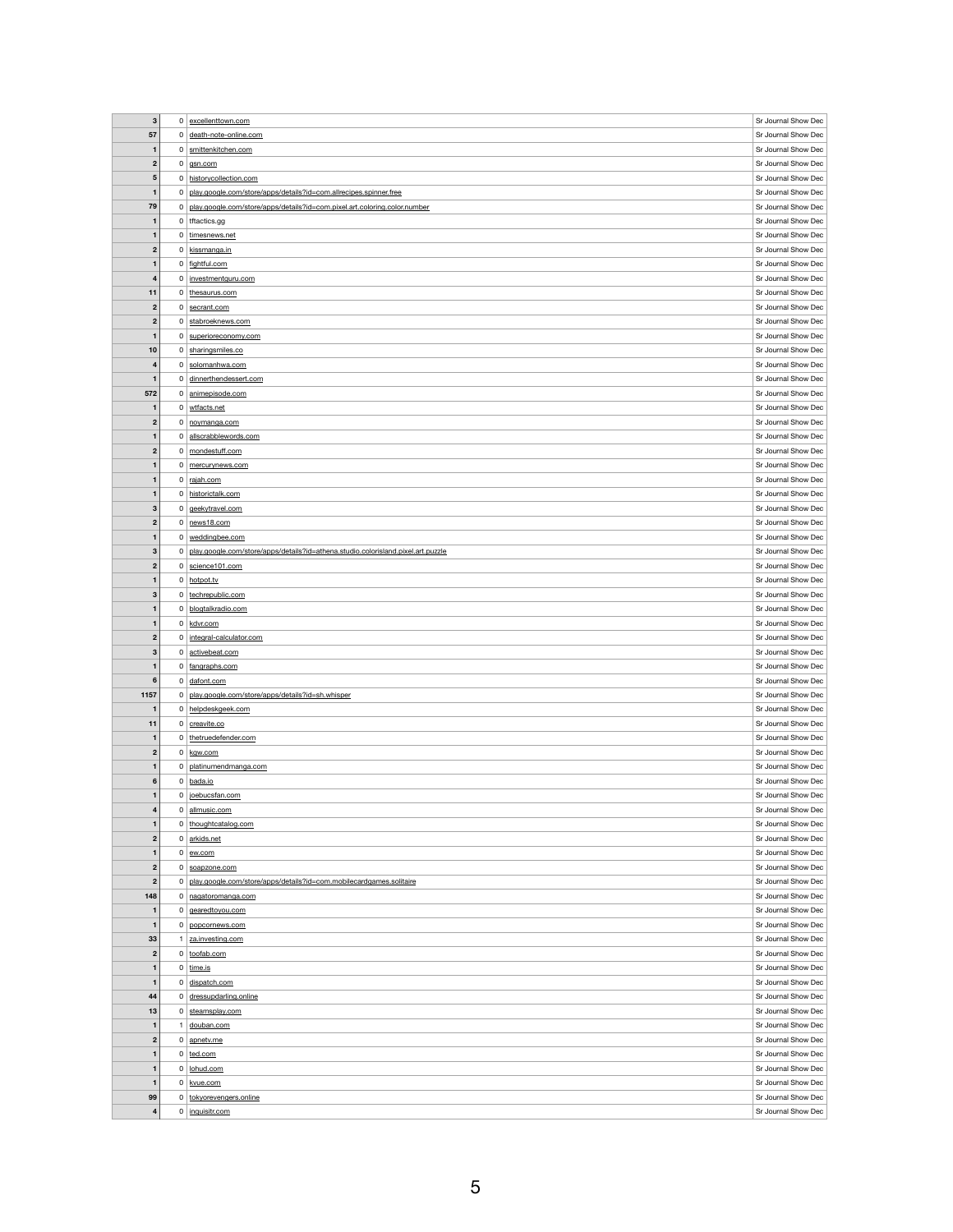| 203                          |                | 0 leveling-solo.com                                                  | Sr Journal Show Dec                        |
|------------------------------|----------------|----------------------------------------------------------------------|--------------------------------------------|
| $\mathbf 1$                  |                | 0   indeonline.com                                                   | Sr Journal Show Dec                        |
|                              |                |                                                                      |                                            |
| $\mathbf{1}$                 |                | 0 heraldtimesonline.com                                              | Sr Journal Show Dec                        |
| 10                           | $\overline{0}$ | aternos.org                                                          | Sr Journal Show Dec                        |
| 14                           |                | 0 greatgameindia.com                                                 | Sr Journal Show Dec                        |
| $\mathbf{2}$                 |                | $0 \mid \text{tagged.com}$                                           | Sr Journal Show Dec                        |
| $\bf 6$                      | $\overline{0}$ | kenjanomago.com                                                      | Sr Journal Show Dec                        |
| $\mathbf{2}$                 | $\overline{0}$ | thestatuslife.com                                                    | Sr Journal Show Dec                        |
|                              |                |                                                                      | Sr Journal Show Dec                        |
| $\mathbf{3}$                 | $\mathbf 0$    | bridgebase.com                                                       |                                            |
| $\mathbf{3}$                 | $\overline{0}$ | apps.apple.com/us/app/woodoku/id1496354836?uo=4                      | Sr Journal Show Dec                        |
| $\mathbf{1}$                 | 0              | play.google.com/store/apps/details?id=com.movie.loverapp             | Sr Journal Show Dec                        |
| $\mathbf 1$                  |                | 0 textnow.com                                                        | Sr Journal Show Dec                        |
| $\mathbf{2}$                 |                | $0$ tracker.gg                                                       | Sr Journal Show Dec                        |
| $\mathbf{1}$                 | 0              | bleepingcomputer.com                                                 | Sr Journal Show Dec                        |
| $\boldsymbol{2}$             | 0              | newtomoney.com                                                       | Sr Journal Show Dec                        |
| $\mathbf{2}$                 | $\overline{0}$ | promisedneverland.online                                             | Sr Journal Show Dec                        |
|                              |                |                                                                      | Sr Journal Show Dec                        |
| $\mathbf{1}$                 | $\overline{0}$ | koreadaily.com                                                       |                                            |
| $\sqrt{5}$                   | $\overline{0}$ | worldlifestyle.com                                                   | Sr Journal Show Dec                        |
| 16                           |                | 0 the hill.com                                                       | Sr Journal Show Dec                        |
| $\bf 6$                      |                | $0$ blabber.buzz                                                     | Sr Journal Show Dec                        |
| 24                           |                | 0 creaders.net                                                       | Sr Journal Show Dec                        |
| $\mathbf{1}$                 | 0              | play.google.com/store/apps/details?id=com.platinumplayer.word.addict | Sr Journal Show Dec                        |
| $\mathbf{1}$                 | $\mathbf 0$    | pdf-archive.com                                                      | Sr Journal Show Dec                        |
| 14                           |                | 0 democraticunderground.com                                          | Sr Journal Show Dec                        |
| 28                           |                | wenxuecity.com                                                       | Sr Journal Show Dec                        |
| 22                           | 0 <sup>1</sup> | thecyclingentertainment.com                                          | Sr Journal Show Dec                        |
| 1                            |                | 0 colorized.com                                                      | Sr Journal Show Dec                        |
|                              |                |                                                                      | Sr Journal Show Dec                        |
| $\boldsymbol{2}$             | 0 <sup>1</sup> | mathcracker.com                                                      |                                            |
| $\mathbf{1}$                 | 0 <sup>1</sup> | 999ktdy.com                                                          | Sr Journal Show Dec                        |
| $\mathbf{2}$                 | $\overline{0}$ | mediabiasfactcheck.com                                               | Sr Journal Show Dec                        |
| $\mathbf{3}$                 | $\overline{0}$ | guides4gamers.com                                                    | Sr Journal Show Dec                        |
| $\overline{\mathbf{5}}$      | 0 <sup>1</sup> | animedao.to                                                          | Sr Journal Show Dec                        |
| $\mathbf{1}$                 | $\overline{0}$ | post-gazette.com                                                     | Sr Journal Show Dec                        |
| $\bf 6$                      | $\overline{0}$ | icy-veins.com                                                        | Sr Journal Show Dec                        |
| $\mathbf{2}$                 |                | 0 tw.news.yahoo.com                                                  | Sr Journal Show Dec                        |
| $\mathbf{1}$                 |                | 0 funcatz.com                                                        | Sr Journal Show Dec                        |
| 161                          |                | 0 funnyjunk.com                                                      |                                            |
|                              |                |                                                                      | Sr Journal Show Dec                        |
|                              |                |                                                                      | Sr Journal Show Dec                        |
| 165                          |                | 0 merojax.me                                                         |                                            |
| $\mathbf{1}$                 |                | 0   us.yahoo.com                                                     | Sr Journal Show Dec                        |
| $\overline{\mathbf{4}}$      |                | $0 \mid$ udn.com                                                     | Sr Journal Show Dec                        |
| 11                           | 0 <sup>1</sup> | thesoundjunky.com                                                    | Sr Journal Show Dec                        |
| 388                          |                | 0 asurascans.com                                                     | Sr Journal Show Dec                        |
| $\mathbf{1}$                 |                | $0 \mid \underline{\text{vimm.net}}$                                 | Sr Journal Show Dec                        |
| $\mathbf 1$                  |                | 0 vanillakismis.my                                                   | Sr Journal Show Dec                        |
| $6\phantom{1}6$              |                | 0 scenenews.com                                                      | Sr Journal Show Dec                        |
| $\mathbf{1}$                 |                | 0 news-gazette.com                                                   | Sr Journal Show Dec                        |
| $\mathbf{1}$                 | 0 <sup>1</sup> | thegamer.com                                                         | Sr Journal Show Dec                        |
| $\mathbf{2}$                 | $\overline{0}$ | rentals.com                                                          | Sr Journal Show Dec                        |
| $\mathbf{1}$                 | 0 <sup>1</sup> | timerminutes.com                                                     | Sr Journal Show Dec                        |
| 22                           | 0 <sup>1</sup> | pubfinity.com                                                        | Sr Journal Show Dec                        |
|                              | $\overline{0}$ |                                                                      |                                            |
| $\mathbf{1}$                 |                | play.google.com/store/apps/details?id=com.nomonkeys.ballblast        | Sr Journal Show Dec                        |
| $\mathbf{1}$                 |                | 0 dailypress.net                                                     | Sr Journal Show Dec                        |
| $\mathbf{2}$                 |                | $0 \mid$ gofile.io                                                   | Sr Journal Show Dec                        |
| $\mathbf{1}$                 |                | 0   invenglobal.com                                                  | Sr Journal Show Dec                        |
| $\mathbf{2}$                 |                | 0 fantrax.com                                                        | Sr Journal Show Dec                        |
| 99                           |                | grizly.com                                                           | Sr Journal Show Dec                        |
| $\mathbf 1$                  | $\mathbf{0}$   | maxpreps.com                                                         | Sr Journal Show Dec                        |
| $\mathbf{1}$                 |                | $0 \mid \text{wgrz.com}$                                             | Sr Journal Show Dec                        |
| $\mathbf{1}$                 |                | $0   \text{top5.com}$                                                | Sr Journal Show Dec                        |
| $\mathbf{1}$                 |                | 0 heraldstandard.com                                                 | Sr Journal Show Dec                        |
| $\mathbf{1}$                 |                | $0 \mid$ wate.com                                                    | Sr Journal Show Dec                        |
| $\mathbf{2}$                 |                | 0 superherohype.com                                                  | Sr Journal Show Dec                        |
| $\mathbf{1}$                 | 0 <sup>1</sup> | fragrantica.com                                                      | Sr Journal Show Dec                        |
| $\mathbf 1$                  | 0 <sup>1</sup> |                                                                      |                                            |
|                              |                | thefashedpotato.com                                                  | Sr Journal Show Dec                        |
| $\overline{\mathbf{5}}$      | $\overline{0}$ | parentztalk.com                                                      | Sr Journal Show Dec                        |
| $\overline{7}$               |                | 0 tvlogist.com                                                       | Sr Journal Show Dec                        |
| $\mathbf{3}$                 |                | $0  $ the dish h.com                                                 | Sr Journal Show Dec                        |
| $\overline{2}$               | $\overline{0}$ | petsreporter.com                                                     | Sr Journal Show Dec                        |
| $\mathbf{1}$<br>$\mathbf{2}$ |                | 0 timesleader.com<br>0 techytwist.com                                | Sr Journal Show Dec<br>Sr Journal Show Dec |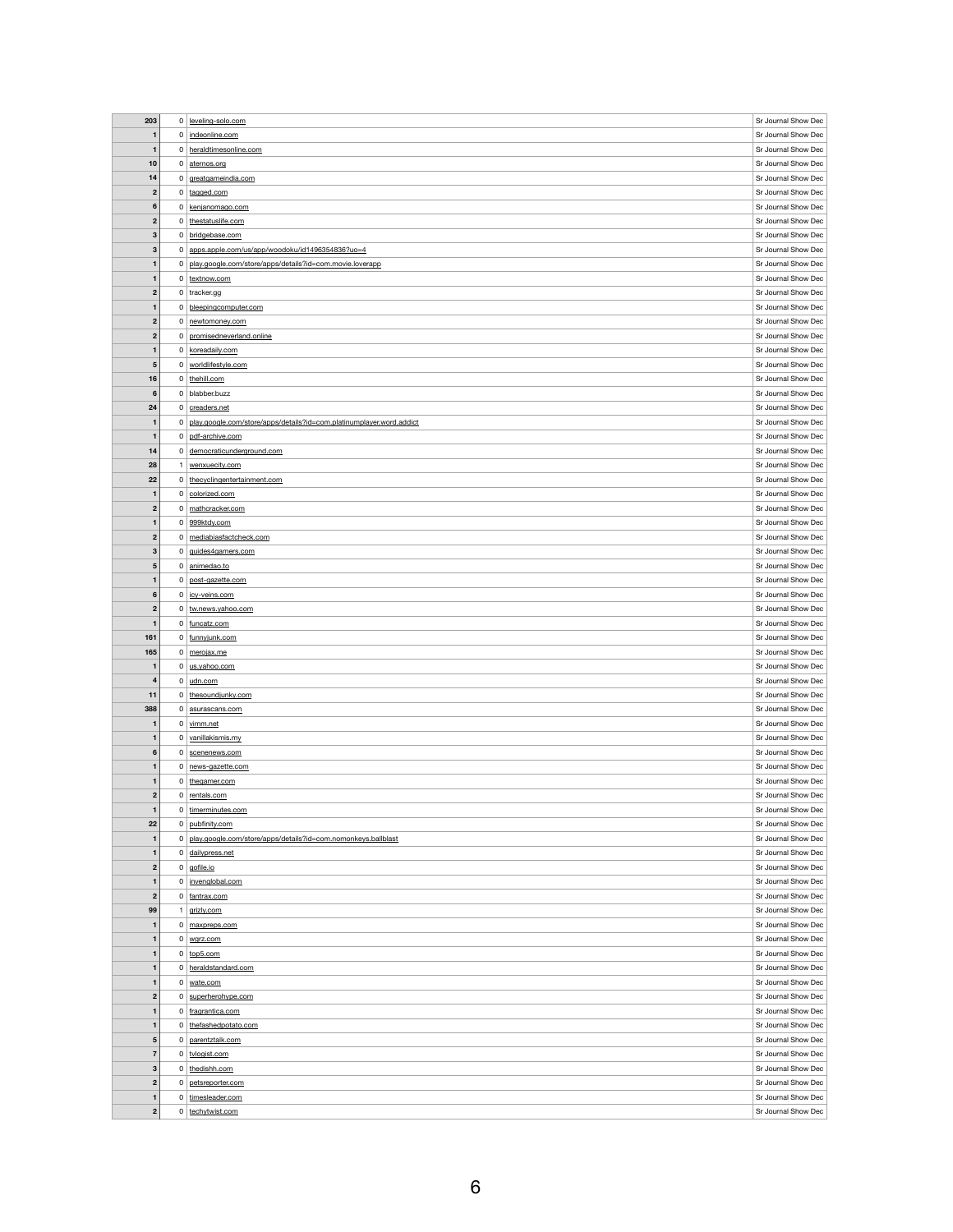| $\mathbf{3}$            |                | $0$ furaffinity.net                                                    | Sr Journal Show Dec |
|-------------------------|----------------|------------------------------------------------------------------------|---------------------|
|                         |                |                                                                        |                     |
| $\mathbf{1}$            |                | 0 jquery-az.com                                                        | Sr Journal Show Dec |
| $\boldsymbol{2}$        |                | $0$ redspot.tv                                                         | Sr Journal Show Dec |
| $\mathbf{1}$            | $\overline{0}$ | ahoramismo.com                                                         | Sr Journal Show Dec |
| $\mathbf{1}$            |                | $0$ kare11.com                                                         | Sr Journal Show Dec |
|                         |                |                                                                        | Sr Journal Show Dec |
| $\mathbf{1}$            | 0 <sup>1</sup> | picuki.com                                                             |                     |
| $\bf 6$                 |                | 0 foodisinthehouse.com                                                 | Sr Journal Show Dec |
| $\mathbf{1}$            | 0              | eluniverso.com                                                         | Sr Journal Show Dec |
| $\boldsymbol{2}$        | 0              | play.google.com/store/apps/details?id=com.pixel.art.coloring.by.number | Sr Journal Show Dec |
| $\boldsymbol{2}$        |                | $0 \mid \text{doviz.com}$                                              | Sr Journal Show Dec |
|                         |                |                                                                        |                     |
| 654                     | 0 <sup>1</sup> | readlightnovel.me                                                      | Sr Journal Show Dec |
| $\mathbf{3}$            |                | $0$ 247 mirror.com                                                     | Sr Journal Show Dec |
| $\mathbf{1}$            |                | 0 fastpeoplesearch.com                                                 | Sr Journal Show Dec |
| $\mathbf{1}$            | 0              | play.google.com/store/apps/details?id=com.v2r.waterworld.google        | Sr Journal Show Dec |
| $\mathbf{3}$            | $\overline{0}$ | andhrajyothy.com                                                       | Sr Journal Show Dec |
|                         |                |                                                                        |                     |
| $\mathbf{1}$            |                | 0 azlyrics.com                                                         | Sr Journal Show Dec |
| $\bf 6$                 | $\overline{0}$ | mail.yahoo.com                                                         | Sr Journal Show Dec |
| $\mathbf 1$             | $\overline{0}$ | solitairebliss.com                                                     | Sr Journal Show Dec |
| $\mathbf{1}$            |                | 0 rutlandherald.com                                                    | Sr Journal Show Dec |
|                         |                |                                                                        |                     |
| $\mathbf{1}$            |                | 0 currentargus.com                                                     | Sr Journal Show Dec |
| -1                      |                | 0 desafiomundial.com                                                   | Sr Journal Show Dec |
| 55                      |                | 0 sakshi.com                                                           | Sr Journal Show Dec |
| $\mathbf{1}$            |                | 0 classiccars.com                                                      | Sr Journal Show Dec |
| $\mathbf{1}$            |                | 0 history101.com                                                       | Sr Journal Show Dec |
|                         |                |                                                                        |                     |
| $\mathbf{1}$            |                | 0 mrexcel.com                                                          | Sr Journal Show Dec |
| $\mathbf{1}$            |                | 0 pupabc.com                                                           | Sr Journal Show Dec |
| $\mathbf{1}$            |                | 0 tvtropes.org                                                         | Sr Journal Show Dec |
| $\overline{\mathbf{4}}$ |                | 0 my.earthlink.net                                                     | Sr Journal Show Dec |
|                         |                |                                                                        | Sr Journal Show Dec |
| $\mathbf{2}$            |                | 0 worldtravelling.com                                                  |                     |
| 3                       | 0 <sup>1</sup> | mandatory.com                                                          | Sr Journal Show Dec |
| $\mathbf{3}$            | 0              | manoramaonline.com                                                     | Sr Journal Show Dec |
| 3                       |                | 0 constative.com                                                       | Sr Journal Show Dec |
| $\mathbf{1}$            |                | 0 kidadl.com                                                           | Sr Journal Show Dec |
|                         |                |                                                                        |                     |
| $\mathbf{2}$            | 0 <sup>1</sup> | easynotecards.com                                                      | Sr Journal Show Dec |
| $\mathbf 1$             |                | 0 roughmaps.com                                                        | Sr Journal Show Dec |
| $\mathbf{1}$            |                | $0 \mid$ diply.com                                                     | Sr Journal Show Dec |
| $\mathbf{1}$            |                | 0 fordiylovers.com                                                     | Sr Journal Show Dec |
| $\mathbf 1$             |                | 0 tokyo-revengers.com                                                  |                     |
|                         |                |                                                                        |                     |
|                         |                |                                                                        | Sr Journal Show Dec |
| $\overline{7}$          | 0 <sup>1</sup> | play.google.com/store/apps/details?id=com.veraxen.jigsaw               | Sr Journal Show Dec |
| $\mathbf{1}$            |                | 0   politicalflare.com                                                 | Sr Journal Show Dec |
| $\mathbf 1$             | 0 <sup>1</sup> | streamdb3web.securenetsystems.net                                      | Sr Journal Show Dec |
|                         |                |                                                                        |                     |
| $\overline{2}$          |                | 0 hughesnet.com                                                        | Sr Journal Show Dec |
| $\mathbf{1}$            |                | 0 estatesales.org                                                      | Sr Journal Show Dec |
| $\boldsymbol{2}$        | 0 <sup>1</sup> | baseball-reference.com                                                 | Sr Journal Show Dec |
| $\mathbf{1}$            |                | 0 fastmint.com                                                         | Sr Journal Show Dec |
| $\mathbf{1}$            |                | 0 hanginghyena.com                                                     | Sr Journal Show Dec |
|                         |                |                                                                        |                     |
| 161                     | $\mathbf{0}$   | mobileposse.com                                                        | Sr Journal Show Dec |
| $\mathbf 1$             |                | 0 comunidadmontepinar.es                                               | Sr Journal Show Dec |
| $\mathbf{3}$            | $\mathbf{0}$   | pastemagazine.com                                                      | Sr Journal Show Dec |
| 8                       | 0              | heraldweekly.com                                                       | Sr Journal Show Dec |
| $\mathbf{2}$            | $\overline{0}$ | ksdk.com                                                               | Sr Journal Show Dec |
|                         |                |                                                                        |                     |
| $\mathbf{1}$            | 0 <sup>1</sup> | newsweek.com                                                           | Sr Journal Show Dec |
| 4                       |                | $0$ theticket.com                                                      | Sr Journal Show Dec |
| $\overline{2}$          | $\overline{0}$ | msn.com                                                                | Sr Journal Show Dec |
| 3                       | 0 <sup>1</sup> | financialadvisorheroes.com                                             | Sr Journal Show Dec |
|                         |                |                                                                        |                     |
| $\boldsymbol{2}$        | 0 <sup>1</sup> | negativecreeps.us                                                      | Sr Journal Show Dec |
| $\mathbf{2}$            | $\overline{0}$ | thephoblographer.com                                                   | Sr Journal Show Dec |
| $\mathbf{1}$            |                | 0 familyandpets.com                                                    | Sr Journal Show Dec |
| 4                       | $\overline{0}$ | ndnation.com                                                           | Sr Journal Show Dec |
| $\mathbf{1}$            | 0              | play.google.com/store/apps/details?id=com.easybrain.word.search        | Sr Journal Show Dec |
|                         |                |                                                                        |                     |
| $\mathbf{2}$            |                | 0 globalrph.com                                                        | Sr Journal Show Dec |
| $\mathbf{1}$            |                | 0 fantasysp.com                                                        | Sr Journal Show Dec |
| $\mathbf{1}$            |                | 0 6abc.com                                                             | Sr Journal Show Dec |
| $\mathbf 1$             |                | 0 younghollywood.com                                                   | Sr Journal Show Dec |
| 3                       |                | 0 onepiece-manga-online.net                                            | Sr Journal Show Dec |
|                         |                |                                                                        |                     |
| $\mathbf{1}$            | $\mathbf{0}$   | eternalwarcry.com                                                      | Sr Journal Show Dec |
| $\mathbf{1}$            |                | $0$ ktvb.com                                                           | Sr Journal Show Dec |
| $\overline{\mathbf{4}}$ | 0              | play.google.com/store/apps/details?id=com.peoplefun.blockscapes&hl=en  | Sr Journal Show Dec |
| 51                      | $\mathbf{0}$   | pastebin.com                                                           | Sr Journal Show Dec |
| $\mathbf 1$             |                | 0 coldcase.fandom.com                                                  | Sr Journal Show Dec |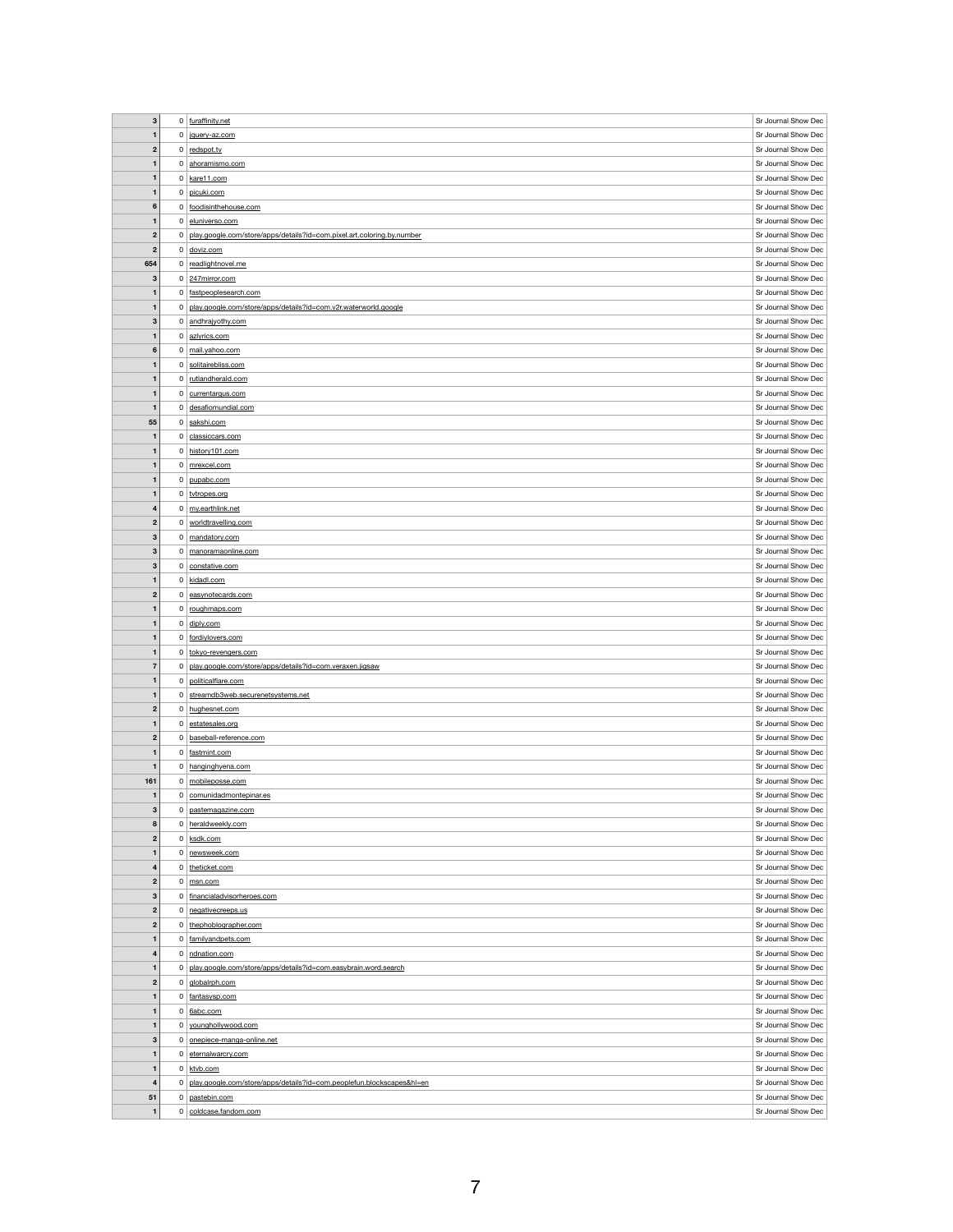|      | $\boldsymbol{6}$                        | $\overline{0}$             | armstrongmywire.com                                                                     | Sr Journal Show Dec                        |
|------|-----------------------------------------|----------------------------|-----------------------------------------------------------------------------------------|--------------------------------------------|
|      | $\mathbf{1}$                            |                            | 0 downdetector.com                                                                      | Sr Journal Show Dec                        |
|      |                                         |                            |                                                                                         |                                            |
|      | $\mathbf{1}$                            |                            | 0 techieinsider.com                                                                     | Sr Journal Show Dec                        |
|      | $\overline{\mathbf{4}}$                 | $\overline{0}$             | bleedingcool.com                                                                        | Sr Journal Show Dec                        |
|      | $\mathbf{2}$                            |                            | 0 thedrive.com                                                                          | Sr Journal Show Dec                        |
|      | $\mathbf{3}$                            | 0                          | play.google.com/store/apps/details?id=art.color.planet.paint.by.number.game.puzzle.free | Sr Journal Show Dec                        |
|      | 11                                      | $\overline{0}$             | emojipedia.org                                                                          | Sr Journal Show Dec                        |
|      | $\overline{\mathbf{2}}$                 | $\overline{0}$             | nj1015.com                                                                              | Sr Journal Show Dec                        |
|      | $\mathbf 1$                             |                            | 0 soapcentral.com                                                                       | Sr Journal Show Dec                        |
|      | $\mathbf{1}$                            |                            | 0 trackwrestling.com                                                                    | Sr Journal Show Dec                        |
|      |                                         |                            |                                                                                         |                                            |
|      | ${\bf 5}$                               | 0                          | issuu.com                                                                               | Sr Journal Show Dec                        |
|      | $\overline{\mathbf{5}}$                 | 0                          | fortnitetracker.com                                                                     | Sr Journal Show Dec                        |
|      | $\mathbf{1}$                            |                            | $0$ finance 101.com                                                                     | Sr Journal Show Dec                        |
|      | $\mathbf{1}$                            |                            | $0$ carid.com                                                                           | Sr Journal Show Dec                        |
| 167  |                                         | 0 <sup>1</sup>             | bestdubbedanime.com                                                                     | Sr Journal Show Dec                        |
|      | $\overline{\mathbf{4}}$                 | $\overline{0}$             | freep.com                                                                               | Sr Journal Show Dec                        |
|      | $\mathbf{1}$                            | $\overline{0}$             | usmagazine.com                                                                          | Sr Journal Show Dec                        |
|      | $\mathbf 1$                             | $\overline{0}$             | loremipsum.io                                                                           | Sr Journal Show Dec                        |
|      |                                         |                            |                                                                                         | Sr Journal Show Dec                        |
|      | 6                                       |                            | 0 giantfreakinrobot.com                                                                 |                                            |
|      | $\mathbf{1}$                            |                            | 0 looperman.com                                                                         | Sr Journal Show Dec                        |
|      | $\mathbf{3}$                            | $\overline{0}$             | clutchpoints.com                                                                        | Sr Journal Show Dec                        |
|      | $\mathbf{1}$                            |                            | 0 thegossipgeek.com                                                                     | Sr Journal Show Dec                        |
|      | $\mathbf{1}$                            | $\overline{0}$             | polygon.com                                                                             | Sr Journal Show Dec                        |
|      | $\mathbf{1}$                            | 0 <sup>1</sup>             | connect.xfinity.com                                                                     | Sr Journal Show Dec                        |
|      | $\mathbf{1}$                            | 0 <sup>1</sup>             | thejasminebrand.com                                                                     | Sr Journal Show Dec                        |
|      | $\overline{7}$                          | 0 <sup>1</sup>             | small-bizsense.com                                                                      | Sr Journal Show Dec                        |
|      |                                         |                            | yourmoneymagic.com                                                                      | Sr Journal Show Dec                        |
|      | $\boldsymbol{2}$                        | $\mathbf{0}$               |                                                                                         |                                            |
|      | $\mathbf{1}$                            |                            | $0$ abc15.com                                                                           | Sr Journal Show Dec                        |
|      | $\mathbf{1}$                            | $\overline{0}$             | mediacomtoday.com                                                                       | Sr Journal Show Dec                        |
|      | $\mathbf{2}$                            |                            | 0 tupaki.com                                                                            | Sr Journal Show Dec                        |
|      | $\mathbf{1}$                            |                            | 0 delish.com                                                                            | Sr Journal Show Dec                        |
|      | 9                                       |                            | 0 my.xfinity.com                                                                        | Sr Journal Show Dec                        |
|      | $\mathbf{1}$                            |                            | 0 loksatta.com                                                                          | Sr Journal Show Dec                        |
|      | $\mathbf{1}$                            | 0 <sup>1</sup>             | itunes.apple.com/us/app/mahjong-solitaire-classic/id1288458862                          | Sr Journal Show Dec                        |
|      | $\mathbf 1$                             | 0 <sup>1</sup>             | ign.com                                                                                 | Sr Journal Show Dec                        |
|      |                                         |                            |                                                                                         | Sr Journal Show Dec                        |
| 314  |                                         |                            | 0 dailysnark.com                                                                        |                                            |
|      | 28                                      |                            | 0 finviz.com                                                                            | Sr Journal Show Dec                        |
|      | $\mathbf 1$                             | 0                          | play.google.com/store/apps/details?id=app.kryds.android                                 | Sr Journal Show Dec                        |
|      | $\mathbf{2}$                            |                            | 0   quizscape.com                                                                       | Sr Journal Show Dec                        |
|      | 16                                      |                            | $0$ com.tripledot.solitaire                                                             | Sr Journal Show Dec                        |
|      | $\mathbf{2}$                            | 0                          | animationscreencaps.com                                                                 | Sr Journal Show Dec                        |
|      | 4                                       |                            | $0 \mid \text{graduatez.com}$                                                           | Sr Journal Show Dec                        |
|      | $\mathbf{1}$                            |                            | $0$ vhnd.com                                                                            | Sr Journal Show Dec                        |
|      |                                         |                            | $0$ curseforge.com                                                                      | Sr Journal Show Dec                        |
|      |                                         |                            |                                                                                         |                                            |
|      | $\mathbf{1}$                            |                            | 0 timessquareadcoalition.org                                                            | Sr Journal Show Dec                        |
|      | 48                                      |                            | 0 $g$ em021.tv                                                                          | Sr Journal Show Dec                        |
|      | 5                                       | 0 <sup>1</sup>             | com.handcent.app.nextsms                                                                | Sr Journal Show Dec                        |
|      | 79                                      | 0                          | play.google.com/store/apps/details?id=com.europosit.pixelcoloring                       | Sr Journal Show Dec                        |
|      | $\mathbf{1}$                            |                            | 0 autoevolution.com                                                                     | Sr Journal Show Dec                        |
|      | $\mathbf 1$                             | 0 <sup>1</sup>             | 123telugu.com                                                                           | Sr Journal Show Dec                        |
|      | $\mathbf{1}$                            | 0                          | play.google.com/store/apps/details?id=com.iposedon.bricksbreakerballs&hl=en             | Sr Journal Show Dec                        |
|      | $\mathbf{1}$                            |                            | 0 buybuybaby.com                                                                        | Sr Journal Show Dec                        |
|      |                                         |                            |                                                                                         |                                            |
|      | 9                                       | 0 <sup>1</sup>             | bestplaces.net                                                                          | Sr Journal Show Dec                        |
|      | $\mathbf{2}$                            | $\mathbf 0$                | play.google.com/store/apps/details?id=skipbo.game.five                                  | Sr Journal Show Dec                        |
|      | $\boldsymbol{2}$                        | 0 <sup>1</sup>             | sonline.com                                                                             | Sr Journal Show Dec                        |
|      | 1                                       | 0 <sup>1</sup>             | comicbookmovie.com                                                                      | Sr Journal Show Dec                        |
|      |                                         |                            | telehealthdave.com                                                                      | Sr Journal Show Dec                        |
|      | $\mathbf{1}$                            | 0 <sup>1</sup>             |                                                                                         |                                            |
|      | $\mathbf 1$                             |                            | 0 futwatch.com                                                                          | Sr Journal Show Dec                        |
|      |                                         |                            |                                                                                         |                                            |
|      | $\mathbf{1}$                            | 0 <sup>1</sup>             | readmha.com                                                                             | Sr Journal Show Dec                        |
|      | $\mathbf 1$                             | $\mathbf{0}$               | normantranscript.com                                                                    | Sr Journal Show Dec                        |
| 256  |                                         |                            | 0   onepunch-manga.com                                                                  | Sr Journal Show Dec                        |
|      | $\boldsymbol{2}$                        |                            | 0 weloma.net                                                                            | Sr Journal Show Dec                        |
|      | $\mathbf 1$                             | $\mathbf{0}$               | advocate.com                                                                            | Sr Journal Show Dec                        |
| 1901 |                                         |                            | 13   play.google.com/store/apps/details?id=com.taggedapp                                | Sr Journal Show Dec                        |
|      | 4                                       | $\mathbf{0}$               | kengan-ashura-manga.com                                                                 | Sr Journal Show Dec                        |
|      | $\mathbf{1}$                            | $\overline{0}$             | kfor.com                                                                                | Sr Journal Show Dec                        |
|      | $\boldsymbol{2}$                        | 0 <sup>1</sup>             | cinemablend.com                                                                         | Sr Journal Show Dec                        |
|      |                                         |                            |                                                                                         |                                            |
|      | $\mathbf{3}$                            |                            | 0 hoodline.com                                                                          | Sr Journal Show Dec                        |
|      | $\mathbf{1}$<br>$\overline{\mathbf{4}}$ | $\mathbf 0$<br>$\mathbf 0$ | appspot.com<br>play.google.com/store/apps/details?id=com.callapp.contacts               | Sr Journal Show Dec<br>Sr Journal Show Dec |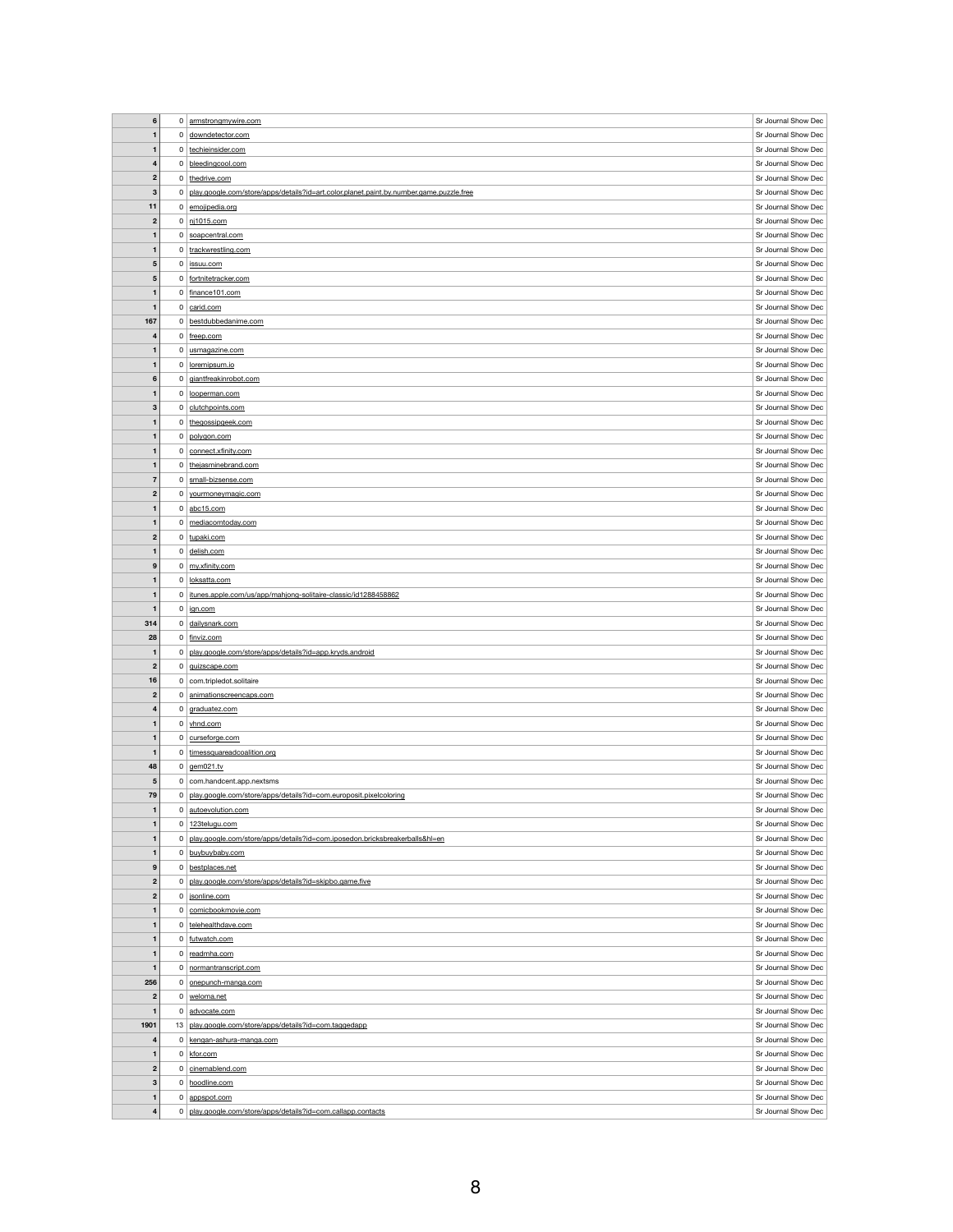| $5\phantom{1}$          |                | $0$ gta5-mods.com                                                 | Sr Journal Show Dec |
|-------------------------|----------------|-------------------------------------------------------------------|---------------------|
|                         |                |                                                                   |                     |
| 19                      | $\overline{0}$ | investors.com                                                     | Sr Journal Show Dec |
| $\boldsymbol{2}$        |                | 0 yugipedia.com                                                   | Sr Journal Show Dec |
| $\mathbf{1}$            |                | 0 taphaps.com                                                     | Sr Journal Show Dec |
| $\mathbf{1}$            | $\overline{0}$ | keralakaumudi.com                                                 | Sr Journal Show Dec |
| $\mathbf 1$             |                | $0$ cjonline.com                                                  | Sr Journal Show Dec |
|                         |                |                                                                   |                     |
| $\mathbf{1}$            | $\mathbf 0$    | play.google.com/store/apps/details?id=com.trivia.star.android     | Sr Journal Show Dec |
| $\overline{\mathbf{4}}$ | 0              | play.google.com/store/apps/details?id=com.pt.wshhp                | Sr Journal Show Dec |
| $\mathbf 1$             | $\overline{0}$ | wago.io                                                           | Sr Journal Show Dec |
| $\mathbf{1}$            |                | 0 barchart.com                                                    | Sr Journal Show Dec |
|                         |                | 0 ondemandkorea.com                                               | Sr Journal Show Dec |
| 22                      |                |                                                                   |                     |
| $\boldsymbol{2}$        | $\overline{0}$ | yourdailysportfix.com                                             | Sr Journal Show Dec |
| $\mathbf{2}$            | $\overline{0}$ | oneacross.com                                                     | Sr Journal Show Dec |
| $\mathbf{1}$            | $\overline{0}$ | horizonwebref.com                                                 | Sr Journal Show Dec |
| $\boldsymbol{2}$        | $\overline{0}$ | sportwily.com                                                     | Sr Journal Show Dec |
|                         |                |                                                                   |                     |
| $\mathbf{1}$            |                | 0 theperspective.com                                              | Sr Journal Show Dec |
| $6\phantom{1}$          | $\overline{0}$ | apartmentguide.com                                                | Sr Journal Show Dec |
| $\boldsymbol{2}$        | $\overline{0}$ | howtodoinjava.com                                                 | Sr Journal Show Dec |
| $\mathbf{1}$            | $\overline{0}$ | tribtoday.com                                                     | Sr Journal Show Dec |
| $\mathbf 1$             | 0              | metronomeonline.com                                               | Sr Journal Show Dec |
|                         |                |                                                                   |                     |
| 317                     | 0 <sup>1</sup> | blackenterprise.com                                               | Sr Journal Show Dec |
| $\mathbf{1}$            |                | 0 percolately.com                                                 | Sr Journal Show Dec |
| $\mathbf{1}$            | 0              | rcn.com                                                           | Sr Journal Show Dec |
| $\mathbf 1$             | $\mathbf{0}$   | htmlmahjonggames.com                                              | Sr Journal Show Dec |
|                         |                |                                                                   |                     |
| $\mathbf{1}$            | 0 <sup>1</sup> | naplesnews.com                                                    | Sr Journal Show Dec |
| 11                      | 0 <sup>1</sup> | sportsrp.com                                                      | Sr Journal Show Dec |
| 4                       | 0 <sup>1</sup> | onepiecechapters.com                                              | Sr Journal Show Dec |
| $\mathbf{1}$            | $\mathbf{0}$   | itunes.apple.com/us/app/ibis-paint-x/id450722833                  | Sr Journal Show Dec |
| 3                       | 0 <sup>1</sup> | travelerdreams.com                                                | Sr Journal Show Dec |
|                         |                |                                                                   |                     |
| $\mathbf{1}$            |                | 0 bonappetit.com                                                  | Sr Journal Show Dec |
| $\mathbf{1}$            |                | 0 tvstanici.net                                                   | Sr Journal Show Dec |
| $\mathbf{1}$            |                | $0 \mid \text{good}$ e.com                                        | Sr Journal Show Dec |
| 12                      |                | 0 telugu.greatandhra.com                                          | Sr Journal Show Dec |
| $\mathbf{2}$            | 0 <sup>1</sup> | youreverydayheroes.com                                            | Sr Journal Show Dec |
|                         |                |                                                                   |                     |
| $\mathbf{1}$            | 0              | play.google.com/store/apps/details?id=jigsaw.puzzle.free.games    | Sr Journal Show Dec |
|                         |                | $0$ realtor.com                                                   | Sr Journal Show Dec |
| 4                       |                |                                                                   |                     |
| $\mathbf{2}$            | 0              | livingmgz.com                                                     | Sr Journal Show Dec |
|                         | 0 <sup>1</sup> |                                                                   |                     |
| $\mathbf{2}$            |                | wltx.com                                                          | Sr Journal Show Dec |
| 4                       |                | $0 \mid n12 \text{.} \text{co.} \text{ii}$                        | Sr Journal Show Dec |
| $\mathbf{1}$            | $\overline{0}$ | winnerzcircle.com                                                 | Sr Journal Show Dec |
| $\mathbf 1$             | 0 <sup>1</sup> | afar.com                                                          | Sr Journal Show Dec |
| 89                      |                | 0 steel-ball-run.com                                              | Sr Journal Show Dec |
|                         |                |                                                                   |                     |
| 4                       | 0 <sup>1</sup> | articlesnewz.com                                                  | Sr Journal Show Dec |
|                         | 0              | mamasuncut.com                                                    | Sr Journal Show Dec |
| $3\phantom{a}$          |                | $0 \vert$ wkyc.com                                                | Sr Journal Show Dec |
| 3                       | 0              | play.google.com/store/apps/details?id=com.whiteroom.crazydelivery | Sr Journal Show Dec |
| 5                       | $\mathbf 0$    | play.google.com/store/apps/details?id=com.gma.water.sort.puzzle   | Sr Journal Show Dec |
|                         |                |                                                                   |                     |
| $\overline{\mathbf{5}}$ | $\mathbf{0}$   | ratemyjob.com                                                     | Sr Journal Show Dec |
| 130                     | 0              | mercenary-enrollment.online                                       | Sr Journal Show Dec |
| -1                      | $\mathbf{0}$   | chessbomb.com                                                     | Sr Journal Show Dec |
| $\mathbf{1}$            | 0 <sup>1</sup> | gmauthority.com                                                   | Sr Journal Show Dec |
| $\mathbf{1}$            | $\mathbf 0$    | itunes.apple.com/us/app/musi-simple-music-streaming/id591560124   | Sr Journal Show Dec |
|                         |                |                                                                   |                     |
| 1                       | 0 <sup>1</sup> | com.fivemobile.thescore                                           | Sr Journal Show Dec |
| $\overline{\mathbf{4}}$ | $\overline{0}$ | outtherecolorado.com                                              | Sr Journal Show Dec |
| 3                       | $\mathbf{0}$   | bonginoreport.com                                                 | Sr Journal Show Dec |
| -1                      | 0 <sup>1</sup> | learnopengl.com                                                   | Sr Journal Show Dec |
|                         |                |                                                                   |                     |
| $\mathbf{1}$            | $\mathbf{0}$   | movie-screencaps.com                                              | Sr Journal Show Dec |
| 3                       | $\mathbf 0$    | bokunoheromanga.com                                               | Sr Journal Show Dec |
| 184                     | $\mathbf 0$    | komisanwamanga.com                                                | Sr Journal Show Dec |
| $\mathbf 1$             | 0 <sup>1</sup> | tips-and-tricks.co                                                | Sr Journal Show Dec |
| $\mathbf{2}$            | 0 <sup>1</sup> | filipinocupid.com                                                 | Sr Journal Show Dec |
|                         | $\overline{0}$ |                                                                   |                     |
| $\mathbf{2}$            |                | javarevisited.blogspot.com                                        | Sr Journal Show Dec |
| $\mathbf{1}$            | $\mathbf{0}$   | vocentar.com                                                      | Sr Journal Show Dec |
| $6\phantom{1}6$         | $\mathbf{0}$   | microsoftcasualgames.com                                          | Sr Journal Show Dec |
| 4                       | 0              | itunes.apple.com/us/app/happy-color-color-by-number/id1407852246  | Sr Journal Show Dec |
| $\overline{\mathbf{5}}$ | 0              | cbsnews.com                                                       | Sr Journal Show Dec |
|                         | 0              |                                                                   |                     |
| $\mathbf{1}$            |                | ksfa860.com                                                       | Sr Journal Show Dec |
| $\mathbf{1}$            |                | 0 gossiplankanews.com                                             | Sr Journal Show Dec |
| $\overline{\mathbf{4}}$ | $\Omega$       | theamericanconservative.com                                       | Sr Journal Show Dec |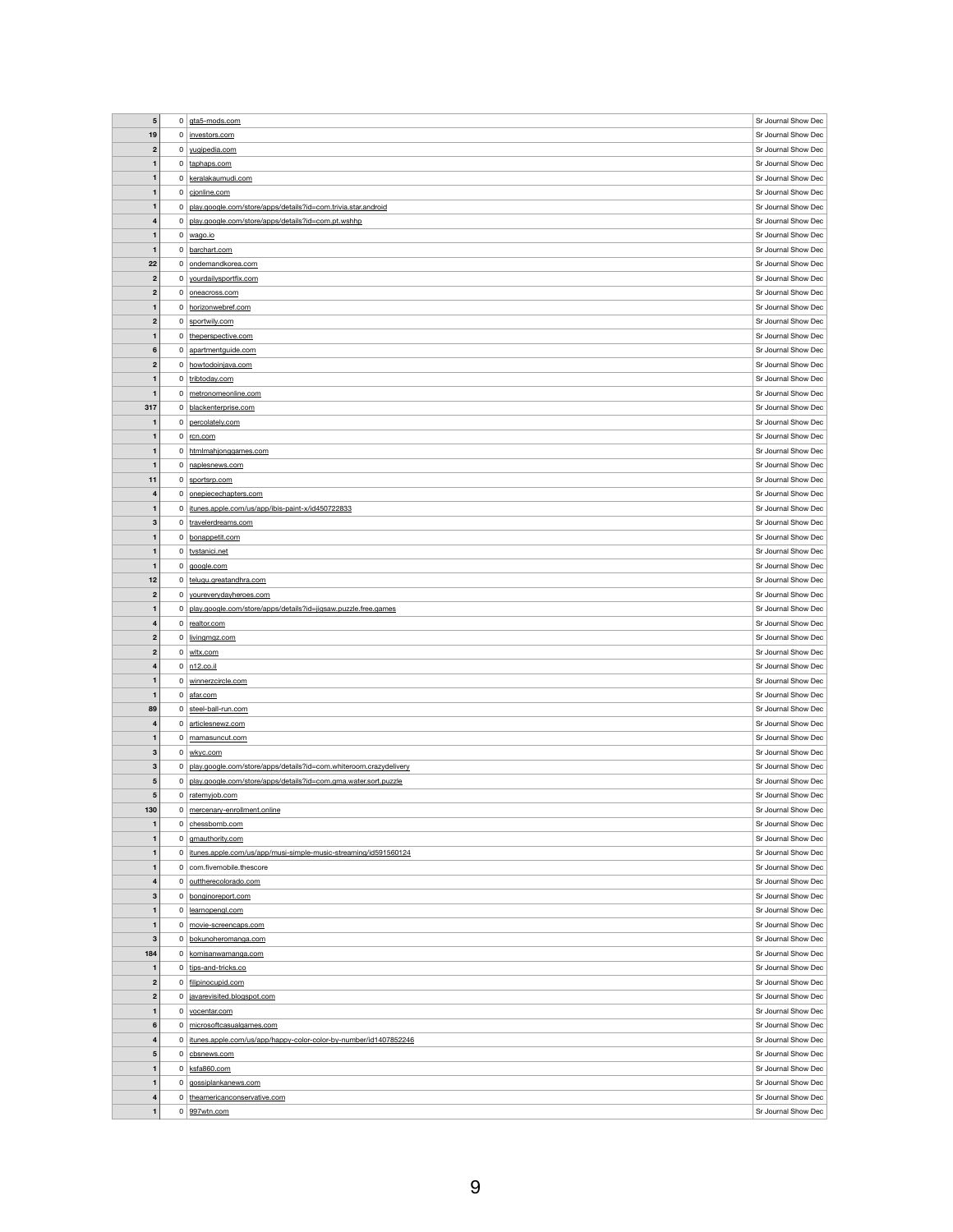| $\overline{\mathbf{2}}$ |                | $0$ freeridegames.com                                                | Sr Journal Show Dec |
|-------------------------|----------------|----------------------------------------------------------------------|---------------------|
| $\mathbf{1}$            |                | 0 aniroleplay.com                                                    | Sr Journal Show Dec |
| 1                       |                | $0$ glwiz.com                                                        | Sr Journal Show Dec |
| 1                       |                | 0 wweek.com                                                          | Sr Journal Show Dec |
|                         |                |                                                                      |                     |
| $\mathbf{1}$            |                | 0 milliyet.com.tr                                                    | Sr Journal Show Dec |
| $\boldsymbol{2}$        |                | 0 markkystreams.com                                                  | Sr Journal Show Dec |
| 4                       |                | 0 play.google.com/store/apps/details?id=com.loop.matchtile3d         | Sr Journal Show Dec |
| $\mathbf{1}$            |                | 0 gillettenewsrecord.com                                             | Sr Journal Show Dec |
| $\sqrt{5}$              |                | 0   play.google.com/store/apps/details?id=com.peoplefun.wordsearch   | Sr Journal Show Dec |
| 1                       |                | $0 \vert$ zoosk.com                                                  | Sr Journal Show Dec |
| $\mathbf{1}$            |                | 0   jcpenney.com                                                     | Sr Journal Show Dec |
| $\mathbf 1$             |                | $0$ 10tv.com                                                         | Sr Journal Show Dec |
| 1059                    |                | 0 faqtoids.com                                                       | Sr Journal Show Dec |
| $\mathbf{1}$            |                |                                                                      | Sr Journal Show Dec |
|                         | 0              | interia.pl                                                           |                     |
| 1                       |                | 0 collegeconfidential.com                                            | Sr Journal Show Dec |
| 12                      |                | 0 readmanganato.com                                                  | Sr Journal Show Dec |
| $\mathbf{1}$            |                | 0 buzzworthy.com                                                     | Sr Journal Show Dec |
| $\boldsymbol{2}$        |                | 0 eurogamer.net                                                      | Sr Journal Show Dec |
| $\boldsymbol{2}$        |                | $0 \mid$ mixi.media                                                  | Sr Journal Show Dec |
| $\mathbf 3$             |                | 0 simple-circuit.com                                                 | Sr Journal Show Dec |
| 1                       |                | 0 igeeksblog.com                                                     | Sr Journal Show Dec |
| $\boldsymbol{2}$        | $\mathsf{O}$   | allkpop.com                                                          | Sr Journal Show Dec |
| $\mathbf{1}$            |                | 0   playspades-online.com                                            | Sr Journal Show Dec |
|                         |                |                                                                      |                     |
| $\mathbf{1}$            |                | 0 talkofthevillages.com                                              | Sr Journal Show Dec |
| $\mathbf{1}$            |                | $0 \mid$ aish.com                                                    | Sr Journal Show Dec |
| 1                       | 0 <sup>1</sup> | gyazo.com                                                            | Sr Journal Show Dec |
| 1                       |                | 0 basicexceltutorial.com                                             | Sr Journal Show Dec |
| $\mathbf{1}$            |                | $0 \vert$ wzzm13.com                                                 | Sr Journal Show Dec |
| $\mathbf{1}$            |                | 0 vinepair.com                                                       | Sr Journal Show Dec |
| 17                      |                | play.google.com/store/apps/details?id=jp.gocro.smartnews.android     | Sr Journal Show Dec |
| $\mathbf{3}$            |                | 0 washingtontimes.com                                                | Sr Journal Show Dec |
| $\overline{7}$          |                | $0$ copart.com                                                       | Sr Journal Show Dec |
| 1                       |                | $0 \mid \text{whas11.com}$                                           | Sr Journal Show Dec |
|                         |                | 0   unityassetcollection.com                                         | Sr Journal Show Dec |
| $\boldsymbol{2}$        |                |                                                                      |                     |
| 1                       |                | $0$ beckett.com                                                      | Sr Journal Show Dec |
|                         |                |                                                                      |                     |
| 155                     |                | 0 beautyvsfashion.com                                                | Sr Journal Show Dec |
| $\mathbf{1}$            | $\mathbf{0}$   | kprofiles.com                                                        | Sr Journal Show Dec |
| $\mathbf{2}$            |                | $0 \mid \underline{\text{xe.com}}$                                   | Sr Journal Show Dec |
| $\mathbf 3$             | 0 <sup>1</sup> | play.google.com/store/apps/details?id=loppipoppi.yatzy               | Sr Journal Show Dec |
| $\mathbf{2}$            | $\mathbf{0}$   | motor-junkie.com                                                     | Sr Journal Show Dec |
| 10                      |                | $0 \mid$ ynet.co.il                                                  | Sr Journal Show Dec |
| 1                       |                | 0 hunt4freebies.com                                                  | Sr Journal Show Dec |
|                         |                |                                                                      |                     |
| $\mathbf{1}$            |                | 0 blu-ray.com                                                        | Sr Journal Show Dec |
| $\mathbf 1$             |                | $0$ revolt.tv                                                        | Sr Journal Show Dec |
| $\mathbf{1}$            |                | 0 blogspot.com                                                       | Sr Journal Show Dec |
| $\mathbf{1}$            |                | $0 \mid$ wwe.com                                                     | Sr Journal Show Dec |
| $\mathbf 1$             |                | $0$ newsandtribune.com                                               | Sr Journal Show Dec |
| 4                       |                | 0 play.google.com/store/apps/details?id=com.easybrain.nonogram.color | Sr Journal Show Dec |
| 1                       |                | 0 comicbookherald.com                                                | Sr Journal Show Dec |
| $\mathbf 1$             | 0              | thesocialtribune.com                                                 | Sr Journal Show Dec |
| $\mathbf{1}$            |                | 0 fayobserver.com                                                    | Sr Journal Show Dec |
| $\boldsymbol{2}$        |                | $0 \mid$ king 5.com                                                  | Sr Journal Show Dec |
|                         |                | 0 mushoku-tensei.online                                              | Sr Journal Show Dec |
| 13                      |                |                                                                      |                     |
| $\mathbf{1}$            |                | 0 247klondike.com                                                    | Sr Journal Show Dec |
| 1                       |                | 0 buzzmonclick.net                                                   | Sr Journal Show Dec |
| $\boldsymbol{2}$        |                | 0   laprensagrafica.com                                              | Sr Journal Show Dec |
| $\mathbf{3}$            |                | 0 nypost.com                                                         | Sr Journal Show Dec |
| $\boldsymbol{2}$        |                | $0$   $lcpdfr.com$                                                   | Sr Journal Show Dec |
| 1                       |                | 0 flutesloot.com                                                     | Sr Journal Show Dec |
| 36                      |                | 0 daily-choices.com                                                  | Sr Journal Show Dec |
| 1                       |                | 0   infobae.com                                                      | Sr Journal Show Dec |
| $\mathbf{1}$            |                | 0 boredomtreatment.com                                               | Sr Journal Show Dec |
| $\mathbf{3}$            |                | $0 \mid motor1.com$                                                  | Sr Journal Show Dec |
|                         |                |                                                                      |                     |
| 1                       | 0 <sup>1</sup> | play.google.com/store/apps/details?id=com.gma.ball.sort.puzzle       | Sr Journal Show Dec |
| 1                       |                | 0 gamesradar.com                                                     | Sr Journal Show Dec |
| $\boldsymbol{2}$        | $0 \mid$       | topspeed.com                                                         | Sr Journal Show Dec |
| $\mathbf{1}$            |                | $0$ business-trade.me                                                | Sr Journal Show Dec |
| $\overline{\mathbf{4}}$ |                | $0 \mid$ imgur.com                                                   | Sr Journal Show Dec |
| 18                      |                | mcclatchy.com                                                        | Sr Journal Show Dec |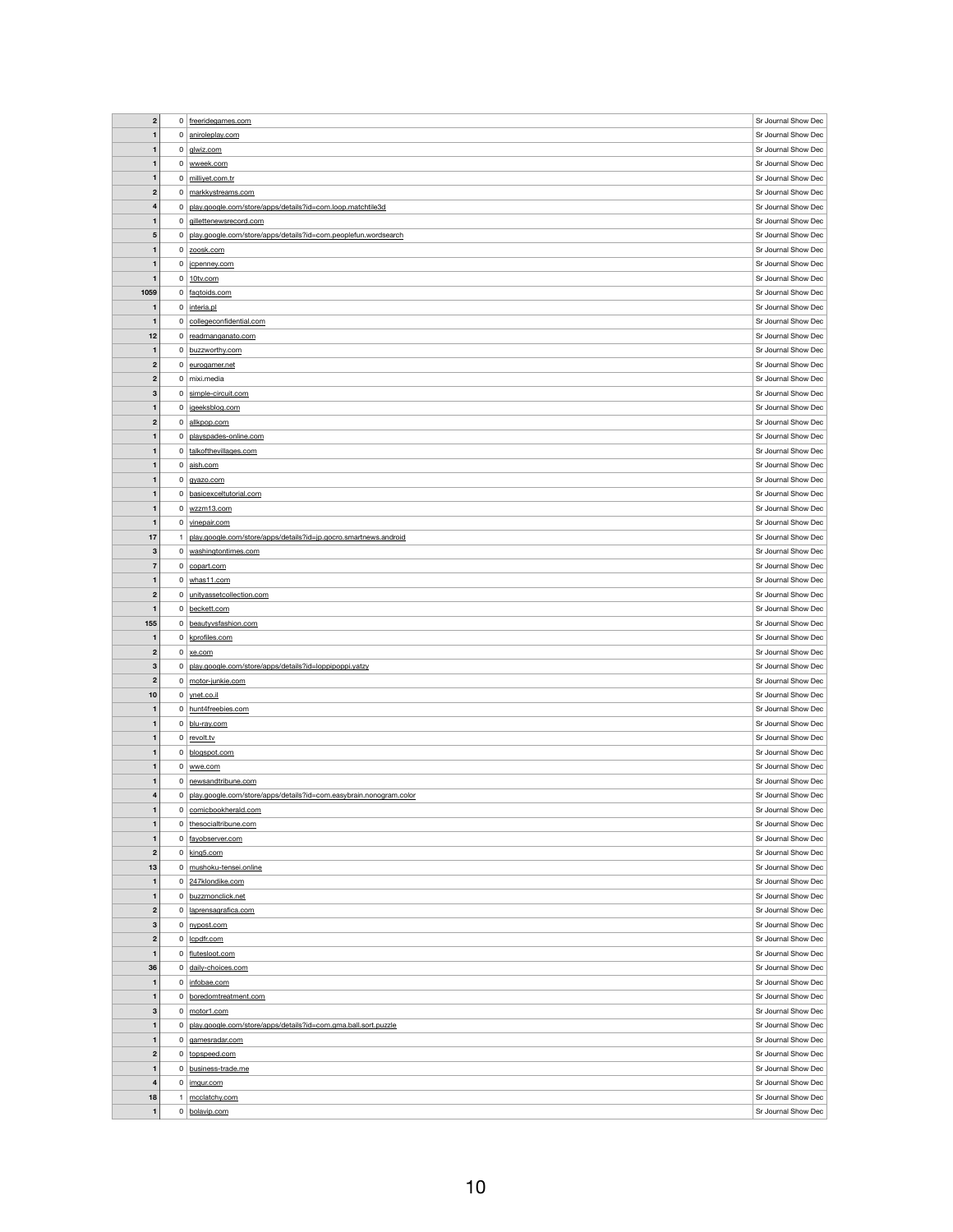| $\bf 6$                 | $\overline{0}$ | westernjournal.com                                                                               | Sr Journal Show Dec                        |
|-------------------------|----------------|--------------------------------------------------------------------------------------------------|--------------------------------------------|
|                         |                |                                                                                                  |                                            |
| $\mathbf{2}$            |                | 0 foreign-trade.com                                                                              | Sr Journal Show Dec                        |
| $6\phantom{1}6$         |                | 0 dailymail.co.uk                                                                                | Sr Journal Show Dec                        |
| $\boldsymbol{2}$        | $\overline{0}$ | amomama.com                                                                                      | Sr Journal Show Dec                        |
| $\mathbf{3}$            |                | 0 journaldev.com                                                                                 | Sr Journal Show Dec                        |
|                         |                |                                                                                                  | Sr Journal Show Dec                        |
| $\sqrt{5}$              |                | $0 \mid$ sfgate.com                                                                              |                                            |
| $\mathbf{1}$            |                | 0 allrecipes.com                                                                                 | Sr Journal Show Dec                        |
| $\mathbf{1}$            |                | 0 classicreload.com                                                                              | Sr Journal Show Dec                        |
| $\overline{\mathbf{4}}$ |                | 0 carbuzz.com                                                                                    | Sr Journal Show Dec                        |
| $\mathbf{1}$            |                | 0 horseeden.com                                                                                  | Sr Journal Show Dec                        |
| $\mathbf{1}$            | $\overline{0}$ | union-bulletin.com                                                                               | Sr Journal Show Dec                        |
|                         |                |                                                                                                  |                                            |
| $\boldsymbol{2}$        | $\overline{0}$ | tapatalk.com                                                                                     | Sr Journal Show Dec                        |
| $\mathbf{1}$            | $\overline{0}$ | somerset-kentucky.com                                                                            | Sr Journal Show Dec                        |
| $\mathbf{1}$            | $\mathbf{0}$   | montgomerycountypolicereporter.com                                                               | Sr Journal Show Dec                        |
| $\mathbf 1$             | $\overline{0}$ | sportsknowhow.com                                                                                | Sr Journal Show Dec                        |
| $\mathbf{1}$            | $\overline{0}$ | movieinsider.com                                                                                 | Sr Journal Show Dec                        |
| 61                      |                | theprimarymarket.com                                                                             | Sr Journal Show Dec                        |
|                         |                |                                                                                                  | Sr Journal Show Dec                        |
| $\mathbf 1$             | $\overline{0}$ | diablo.fandom.com                                                                                |                                            |
| $\mathbf{1}$            | $\mathbf 0$    | play.google.com/store/apps/details?id=com.wordgame.words.connect                                 | Sr Journal Show Dec                        |
| $\mathbf{1}$            |                | $0$ rivals.com                                                                                   | Sr Journal Show Dec                        |
| $\boldsymbol{2}$        |                | 0 flightrising.com                                                                               | Sr Journal Show Dec                        |
| 3                       |                | 0 com.tangramgames.gourddoll.wordcrush                                                           | Sr Journal Show Dec                        |
| $\mathbf{1}$            | $\overline{0}$ | newsinfo.inquirer.net                                                                            | Sr Journal Show Dec                        |
|                         |                |                                                                                                  |                                            |
| 8                       | 0              | palmerreport.com                                                                                 | Sr Journal Show Dec                        |
| $\mathbf{2}$            | $\overline{0}$ | mangasail.co                                                                                     | Sr Journal Show Dec                        |
| 3                       |                | 0 levelingsolo.com                                                                               | Sr Journal Show Dec                        |
| $\mathbf{2}$            |                | 0 boingboing.net                                                                                 | Sr Journal Show Dec                        |
| $\mathbf{2}$            |                | $0$ pof.com                                                                                      | Sr Journal Show Dec                        |
| 69                      |                | $0 \mid \underline{imginn.com}$                                                                  | Sr Journal Show Dec                        |
|                         |                |                                                                                                  |                                            |
| 892                     |                | 0   investingfuel.com                                                                            | Sr Journal Show Dec                        |
| $\mathbf 1$             | $\overline{0}$ | kiplinger.com                                                                                    | Sr Journal Show Dec                        |
| $\mathbf 1$             |                | 0 memesmonkey.com                                                                                | Sr Journal Show Dec                        |
| $\mathbf{1}$            | 0 <sup>1</sup> | financenancy.com                                                                                 | Sr Journal Show Dec                        |
| $6\phantom{1}6$         | 0 <sup>1</sup> | radio.securenetsystems.net                                                                       | Sr Journal Show Dec                        |
| $\mathbf 1$             | 0 <sup>1</sup> | badoo.com                                                                                        | Sr Journal Show Dec                        |
|                         |                |                                                                                                  |                                            |
|                         |                |                                                                                                  |                                            |
| $\mathbf{1}$            |                | 0 worldisraelnews.com                                                                            | Sr Journal Show Dec                        |
| $\mathbf{3}$            |                | 0 historicalgenius.com                                                                           | Sr Journal Show Dec                        |
| 1                       | 0 <sup>1</sup> | timesunion.com                                                                                   | Sr Journal Show Dec                        |
| $\mathbf{1}$            |                | 0 thecoli.com                                                                                    | Sr Journal Show Dec                        |
| $\mathbf{1}$            |                | 0 sonichits.com                                                                                  | Sr Journal Show Dec                        |
| 479                     | 0 <sup>1</sup> | social.entrepreneur.com                                                                          | Sr Journal Show Dec                        |
|                         |                |                                                                                                  |                                            |
| $\mathbf{1}$            |                | 0 homebnc.com                                                                                    | Sr Journal Show Dec                        |
| 6                       |                | $0$   iaai.com                                                                                   | Sr Journal Show Dec                        |
| $\mathbf{2}$            | 0 <sup>1</sup> | philstar.com                                                                                     | Sr Journal Show Dec                        |
| $\mathbf{1}$            |                | 0 advancedeventsystems.com                                                                       | Sr Journal Show Dec                        |
| $\mathbf{1}$            |                | 0 tacorelish.com                                                                                 | Sr Journal Show Dec                        |
| $\mathbf 1$             |                | 0 netafrique.net                                                                                 | Sr Journal Show Dec                        |
| 11745                   |                | 5 overwolf.com                                                                                   | Sr Journal Show Dec                        |
|                         |                |                                                                                                  |                                            |
| 19                      |                | 0 reference.com                                                                                  | Sr Journal Show Dec                        |
| 1                       | 0 <sup>1</sup> | bestproducts.com                                                                                 | Sr Journal Show Dec                        |
| $\mathbf{1}$            | 0 <sup>1</sup> | asianhobbyist.com                                                                                | Sr Journal Show Dec                        |
| $9$                     | 0 <sup>1</sup> | homeaddict.io                                                                                    | Sr Journal Show Dec                        |
| $\mathbf{1}$            | 0 <sup>1</sup> | itunes.apple.com/us/app/thechive/id448999087                                                     | Sr Journal Show Dec                        |
| $\mathbf{1}$            | $\mathbf{0}$   | psypost.org                                                                                      | Sr Journal Show Dec                        |
| $6\phantom{1}6$         | $\mathbf{0}$   | my.juno.com                                                                                      | Sr Journal Show Dec                        |
|                         |                |                                                                                                  |                                            |
| $\mathbf{2}$            | $\overline{0}$ | thefamouspeople.com                                                                              | Sr Journal Show Dec                        |
| $\mathbf{2}$            | $\mathbf{0}$   | accuweather.com                                                                                  | Sr Journal Show Dec                        |
| $\mathbf 1$             |                | 0 musicoholics.com                                                                               | Sr Journal Show Dec                        |
| $\mathbf{1}$            | 0              | edhrec.com                                                                                       | Sr Journal Show Dec                        |
| $\mathbf{1}$            | 0 <sup>1</sup> | chef-in-training.com                                                                             | Sr Journal Show Dec                        |
| $\mathbf 1$             | 0              | play.google.com/store/apps/details?id=solitaire.puzzlemaker.solitaire.klondike.cardgame.patience | Sr Journal Show Dec                        |
|                         |                |                                                                                                  |                                            |
| $\mathbf{1}$            |                | 0 mybendbroadband.com                                                                            | Sr Journal Show Dec                        |
| 98                      | 0              | sportsnest.co                                                                                    | Sr Journal Show Dec                        |
| 10                      | 0              | zillow.com                                                                                       | Sr Journal Show Dec                        |
| $\mathbf{1}$            |                | 0 familyminded.com                                                                               | Sr Journal Show Dec                        |
| $\mathbf{1}$            |                | $0$ kiz10.com                                                                                    | Sr Journal Show Dec                        |
| 34                      | 0              | metaspoon.com                                                                                    | Sr Journal Show Dec                        |
| $\mathbf{1}$            | $\overline{0}$ | steelersdepot.com                                                                                | Sr Journal Show Dec                        |
|                         |                |                                                                                                  |                                            |
| 19753<br>2124           |                | 26   play.google.com/store/apps/details?id=mobi.ifunny<br>4   lotto.pch.com                      | Sr Journal Show Dec<br>Sr Journal Show Dec |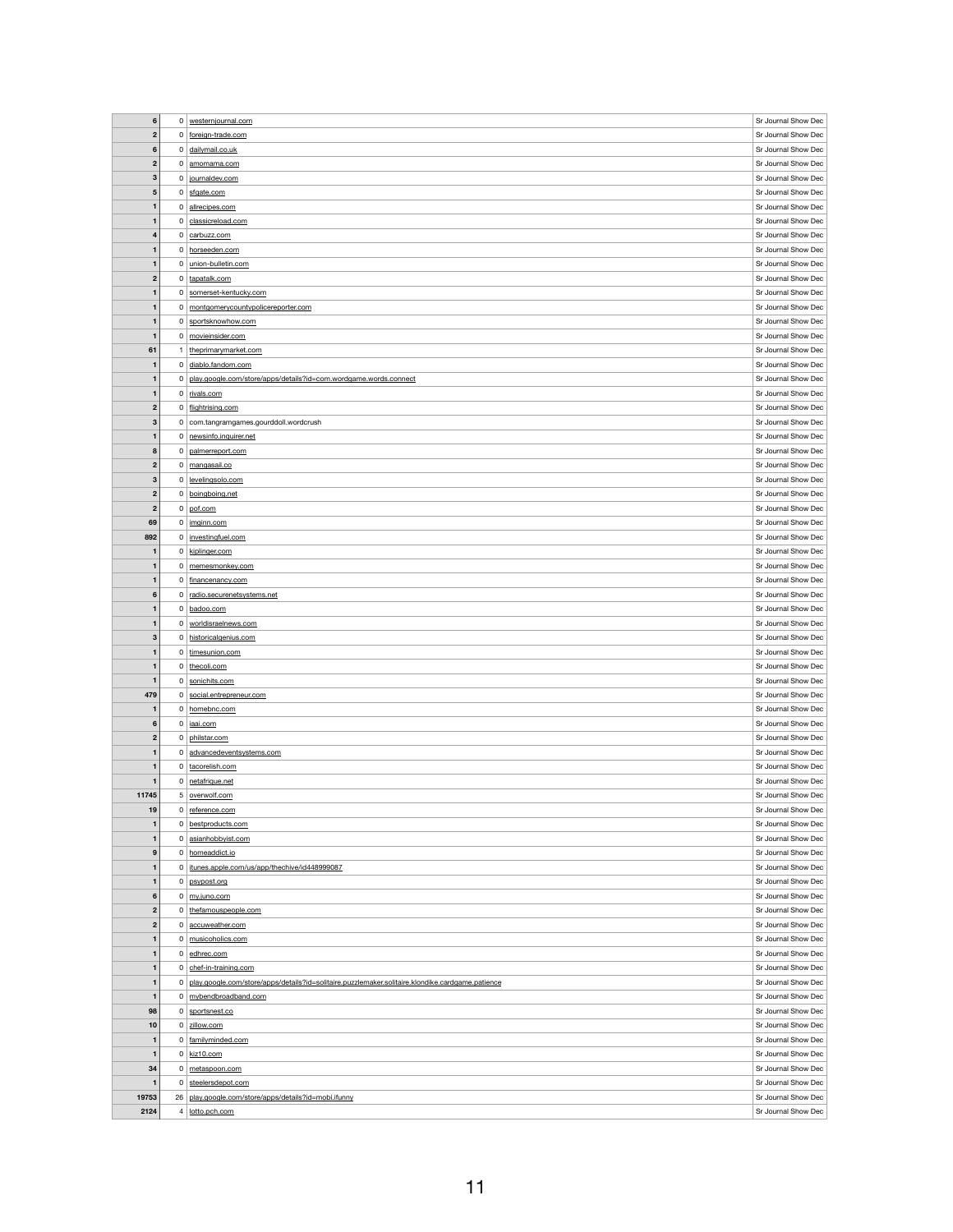|                  | $\mathbf{0}$   | play.google.com/store/apps/details?id=easy.sudoku.puzzle.solver.free             | Sr Journal Show Dec |
|------------------|----------------|----------------------------------------------------------------------------------|---------------------|
| $\mathbf{1}$     |                | $0$ suntamil <sub>5</sub> .net                                                   | Sr Journal Show Dec |
| $\mathbf{1}$     | 0 <sup>1</sup> | play.google.com/store/apps/details?id=com.openmygame.games.android.wordsearchsea | Sr Journal Show Dec |
| $\mathbf{1}$     |                | 0 hermoments.com                                                                 | Sr Journal Show Dec |
| 6                | 0              | itunes.apple.com/us/app/spider-solitaire/id500962489                             | Sr Journal Show Dec |
|                  |                |                                                                                  |                     |
| 1                |                | $0$ sportfoy.com                                                                 | Sr Journal Show Dec |
| $\boldsymbol{2}$ |                | $0$ channel3000.com                                                              | Sr Journal Show Dec |
| $\mathbf 1$      |                | 0 dailyjournal.net                                                               | Sr Journal Show Dec |
| $\mathbf{1}$     |                | 0 washingtonpost.com                                                             | Sr Journal Show Dec |
| $\boldsymbol{2}$ |                | 0 play.google.com/store/apps/details?id=com.fiogonia.yatzy                       | Sr Journal Show Dec |
|                  |                | $0$ f1full.com                                                                   | Sr Journal Show Dec |
| 4                |                |                                                                                  |                     |
| $\mathbf{1}$     |                | $0$ poe.trade                                                                    | Sr Journal Show Dec |
| $\mathbf 3$      |                | 0 sporcle.com                                                                    | Sr Journal Show Dec |
| $\mathbf 1$      |                | $0$ chinatimes.com                                                               | Sr Journal Show Dec |
| 44               |                | 0 manhuagui.com                                                                  | Sr Journal Show Dec |
| $\mathbf{1}$     |                | 0 chunkbase.com                                                                  | Sr Journal Show Dec |
|                  |                |                                                                                  | Sr Journal Show Dec |
| $\boldsymbol{2}$ | $\mathbf{0}$   | lightnovelpub.com                                                                |                     |
| $\mathbf{1}$     |                | $0 \mid \underline{tmj4.com}$                                                    | Sr Journal Show Dec |
| $\boldsymbol{2}$ |                | 0 heavy.com                                                                      | Sr Journal Show Dec |
|                  |                | $0$ evite.com                                                                    | Sr Journal Show Dec |
| $\mathbf{1}$     |                | 0 finehomebuilding.com                                                           | Sr Journal Show Dec |
| $\mathbf{2}$     |                | $0$ readmng.com                                                                  | Sr Journal Show Dec |
|                  |                |                                                                                  | Sr Journal Show Dec |
| $\mathbf{1}$     |                | 0 33across.com                                                                   |                     |
| 6                |                | $0$ crunchify.com                                                                | Sr Journal Show Dec |
| 1                |                | 0 airportia.com                                                                  | Sr Journal Show Dec |
| 915              |                | 0 mangakatana.com                                                                | Sr Journal Show Dec |
| 97               | 0 <sup>1</sup> | lightnovelbox.com                                                                | Sr Journal Show Dec |
| 14               |                | 0 worldjournal.com                                                               | Sr Journal Show Dec |
|                  |                |                                                                                  |                     |
| $\sqrt{5}$       |                | $0 \mid \frac{\text{aol.com}}{\text{aol.com}}$                                   | Sr Journal Show Dec |
| 12               |                | 0 biggestchef.com                                                                | Sr Journal Show Dec |
| $\overline{7}$   |                | 0 hallmarkchannel.com                                                            | Sr Journal Show Dec |
| $\mathbf{1}$     |                | 0 readshingekinokyojin.com                                                       | Sr Journal Show Dec |
| $\boldsymbol{2}$ |                | 0   watchingtvnow.com                                                            | Sr Journal Show Dec |
| 1                |                | 0 myheromanga.com                                                                | Sr Journal Show Dec |
|                  |                |                                                                                  |                     |
|                  |                |                                                                                  |                     |
| $\overline{7}$   |                | 0 pixeldrain.com                                                                 | Sr Journal Show Dec |
| $\boldsymbol{2}$ |                | 0 webmailb.netzero.net                                                           | Sr Journal Show Dec |
| 4                |                | 0 nightdaily.com                                                                 | Sr Journal Show Dec |
| $\mathbf{1}$     |                | 0   smarttalksuccess.com                                                         | Sr Journal Show Dec |
| $5\phantom{1}$   |                |                                                                                  |                     |
|                  |                | 0 manganelo.com                                                                  | Sr Journal Show Dec |
| 1                |                | 0 halotracker.com                                                                | Sr Journal Show Dec |
| $\mathbf{1}$     |                | $0 \mid$ modthesims.info                                                         | Sr Journal Show Dec |
| $\mathbf{1}$     |                | 0 bedfordgazette.com                                                             | Sr Journal Show Dec |
| 4                | $\mathbf{0}$   | alot.com                                                                         | Sr Journal Show Dec |
| 13               |                | 0 play.google.com/store/apps/details?id=bp.free.puzzle.game.mahjong.onet&hl=en   | Sr Journal Show Dec |
| $\overline{a}$   |                | 0 recipepair.com                                                                 | Sr Journal Show Dec |
|                  | 0 <sup>1</sup> |                                                                                  |                     |
| $\mathbf{1}$     |                | itunes.apple.com/us/app/freecell-solitaire/id500964912                           | Sr Journal Show Dec |
| 51               |                | 0 refdesk.com                                                                    | Sr Journal Show Dec |
| 4                |                | $0$ armsport.am                                                                  | Sr Journal Show Dec |
| $\boldsymbol{2}$ |                | 0 detroitnews.com                                                                | Sr Journal Show Dec |
| $\mathbf{2}$     |                | 0   pro-football-reference.com                                                   | Sr Journal Show Dec |
| 6                |                | $0$ desitellybox.me                                                              | Sr Journal Show Dec |
| 1                | 0 <sup>1</sup> | play.google.com/store/apps/details?id=com.buzzfeed.tasty                         | Sr Journal Show Dec |
|                  |                |                                                                                  |                     |
| $\mathbf{3}$     | $\mathbf{0}$   | tigerdroppings.com                                                               | Sr Journal Show Dec |
| $\mathbf 1$      |                | 0 worldscholarshipforum.com                                                      | Sr Journal Show Dec |
| 1                |                | cracked.com                                                                      | Sr Journal Show Dec |
| 11               | 0              | yonamanga.com                                                                    | Sr Journal Show Dec |
| $\boldsymbol{2}$ |                | 0 teddyfeed.com                                                                  | Sr Journal Show Dec |
| $\mathbf{1}$     |                | $0$ conectate.com.do                                                             | Sr Journal Show Dec |
|                  |                |                                                                                  |                     |
| 6                |                | $0$ tv247.us                                                                     | Sr Journal Show Dec |
| $\boldsymbol{2}$ |                | $0 \mid$ meetme.com                                                              | Sr Journal Show Dec |
| 12               |                | $0$ typost.cc                                                                    | Sr Journal Show Dec |
| $\mathbf{1}$     |                | 0 best-osmosis-systems.com                                                       | Sr Journal Show Dec |
| $\mathbf{1}$     | 0              | play.google.com/store/apps/details?id=com.orbitalknight.castlewreck              | Sr Journal Show Dec |
| $\mathbf{2}$     | $\mathbf{0}$   | cnn.com                                                                          | Sr Journal Show Dec |
|                  | 0 <sup>1</sup> |                                                                                  |                     |
| $\boldsymbol{2}$ |                | kumascans.com                                                                    | Sr Journal Show Dec |
| 23               | 0              | pumpkin-night.com                                                                | Sr Journal Show Dec |
| $\mathbf{3}$     | 0 <sup>1</sup> | ent.creaders.net                                                                 | Sr Journal Show Dec |
| $\mathbf{1}$     |                | 0 abolt.newsweek.com                                                             | Sr Journal Show Dec |
| $\mathbf{1}$     |                | $0$ essence.com                                                                  | Sr Journal Show Dec |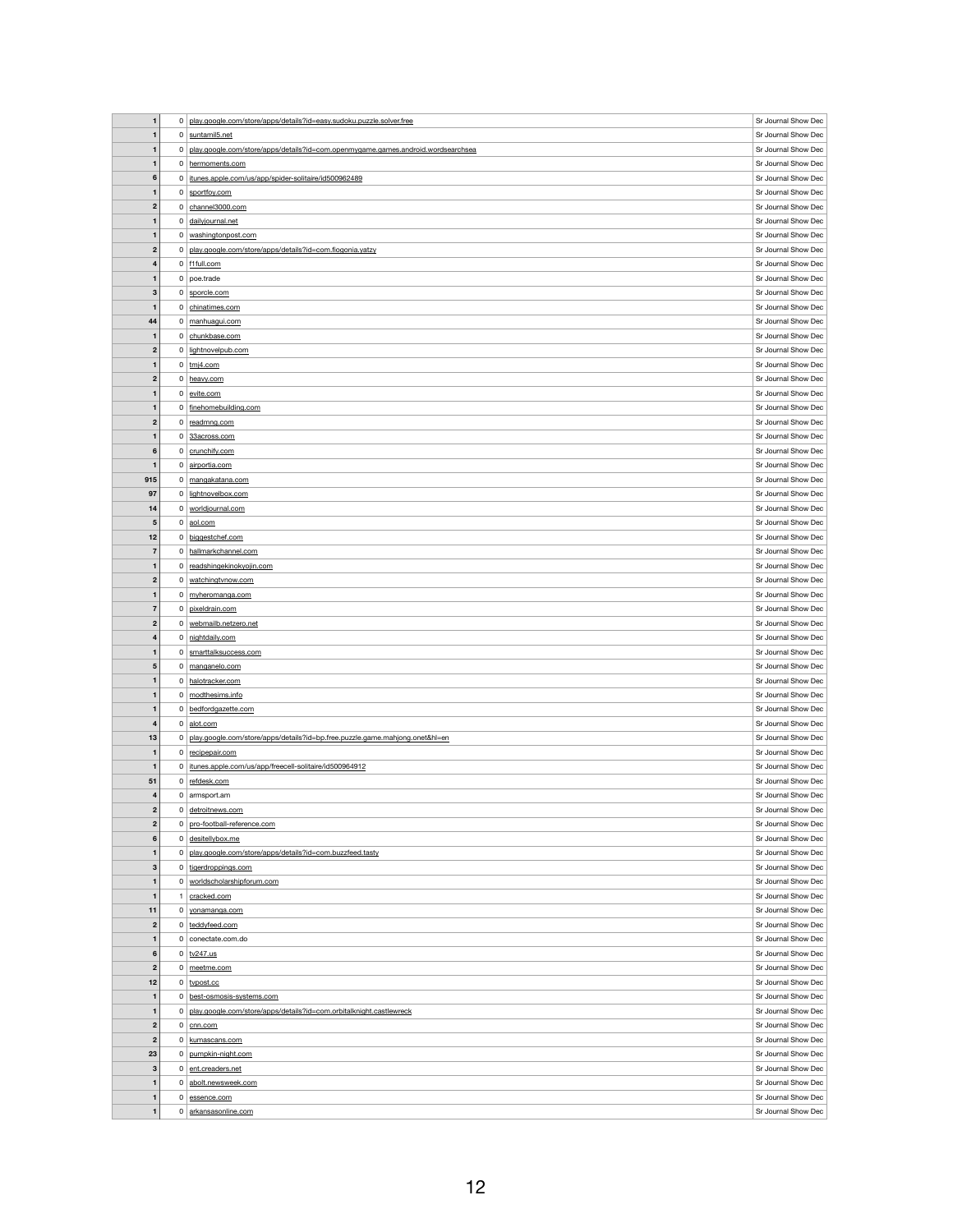| 11                           |                | 0 flightaware.com                                                       | Sr Journal Show Dec                        |
|------------------------------|----------------|-------------------------------------------------------------------------|--------------------------------------------|
|                              |                |                                                                         |                                            |
| $\mathbf{1}$                 |                | 0 kenganomega.com                                                       | Sr Journal Show Dec                        |
| $\mathbf{1}$                 |                | 0 primagames.com                                                        | Sr Journal Show Dec                        |
| $\boldsymbol{2}$             |                | $0 \mid$ fiveo.com                                                      | Sr Journal Show Dec                        |
| 13                           |                | 0 shoppinglifestyle.com                                                 | Sr Journal Show Dec                        |
| $\mathbf 1$                  |                | 0 gamerescape.com                                                       | Sr Journal Show Dec                        |
|                              |                |                                                                         |                                            |
| $\mathbf{1}$                 |                | $0 \vert$ wtug.com                                                      | Sr Journal Show Dec                        |
| $\mathbf{1}$                 |                | 0 risevision.com                                                        | Sr Journal Show Dec                        |
| $\mathbf 1$                  |                | 0 pixwox.com                                                            | Sr Journal Show Dec                        |
| $\mathbf 1$                  |                | 0 totalpast.com                                                         | Sr Journal Show Dec                        |
| $\mathbf{1}$                 | 0 <sup>1</sup> | play.google.com/store/apps/details?id=com.easybrain.chamy               | Sr Journal Show Dec                        |
|                              |                |                                                                         |                                            |
| $\overline{7}$               |                | 0 studyfinds.org                                                        | Sr Journal Show Dec                        |
| $\mathbf{1}$                 |                | 0 gingersoftware.com                                                    | Sr Journal Show Dec                        |
| $\boldsymbol{2}$             | 0 <sup>1</sup> | play.google.com/store/apps/details?id=com.tarboosh.collectemall         | Sr Journal Show Dec                        |
| $\mathbf 1$                  |                | 0   itsfoss.com                                                         | Sr Journal Show Dec                        |
| $\mathbf 1$                  |                | 0 hajime-noippo.com                                                     | Sr Journal Show Dec                        |
|                              |                |                                                                         |                                            |
| $\mathbf 1$                  |                | 0 autoblog.com                                                          | Sr Journal Show Dec                        |
| $\mathbf 1$                  |                | 0   travelpatriot.com                                                   | Sr Journal Show Dec                        |
| $\mathbf 1$                  |                | $0$ decider.com                                                         | Sr Journal Show Dec                        |
| $\mathbf 1$                  |                | 0 toocool2betrue.com                                                    | Sr Journal Show Dec                        |
| $\mathbf 1$                  |                | $0$ spellchecker.net                                                    | Sr Journal Show Dec                        |
|                              |                |                                                                         |                                            |
| 17                           |                | 0 boxnovel.com                                                          | Sr Journal Show Dec                        |
| $\mathbf{1}$                 |                | 0   investing.com                                                       | Sr Journal Show Dec                        |
| $\mathbf{1}$                 |                | 0 edition.nowthisnews.com                                               | Sr Journal Show Dec                        |
| $\mathbf{3}$                 |                | 0   learnersdictionary.com                                              | Sr Journal Show Dec                        |
|                              |                |                                                                         | Sr Journal Show Dec                        |
| $\mathbf 1$                  |                | 0 dailygazette.com                                                      |                                            |
| $\mathbf{1}$                 |                | $0$ clark.com                                                           | Sr Journal Show Dec                        |
| 24                           | 0 <sup>1</sup> | play.google.com/store/apps/details?id=kik.android                       | Sr Journal Show Dec                        |
| $\boldsymbol{2}$             |                | $0$ khaleejtimes.com                                                    | Sr Journal Show Dec                        |
| $\mathbf 1$                  |                | 0 racedepartment.com                                                    | Sr Journal Show Dec                        |
|                              |                |                                                                         |                                            |
| $\mathbf{2}$                 |                | $0 \mid m$ tggoldfish.com                                               | Sr Journal Show Dec                        |
| $\mathbf 1$                  | 0 <sup>1</sup> | listenonrepeat.com                                                      | Sr Journal Show Dec                        |
| $\mathbf 1$                  |                | $0$ codeusing java.com                                                  | Sr Journal Show Dec                        |
| $\mathbf{2}$                 | $\mathbf{0}$   | lipstickalley.com                                                       | Sr Journal Show Dec                        |
| ${\bf 5}$                    |                | 0 bulbapedia.bulbagarden.net                                            | Sr Journal Show Dec                        |
|                              |                |                                                                         |                                            |
| $\mathbf{2}$                 |                | $0 \mid$ myfitnesspal.com                                               | Sr Journal Show Dec                        |
| $5\phantom{1}$               |                | 0 zacks.com                                                             | Sr Journal Show Dec                        |
| $\mathbf 1$                  |                | $0  $ abc12.com                                                         | Sr Journal Show Dec                        |
| $\mathbf 1$                  |                | $0 \mid \text{mgoblog.com}$                                             | Sr Journal Show Dec                        |
| $\mathbf{1}$                 |                | 0   L-camera-forum.com                                                  | Sr Journal Show Dec                        |
|                              |                |                                                                         |                                            |
| $\mathbf{3}$                 |                | $0$ insider.gg                                                          | Sr Journal Show Dec                        |
| $\mathbf 1$                  |                | 0 mangasaki.com                                                         | Sr Journal Show Dec                        |
| $\mathbf{1}$                 |                | 0   imamother.com                                                       | Sr Journal Show Dec                        |
| $\boldsymbol{2}$             |                | 0 home.suddenlink.net                                                   | Sr Journal Show Dec                        |
| $\boldsymbol{2}$             |                | $0$ complexsql.com                                                      | Sr Journal Show Dec                        |
|                              |                |                                                                         |                                            |
| $\mathbf 1$                  |                | 0   pastfactory.com                                                     | Sr Journal Show Dec                        |
| $\mathbf 1$                  | 0 <sup>1</sup> | play.google.com/store/apps/details?id=my.googlemusic.play               | Sr Journal Show Dec                        |
| $\mathbf{1}$                 |                | 0 krunker.io                                                            | Sr Journal Show Dec                        |
| $\mathbf 1$                  |                | 0 thingiverse.com                                                       | Sr Journal Show Dec                        |
| $\mathbf 1$                  |                | $0$ rusvesna.su                                                         | Sr Journal Show Dec                        |
|                              |                |                                                                         |                                            |
| $\boldsymbol{2}$             | 0              | play.google.com/store/apps/details?id=com.easybrain.find.the.difference | Sr Journal Show Dec                        |
| $\boldsymbol{2}$             |                | 0 microsoft.com                                                         | Sr Journal Show Dec                        |
| $\mathbf{3}$                 | $\mathbf{0}$   | webmailb.juno.com                                                       | Sr Journal Show Dec                        |
| $\mathbf 1$                  | 0 <sup>1</sup> | doctoreport.com                                                         | Sr Journal Show Dec                        |
| $\mathbf{1}$                 |                | $0$   lolchess.gg                                                       | Sr Journal Show Dec                        |
|                              |                |                                                                         |                                            |
| 1                            |                | 0 justthenews.com                                                       | Sr Journal Show Dec                        |
| $\mathbf 1$                  | 0              | itunes.apple.com/us/app/1010/id911793120                                | Sr Journal Show Dec                        |
| $\mathbf 1$                  |                |                                                                         |                                            |
| 1                            |                | $0$ kitco.com                                                           | Sr Journal Show Dec                        |
|                              |                | 0 ondemandchina.com                                                     |                                            |
|                              |                |                                                                         | Sr Journal Show Dec                        |
| $\overline{\mathbf{4}}$      | 0 <sup>1</sup> | wealtheditor.com                                                        | Sr Journal Show Dec                        |
| $\mathbf{3}$                 |                | $0 \mid \text{match.com}$                                               | Sr Journal Show Dec                        |
| $\mathbf 1$                  | $\mathbf{0}$   | macrumors.com                                                           | Sr Journal Show Dec                        |
| $\mathbf 1$                  |                | 0 techvidvan.com                                                        | Sr Journal Show Dec                        |
|                              |                |                                                                         |                                            |
| $\mathbf 1$                  | 0 <sup>1</sup> | simsdom.com                                                             | Sr Journal Show Dec                        |
| 245                          | 0 <sup>1</sup> | play.google.com/store/apps/details?id=com.easybrain.jigsaw.puzzles      | Sr Journal Show Dec                        |
| 10                           | 0 <sup>1</sup> | business-mortgage.pw                                                    | Sr Journal Show Dec                        |
| $\mathbf{1}$                 | 0 <sup>1</sup> | fark.com                                                                | Sr Journal Show Dec                        |
| 21                           |                | 0 play.google.com/store/apps/details?id=com.peoplefun.wordcross         | Sr Journal Show Dec                        |
|                              |                |                                                                         |                                            |
| $\mathbf{2}$<br>$\mathbf{1}$ |                | $0 \vert$ wwltv.com<br>$0$ ksl.com                                      | Sr Journal Show Dec<br>Sr Journal Show Dec |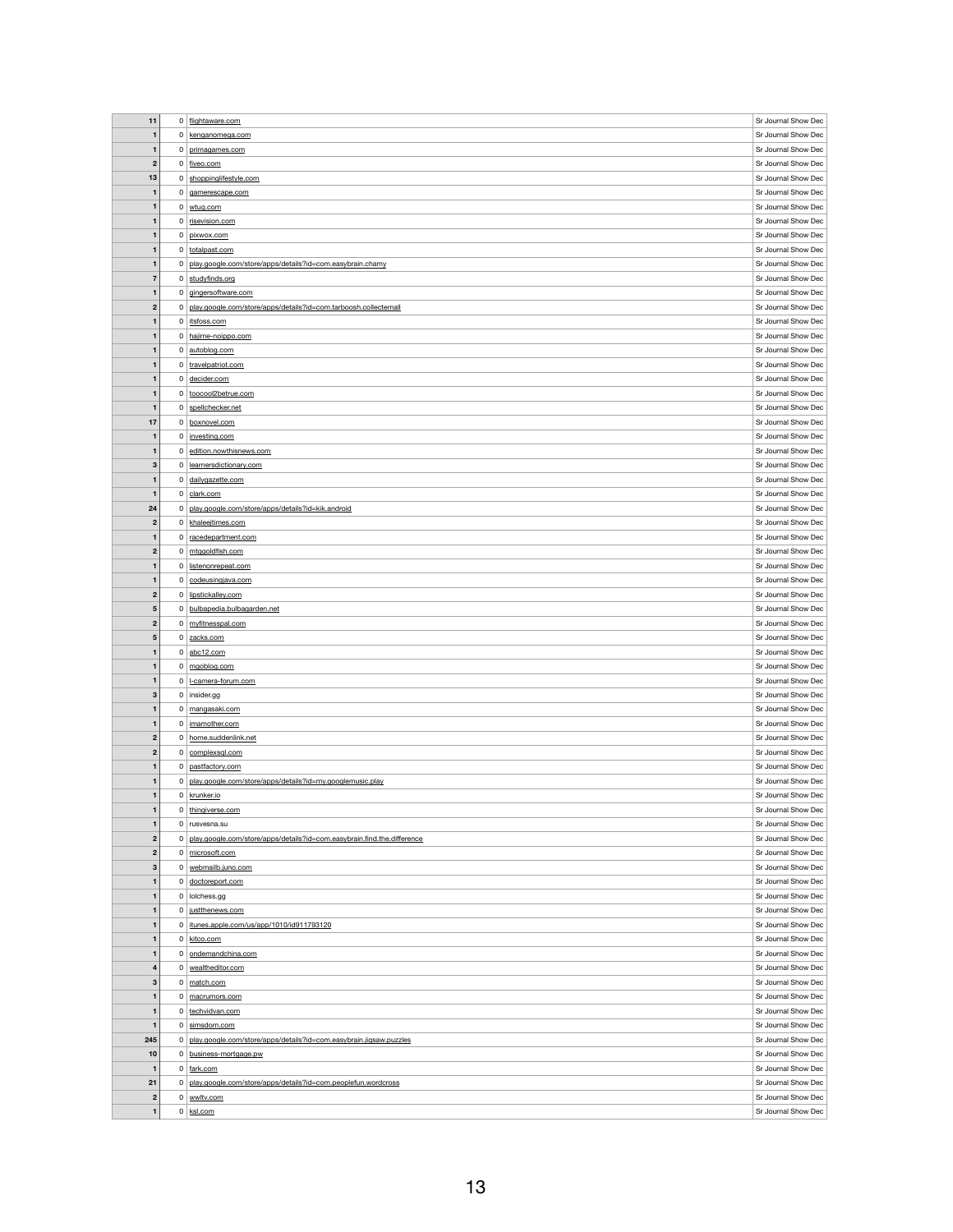| $\overline{\mathbf{4}}$ |                |                                                                       | Sr Journal Show Dec                        |
|-------------------------|----------------|-----------------------------------------------------------------------|--------------------------------------------|
|                         |                | $0$ nbahd.com                                                         |                                            |
| $\boldsymbol{2}$        |                | 0 analyzingamerica.org                                                | Sr Journal Show Dec                        |
| 13                      |                | 0 worldstarhiphop.com                                                 | Sr Journal Show Dec                        |
| 1                       |                | 0 timesdaily.com                                                      | Sr Journal Show Dec                        |
| 8                       |                | 0 lotterypost.com                                                     | Sr Journal Show Dec                        |
| $\mathbf{1}$            |                | $0 \mid \underline{\text{wlsam.com}}$                                 | Sr Journal Show Dec                        |
|                         |                |                                                                       |                                            |
| 4                       |                | 0 pastchronicles.com                                                  | Sr Journal Show Dec                        |
| $\mathbf{1}$            |                | 0 dotesports.com                                                      | Sr Journal Show Dec                        |
| $\boldsymbol{2}$        |                | 0 newscenter1.tv                                                      | Sr Journal Show Dec                        |
| $\mathbf{1}$            |                | 0 gbtqnation.com                                                      | Sr Journal Show Dec                        |
| $\mathbf{3}$            |                | 0 uranai.nosv.org                                                     | Sr Journal Show Dec                        |
| 13                      |                | 0 veteranstodayarchives.com                                           | Sr Journal Show Dec                        |
|                         |                |                                                                       |                                            |
| $\mathbf{1}$            |                | 0 saturdaydownsouth.com                                               | Sr Journal Show Dec                        |
| $\mathbf{1}$            |                | 0 fox5atlanta.com                                                     | Sr Journal Show Dec                        |
| $\mathbf{1}$            |                | 0 guidepokemon.com                                                    | Sr Journal Show Dec                        |
| $\mathbf{1}$            |                | $0$   laprensa.hn                                                     | Sr Journal Show Dec                        |
| 10                      | 0 <sup>1</sup> | play.google.com/store/apps/details?id=com.easybrain.sudoku.android    | Sr Journal Show Dec                        |
| ${\bf 5}$               |                | 0 digitaladblog.com                                                   | Sr Journal Show Dec                        |
|                         |                | 0 behindthename.com                                                   | Sr Journal Show Dec                        |
| $\mathbf{1}$            |                |                                                                       |                                            |
| $\sqrt{5}$              |                | 0 news.yahoo.com                                                      | Sr Journal Show Dec                        |
| $\boldsymbol{2}$        |                | 0 tokyo-revenger.com                                                  | Sr Journal Show Dec                        |
| 1                       |                | 0 wordplays.com                                                       | Sr Journal Show Dec                        |
| $\mathbf{1}$            |                | 0 thedenverchannel.com                                                | Sr Journal Show Dec                        |
| $\mathbf{1}$            |                | 0 heraldnews.com                                                      | Sr Journal Show Dec                        |
| $\boldsymbol{2}$        |                |                                                                       | Sr Journal Show Dec                        |
|                         |                | $0 \mid \underline{\text{ajc.com}}$                                   |                                            |
| 1                       |                | 0 thaicupid.com                                                       | Sr Journal Show Dec                        |
| $\mathbf{3}$            |                | 0 timesofindia.indiatimes.com                                         | Sr Journal Show Dec                        |
| 4969                    |                | 0 yahoo.com                                                           | Sr Journal Show Dec                        |
| 8                       |                | 0 1point3acres.com                                                    | Sr Journal Show Dec                        |
| $\mathbf{2}$            |                | 0 deccanchronicle.com                                                 | Sr Journal Show Dec                        |
| $\mathbf{1}$            |                | 0 byowner.com                                                         | Sr Journal Show Dec                        |
|                         |                |                                                                       | Sr Journal Show Dec                        |
| $\mathbf{1}$            |                | 0 hotair.com                                                          |                                            |
| $\sqrt{5}$              |                | 0   wackojaco.com                                                     | Sr Journal Show Dec                        |
| $\mathbf{3}$            |                | 0 moneyawaits.com                                                     | Sr Journal Show Dec                        |
| 1                       |                | 0 networthmagazine.com                                                | Sr Journal Show Dec                        |
|                         |                |                                                                       |                                            |
| $\overline{7}$          |                | $0 \mid$ game 8.co                                                    | Sr Journal Show Dec                        |
| $\mathbf{1}$            |                |                                                                       |                                            |
|                         |                | 0 alternet.org                                                        | Sr Journal Show Dec                        |
| 1                       |                | 0 newspageindex.com                                                   | Sr Journal Show Dec                        |
| $\mathbf{1}$            |                | 0 tribuneindia.com                                                    | Sr Journal Show Dec                        |
| $\mathbf{2}$            |                | 0 geektyrant.com                                                      | Sr Journal Show Dec                        |
| $6\phantom{1}$          |                | 0 planetminecraft.com                                                 | Sr Journal Show Dec                        |
| $\mathbf{1}$            |                | 0 redshirtsalwaysdie.com                                              | Sr Journal Show Dec                        |
| 72                      |                | 0 readheroacademia.com                                                | Sr Journal Show Dec                        |
| $\boldsymbol{2}$        |                | $0$ cleveland.com                                                     | Sr Journal Show Dec                        |
| $\mathbf{1}$            |                |                                                                       |                                            |
|                         |                | 0 harpersbazaar.com                                                   | Sr Journal Show Dec                        |
| $\boldsymbol{2}$        |                | $0  $ goldprice.org                                                   | Sr Journal Show Dec                        |
| $\overline{7}$          |                | 0 usatoday.com                                                        | Sr Journal Show Dec                        |
| $\mathbf{3}$            |                | 0 calcalistech.com                                                    | Sr Journal Show Dec                        |
| 1                       |                | 0 chickensmoothie.com                                                 | Sr Journal Show Dec                        |
| 1                       |                | 0 play.google.com/store/apps/details?id=com.superbox.aos.candyfriends | Sr Journal Show Dec                        |
| $\boldsymbol{2}$        |                | $0$ obsev.com                                                         | Sr Journal Show Dec                        |
| 4                       |                | $0$ eatwell101.com                                                    | Sr Journal Show Dec                        |
|                         |                |                                                                       |                                            |
| 1                       |                | 0 leaguesecretary.com                                                 | Sr Journal Show Dec                        |
| $\mathbf{1}$            | $\mathbf{0}$   | lifesuggest.com                                                       | Sr Journal Show Dec                        |
| $\boldsymbol{2}$        |                | 0 themarker.com                                                       | Sr Journal Show Dec                        |
| 1                       | $\mathbf{0}$   | thesunchronicle.com                                                   | Sr Journal Show Dec                        |
| $\mathbf{1}$            | $\mathbf{0}$   | fox2now.com                                                           | Sr Journal Show Dec                        |
| $\mathbf{1}$            |                | 0 marinetraffic.com                                                   | Sr Journal Show Dec                        |
| $\boldsymbol{2}$        | $\mathbf{0}$   | game-maps.com                                                         | Sr Journal Show Dec                        |
|                         |                |                                                                       |                                            |
| $\mathbf{1}$            |                | 0 wymetronews.com                                                     | Sr Journal Show Dec                        |
| $\mathbf{1}$            |                | 0 hotnewhiphop.com                                                    | Sr Journal Show Dec                        |
| 1                       |                | 0 roleplayer.me                                                       | Sr Journal Show Dec                        |
| $\mathbf{2}$            |                | 0 brideexperts.com                                                    | Sr Journal Show Dec                        |
| 3                       |                | $0 \mid$ geekextreme.com                                              | Sr Journal Show Dec                        |
| $\overline{2}$          |                | 0 cincinnati.com                                                      | Sr Journal Show Dec                        |
|                         |                |                                                                       |                                            |
| $\mathbf 3$             | 0 <sup>1</sup> | Idkmanga.com                                                          | Sr Journal Show Dec                        |
| $\mathbf{1}$            |                | $0$ pcgamesn.com                                                      | Sr Journal Show Dec                        |
| $5\phantom{.0}$         |                | 0 papayads.net                                                        | Sr Journal Show Dec                        |
| $\mathbf{1}$            |                | 0 demonslayermanga.com<br>0   pokecommunity.com                       | Sr Journal Show Dec<br>Sr Journal Show Dec |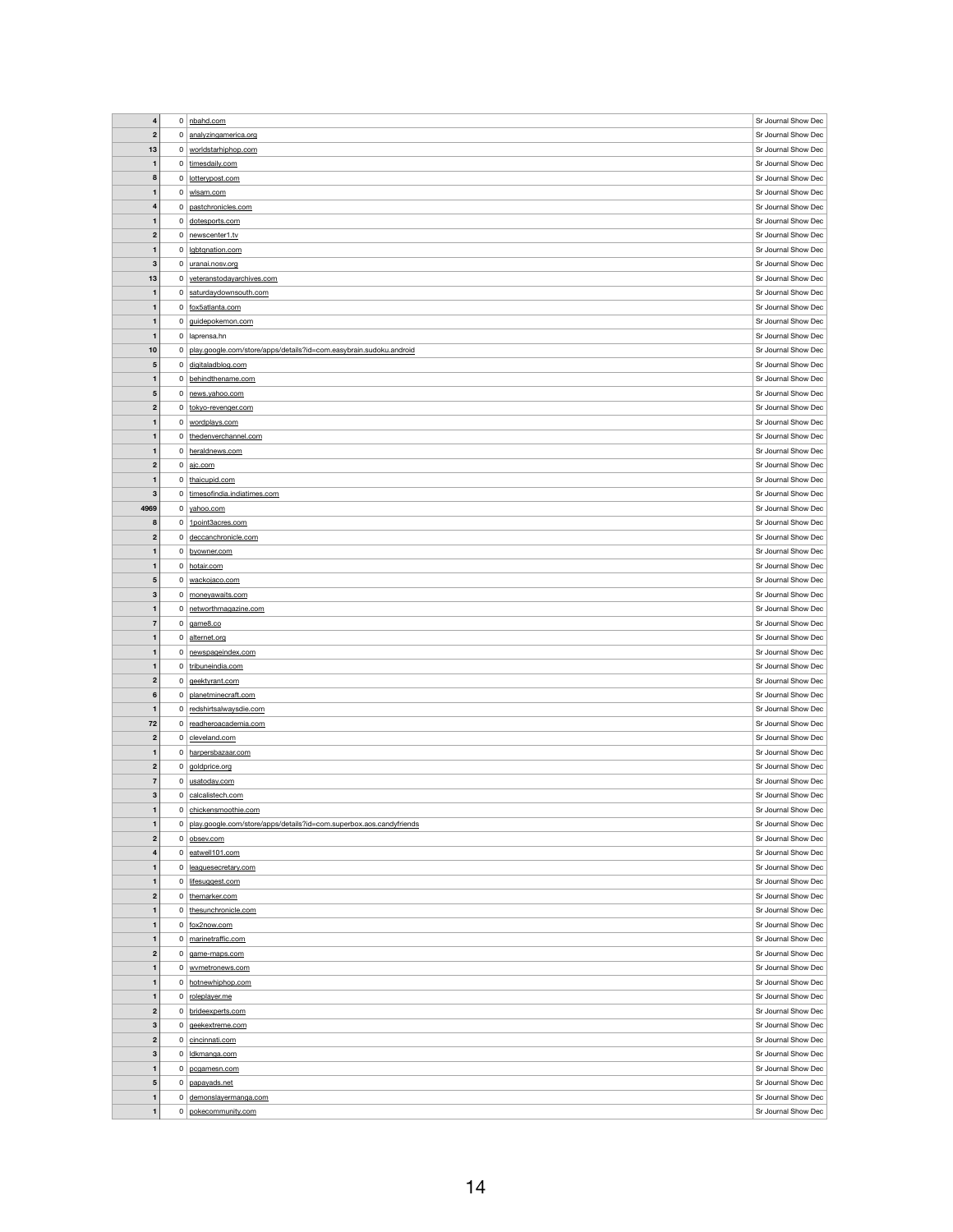| $\mathbf 3$             |                | 0 courier-journal.com                                                                   | Sr Journal Show Dec                        |
|-------------------------|----------------|-----------------------------------------------------------------------------------------|--------------------------------------------|
| $\bf 6$                 |                | 0 conservativebrief.com                                                                 | Sr Journal Show Dec                        |
| 12                      |                | 0 dailytimewaste.com                                                                    | Sr Journal Show Dec                        |
|                         |                | $0$ streamon.fm                                                                         | Sr Journal Show Dec                        |
| 1                       |                |                                                                                         |                                            |
| $\mathbf{1}$            |                | 0 active.com                                                                            | Sr Journal Show Dec                        |
| $\boldsymbol{2}$        |                | 0 drivepedia.com                                                                        | Sr Journal Show Dec                        |
| 17                      |                | $0 \mid$ gamebanana.com                                                                 | Sr Journal Show Dec                        |
| $\mathbf{1}$            |                | 0 thediplomat.com                                                                       | Sr Journal Show Dec                        |
| $\mathbf{1}$            |                | 0 northjersey.com                                                                       | Sr Journal Show Dec                        |
| 4                       |                | 0 parentinfluence.com                                                                   | Sr Journal Show Dec                        |
| $\mathbf{1}$            |                | 0 botasot.info                                                                          | Sr Journal Show Dec                        |
| $\mathbf{1}$            | 0 <sup>1</sup> | play.google.com/store/apps/details?id=com.wunderground.android.weather                  | Sr Journal Show Dec                        |
|                         |                |                                                                                         |                                            |
| $\boldsymbol{2}$        |                | $0  $ the-sun.com                                                                       | Sr Journal Show Dec                        |
| $\mathbf 1$             |                | 0 onceuponachef.com                                                                     | Sr Journal Show Dec                        |
| $\mathbf 1$             |                | 0 chicksonright.com                                                                     | Sr Journal Show Dec                        |
| 1                       |                | $0 \mid$ minecraftforum.net                                                             | Sr Journal Show Dec                        |
| $\mathbf{1}$            | 0 <sup>1</sup> | motorsearches.com                                                                       | Sr Journal Show Dec                        |
| $\mathbf{1}$            |                | 0 tvbooks.me                                                                            | Sr Journal Show Dec                        |
| 11                      | $\mathbf{0}$   | play.google.com/store/apps/details?id=paint.by.number.pixel.art.coloring.drawing.puzzle | Sr Journal Show Dec                        |
| $\mathbf{1}$            |                | 0 gameinfo.io                                                                           | Sr Journal Show Dec                        |
| $\boldsymbol{2}$        |                | 0 historychronicle.com                                                                  | Sr Journal Show Dec                        |
|                         |                |                                                                                         | Sr Journal Show Dec                        |
| 1                       |                | 0 motorsport.com                                                                        |                                            |
| $\mathbf{1}$            | 0 <sup>1</sup> | yekbot.com                                                                              | Sr Journal Show Dec                        |
| 1                       |                | 0 genshin-impact.fandom.com                                                             | Sr Journal Show Dec                        |
| $\mathbf{1}$            |                | 0 the imperfective.com                                                                  | Sr Journal Show Dec                        |
| 624                     |                | $0$ foe.tools                                                                           | Sr Journal Show Dec                        |
| $\mathbf 1$             |                | $0 \mid$ wtop.com                                                                       | Sr Journal Show Dec                        |
| $\overline{\mathbf{4}}$ |                | $0$ vaughn.live                                                                         | Sr Journal Show Dec                        |
| 1                       |                | 0 modworkshop.net                                                                       | Sr Journal Show Dec                        |
|                         |                | 0 play.google.com/store/apps/details?id=com.aws.android                                 | Sr Journal Show Dec                        |
| 4                       |                |                                                                                         |                                            |
| $\overline{\mathbf{5}}$ |                | 0 com.tripledot.woodoku                                                                 | Sr Journal Show Dec                        |
| $\boldsymbol{2}$        |                | $0$ draftkings.com                                                                      | Sr Journal Show Dec                        |
| 1                       | 0 <sup>1</sup> | webmailbb.juno.com                                                                      | Sr Journal Show Dec                        |
| $\mathbf{1}$            |                | 0 deadwoodjedi.com                                                                      | Sr Journal Show Dec                        |
| 1                       | 0 <sup>1</sup> | play.google.com/store/apps/details?id=com.dailymail.online                              | Sr Journal Show Dec                        |
|                         |                |                                                                                         |                                            |
| $\mathbf{3}$            |                | 0 misterstocks.com                                                                      | Sr Journal Show Dec                        |
| $\boldsymbol{2}$        |                | $0$ soccerufc.xyz                                                                       | Sr Journal Show Dec                        |
|                         |                |                                                                                         |                                            |
| 1                       |                | 0 parcelsapp.com                                                                        | Sr Journal Show Dec                        |
| $6\phantom{1}$          |                | $0$ spectrum.pch.com                                                                    | Sr Journal Show Dec                        |
| 486                     |                | 0 naruspot.tv                                                                           | Sr Journal Show Dec                        |
| $\mathbf 1$             | 0              | thefederalistpapers.org                                                                 | Sr Journal Show Dec                        |
| 99                      |                | dailycaller.com                                                                         | Sr Journal Show Dec                        |
| $\boldsymbol{2}$        | 0 <sup>1</sup> | games.usatoday.com                                                                      | Sr Journal Show Dec                        |
| 5                       |                | $0$ notore.us                                                                           | Sr Journal Show Dec                        |
| $6\phantom{1}$          |                | 0 vppgamingnetwork.com                                                                  | Sr Journal Show Dec                        |
| $\mathbf{1}$            |                | 0 play.google.com/store/apps/details?id=com.handmark.sportcaster                        | Sr Journal Show Dec                        |
| $\mathbf 1$             | 0              |                                                                                         |                                            |
|                         |                | 49erswebzone.com                                                                        | Sr Journal Show Dec                        |
| $\mathbf{1}$            |                | $0$   tigernet.com                                                                      | Sr Journal Show Dec                        |
| $\mathbf{1}$            |                | $0$   13wmaz.com                                                                        | Sr Journal Show Dec                        |
| 542                     |                | 2 centurylink.net                                                                       | Sr Journal Show Dec                        |
| $\mathbf 1$             |                | 0 hockeyfights.com                                                                      | Sr Journal Show Dec                        |
| 1                       | 0              | itunes.apple.com/us/app/word-collect-word-games/id1299956969                            | Sr Journal Show Dec                        |
| $6\phantom{1}$          |                | 0 tutorialspoint.com                                                                    | Sr Journal Show Dec                        |
| $\mathbf{1}$            |                | 0 play.google.com/store/apps/details?id=com.murka.braindoku.sudoku.block.puzzle         | Sr Journal Show Dec                        |
| $\mathbf{2}$            |                | $0 \mid$ gry.pl                                                                         | Sr Journal Show Dec                        |
| 22                      | $\mathbf{0}$   | rent.com                                                                                | Sr Journal Show Dec                        |
|                         |                |                                                                                         |                                            |
| $\boldsymbol{2}$        |                | $0$ swellmagnet.com                                                                     | Sr Journal Show Dec                        |
| 1                       |                | 0 vanityfair.com                                                                        | Sr Journal Show Dec                        |
| 1                       |                | 0 dlisted.com                                                                           | Sr Journal Show Dec                        |
| $\mathbf{1}$            |                | $0$   larousse.fr                                                                       | Sr Journal Show Dec                        |
| 1                       |                | $0 \mid$ nbc-2.com                                                                      | Sr Journal Show Dec                        |
| 21                      | 0              | itunes.apple.com/us/app/jigsaw-puzzle-collection-hd/id642831690                         | Sr Journal Show Dec                        |
| $\mathbf{3}$            |                | 0   omnicalculator.com                                                                  | Sr Journal Show Dec                        |
| 1                       | 0 <sup>1</sup> | gatewayclassiccars.com                                                                  | Sr Journal Show Dec                        |
| 1                       |                |                                                                                         | Sr Journal Show Dec                        |
|                         |                | 0 blog.creaders.net                                                                     |                                            |
| $\boldsymbol{2}$        | 0              | fieldandstream.com                                                                      | Sr Journal Show Dec                        |
| 1209                    |                | windstream.net                                                                          | Sr Journal Show Dec                        |
| $\mathbf{1}$            |                | 0 play.pokemonshowdown.com                                                              | Sr Journal Show Dec                        |
| $\mathbf{1}$            |                | 0 best-hashtags.com                                                                     | Sr Journal Show Dec<br>Sr Journal Show Dec |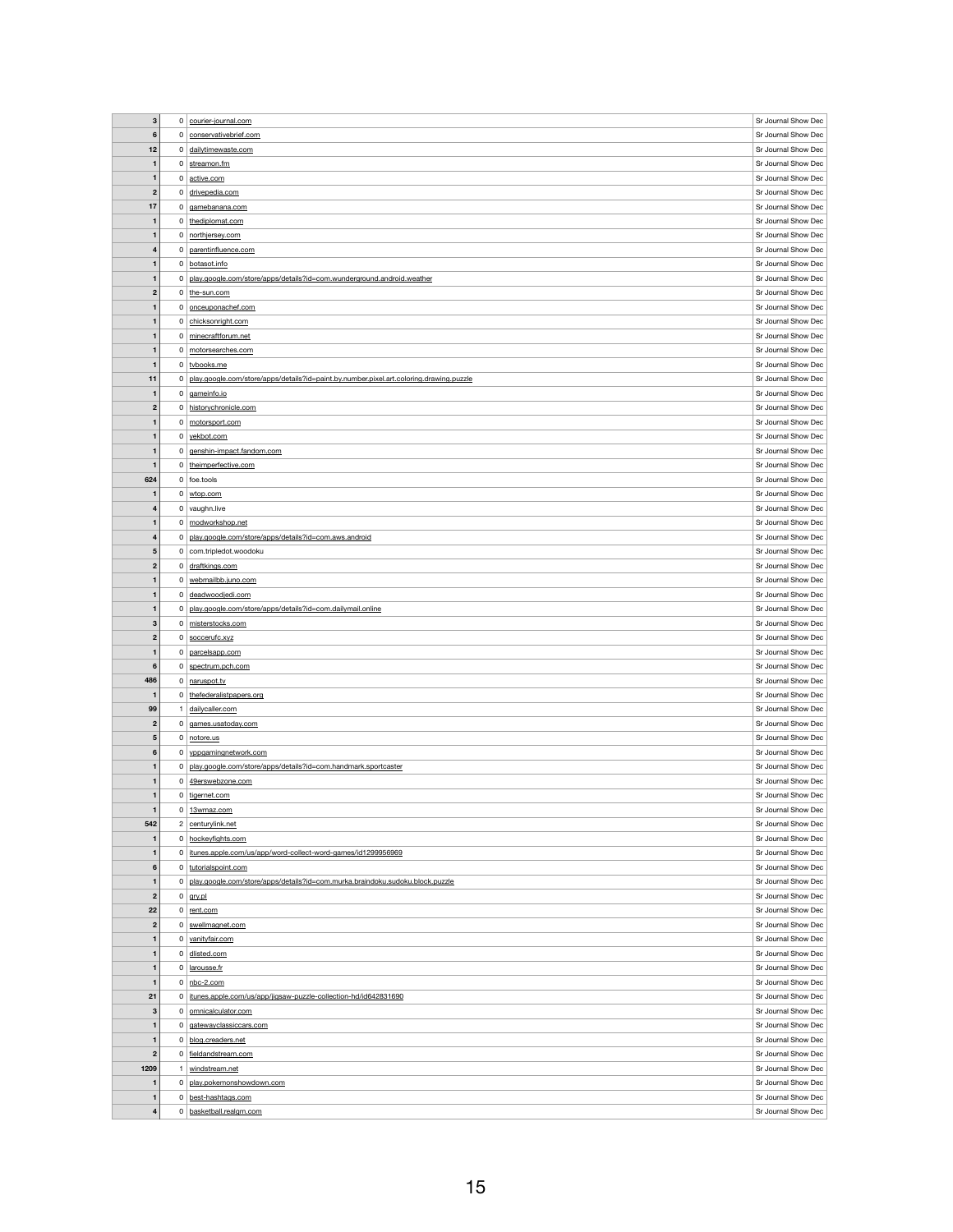| $\bf 6$                      |                | 0 livecoinwatch.com                                                                                            | Sr Journal Show Dec                        |
|------------------------------|----------------|----------------------------------------------------------------------------------------------------------------|--------------------------------------------|
|                              |                |                                                                                                                |                                            |
| $\mathbf{1}$                 |                | 0 thehorseaholic.com                                                                                           | Sr Journal Show Dec                        |
| $\boldsymbol{2}$             |                | 0 beebom.com                                                                                                   | Sr Journal Show Dec                        |
| $\mathbf{1}$                 |                | $0$ living 101.com                                                                                             | Sr Journal Show Dec                        |
| $\mathbf{1}$                 |                | 0 thingsquiz.com                                                                                               | Sr Journal Show Dec                        |
| $\mathbf 1$                  |                | 0 totaldrama.fandom.com                                                                                        | Sr Journal Show Dec                        |
|                              |                |                                                                                                                |                                            |
| $\mathbf{1}$                 |                | $0$ demonuts.com                                                                                               | Sr Journal Show Dec                        |
| $\mathbf{1}$                 |                | $0 \mid$ marca.com                                                                                             | Sr Journal Show Dec                        |
| $\mathbf 1$                  |                | $0$ infoplease.com                                                                                             | Sr Journal Show Dec                        |
| $\overline{\mathbf{4}}$      |                | 0 huskermax.com                                                                                                | Sr Journal Show Dec                        |
| 4                            |                | 0 streamdb4web.securenetsystems.net                                                                            | Sr Journal Show Dec                        |
| $\mathbf{3}$                 |                | 0 cleverclassic.com                                                                                            | Sr Journal Show Dec                        |
| $\mathbf{1}$                 |                | 0 kokomotribune.com                                                                                            | Sr Journal Show Dec                        |
|                              |                |                                                                                                                |                                            |
| $\boldsymbol{2}$             |                | $0$ classmates.com                                                                                             | Sr Journal Show Dec                        |
| $\mathbf 1$                  |                | 0 songsear.ch                                                                                                  | Sr Journal Show Dec                        |
| $\overline{\mathbf{4}}$      |                | 0 dailyfitnesstip.com                                                                                          | Sr Journal Show Dec                        |
| $\mathbf{2}$                 |                | $0  $ pogo.com                                                                                                 | Sr Journal Show Dec                        |
| 80                           |                | $0$ geeksforgeeks.org                                                                                          | Sr Journal Show Dec                        |
| $\boldsymbol{2}$             |                | $0$ legacy.com                                                                                                 | Sr Journal Show Dec                        |
| $\mathbf{2}$                 |                | 0 coinweek.com                                                                                                 | Sr Journal Show Dec                        |
|                              |                |                                                                                                                | Sr Journal Show Dec                        |
| 28                           |                | 0 muheroacademia.com                                                                                           |                                            |
| ${\bf 5}$                    |                | $0 \mid$ gulte.com                                                                                             | Sr Journal Show Dec                        |
| $\mathbf{2}$                 |                | $0$ blitz.gg                                                                                                   | Sr Journal Show Dec                        |
| $\mathbf 1$                  |                | $0$ nextrefinance.com                                                                                          | Sr Journal Show Dec                        |
| $\mathbf{1}$                 |                | 0 dailyfunny.com                                                                                               | Sr Journal Show Dec                        |
| $\mathbf 1$                  | 0 <sup>1</sup> | play.google.com/store/apps/details?id=uk.co.aifactory.backgammonfree                                           | Sr Journal Show Dec                        |
| 3                            |                | 0 pixilart.com                                                                                                 | Sr Journal Show Dec                        |
| $\mathbf 1$                  |                | 0 tutorialkart.com                                                                                             | Sr Journal Show Dec                        |
| $\mathbf 1$                  |                | 0 readvinlandsaga.com                                                                                          | Sr Journal Show Dec                        |
|                              |                |                                                                                                                |                                            |
| 8                            |                | $0$ webmota.com                                                                                                | Sr Journal Show Dec                        |
| $\mathbf{1}$                 |                | $0 \mid 41$ nbc.com                                                                                            | Sr Journal Show Dec                        |
| 4                            |                | 0 heywise.com                                                                                                  | Sr Journal Show Dec                        |
| 4                            |                | 0 sololeveling.net                                                                                             | Sr Journal Show Dec                        |
| $5\phantom{1}$               |                | 0 hatsukimanga.com                                                                                             | Sr Journal Show Dec                        |
| $\mathbf 1$                  |                | $0$ unitedwithisrael.org                                                                                       | Sr Journal Show Dec                        |
|                              |                |                                                                                                                |                                            |
| $\boldsymbol{2}$             |                | $0$ kohls.com                                                                                                  | Sr Journal Show Dec                        |
| 1                            |                | 0 greenwichmeantime.com                                                                                        | Sr Journal Show Dec                        |
| $\mathbf 1$                  | $\mathbf{0}$   |                                                                                                                | Sr Journal Show Dec                        |
|                              |                | play.google.com/store/apps/details?id=com.reachjunction.card.game.solitaire                                    |                                            |
| $\boldsymbol{2}$             |                | 0 football-gm.com                                                                                              | Sr Journal Show Dec                        |
| $\mathbf{1}$                 | 0 <sup>1</sup> | thegodof-highschool.com                                                                                        | Sr Journal Show Dec                        |
| 21                           | 0 <sup>1</sup> | zynga.com                                                                                                      | Sr Journal Show Dec                        |
| 3                            |                | 0   scrabblewordfinder.org                                                                                     | Sr Journal Show Dec                        |
| 1                            |                | 0 apps.apple.com/ca/app/blockscapes-puzzle/id1473836342?uo=4                                                   | Sr Journal Show Dec                        |
| 3                            |                | $0$ parentsdome.com                                                                                            | Sr Journal Show Dec                        |
| 4                            |                | 0 eightieskids.com                                                                                             | Sr Journal Show Dec                        |
| $\mathbf{3}$                 |                | 0 symbaloo.com                                                                                                 | Sr Journal Show Dec                        |
|                              |                |                                                                                                                |                                            |
| $\sqrt{5}$                   |                | 0 dailymotion.com                                                                                              | Sr Journal Show Dec                        |
| $\mathbf{1}$                 |                | $0$ chiefsplanet.com                                                                                           | Sr Journal Show Dec                        |
| 3                            |                | 0 chicagotribune.com                                                                                           | Sr Journal Show Dec                        |
| $\mathbf{1}$                 |                | 0   play.google.com/store/apps/details?id=com.gosub60.sol5                                                     | Sr Journal Show Dec                        |
| 137                          |                | mocospace.com                                                                                                  | Sr Journal Show Dec                        |
| $\mathbf{1}$                 |                | $0$ screenrant.com                                                                                             | Sr Journal Show Dec                        |
| $\overline{\mathbf{4}}$      |                | 0 tellywebnews.com                                                                                             | Sr Journal Show Dec                        |
| $\mathbf{1}$                 |                | 0   socialmediaexplorer.com                                                                                    | Sr Journal Show Dec                        |
|                              |                |                                                                                                                | Sr Journal Show Dec                        |
| 27                           |                | $0$ eenadu.net                                                                                                 |                                            |
| 1                            |                | 0 phoenixnewtimes.com                                                                                          | Sr Journal Show Dec                        |
| $5\phantom{.0}$              |                | 0   walterfootball.com                                                                                         | Sr Journal Show Dec                        |
| 3                            |                | $0$ parade.com                                                                                                 | Sr Journal Show Dec                        |
| 37                           |                | nexusmods.com                                                                                                  | Sr Journal Show Dec                        |
| $\mathbf{1}$                 |                | $0$ discogs.com                                                                                                | Sr Journal Show Dec                        |
| $\mathbf 1$                  |                | $0 \mid \text{minq.com}$                                                                                       | Sr Journal Show Dec                        |
| $\mathbf{1}$                 |                | 0 livestly.com                                                                                                 | Sr Journal Show Dec                        |
| 4                            |                | $0$ people.com                                                                                                 | Sr Journal Show Dec                        |
| $\mathbf 1$                  |                | 0 paltalk.com                                                                                                  | Sr Journal Show Dec                        |
| $\mathbf{1}$                 |                | $0$ 123freecell.com                                                                                            | Sr Journal Show Dec                        |
| $\boldsymbol{2}$             |                | 0 flyertalk.com                                                                                                | Sr Journal Show Dec                        |
| $\mathbf{1}$                 |                | 0 terraria.fandom.com                                                                                          | Sr Journal Show Dec                        |
|                              |                |                                                                                                                |                                            |
| $\mathbf{3}$                 | $\overline{0}$ | football.fantasysports.yahoo.com                                                                               | Sr Journal Show Dec                        |
| $\mathbf{1}$<br>$\mathbf{1}$ | $\mathbf{0}$   | 0   itunes.apple.com/us/app/faladdin/id1201725025<br>play.google.com/store/apps/details?id=com.fanatee.noodles | Sr Journal Show Dec<br>Sr Journal Show Dec |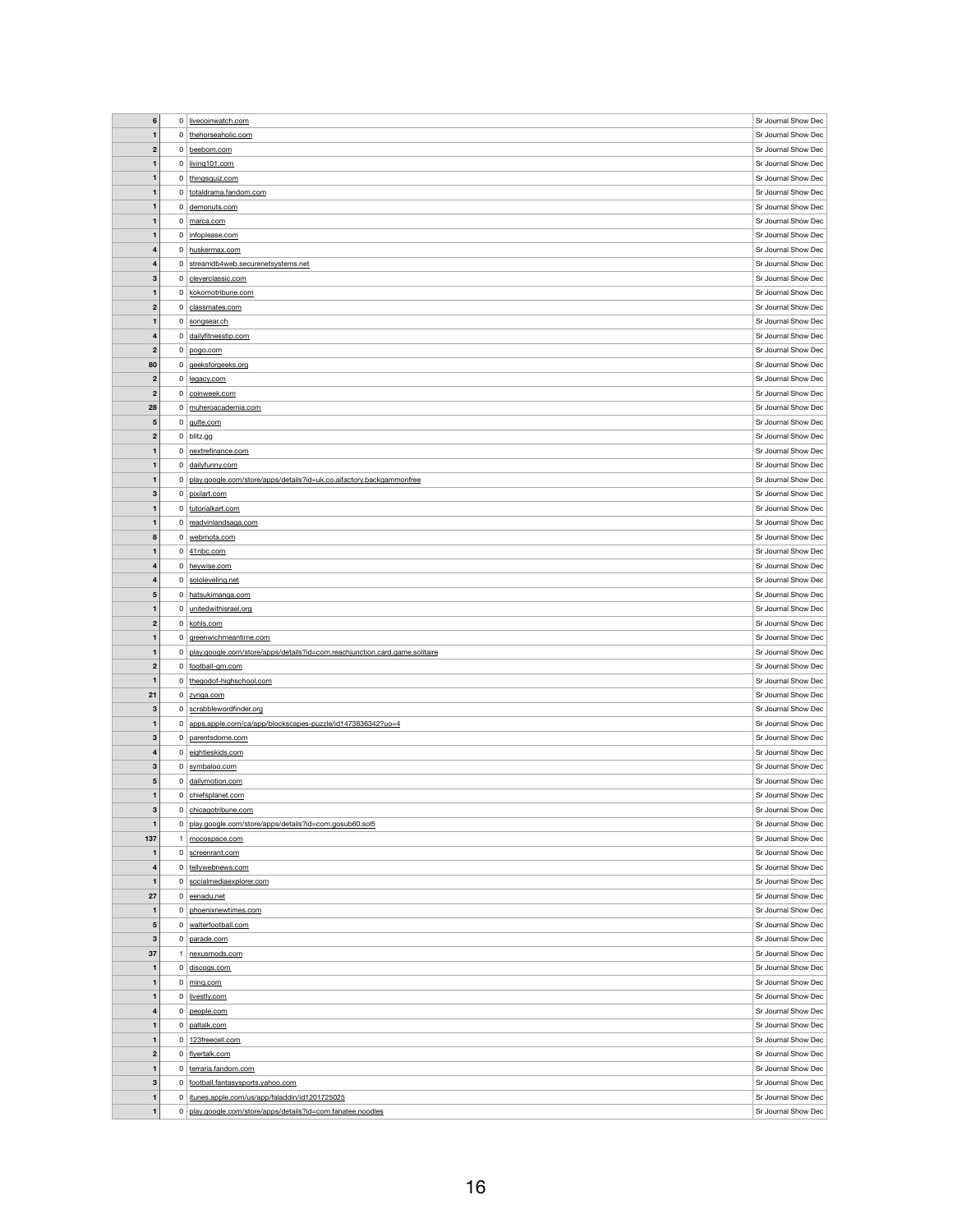| $\overline{2}$          | $\overline{0}$ | randomwordgenerator.com                                                | Sr Journal Show Dec |
|-------------------------|----------------|------------------------------------------------------------------------|---------------------|
| $\mathbf{1}$            | $\overline{0}$ | windowsreport.com                                                      | Sr Journal Show Dec |
|                         |                |                                                                        |                     |
| $\mathbf{1}$            |                | 0 healthline.com                                                       | Sr Journal Show Dec |
| 80                      | $\mathbf 0$    | mushoku-tensei.com                                                     | Sr Journal Show Dec |
| $\mathbf 1$             | 0 <sup>1</sup> | monstersandcritics.com                                                 | Sr Journal Show Dec |
| 7211                    |                | 0 mangakakalot.com                                                     | Sr Journal Show Dec |
| 4                       | $\overline{0}$ | nature.com                                                             | Sr Journal Show Dec |
| $\mathbf{3}$            | $\mathbf{0}$   | theappear.com                                                          | Sr Journal Show Dec |
| $\mathbf 1$             |                | $0 \mid$ managed.unknown                                               | Sr Journal Show Dec |
| 8                       | $\overline{0}$ | aboutnutra.com                                                         | Sr Journal Show Dec |
|                         |                |                                                                        |                     |
| $\mathbf{1}$            | $\overline{0}$ | mysticalmerries.com                                                    | Sr Journal Show Dec |
| 23                      |                | $0$ emoji.gg                                                           | Sr Journal Show Dec |
| $\boldsymbol{2}$        |                | 0 sportscroll.com                                                      | Sr Journal Show Dec |
| $\boldsymbol{2}$        | $\overline{0}$ | positronx.io                                                           | Sr Journal Show Dec |
| $\mathbf 1$             | $\overline{0}$ | utopia-game.com                                                        | Sr Journal Show Dec |
| $\mathbf{1}$            |                | 0 joblo.com                                                            | Sr Journal Show Dec |
| $\mathbf{1}$            | $\overline{0}$ | gamesnk.com                                                            | Sr Journal Show Dec |
| $\mathbf 1$             | $\overline{0}$ | salary.com                                                             | Sr Journal Show Dec |
| 12                      | $\overline{0}$ | chainsaw-man.net                                                       | Sr Journal Show Dec |
|                         |                |                                                                        |                     |
| $\mathbf{2}$            | $\overline{0}$ | yoursportspot.com                                                      | Sr Journal Show Dec |
| $\mathbf 1$             |                | 0 bilasport.net                                                        | Sr Journal Show Dec |
| $\mathbf{1}$            |                | 0 itunes.apple.com/us/app/trigon-triangle-block-puzzle/id1347129450    | Sr Journal Show Dec |
| $\mathbf{3}$            |                | 0 guizlet.com                                                          | Sr Journal Show Dec |
| $\mathbf{1}$            | 0 <sup>1</sup> | arkadiumarena.com                                                      | Sr Journal Show Dec |
| $\mathbf{1}$            |                | $0 \mid \frac{ky3.com}{ky3}$                                           | Sr Journal Show Dec |
| 15                      |                | 0 wowway.net                                                           | Sr Journal Show Dec |
| $\boldsymbol{2}$        |                | 0 techraptor.net                                                       | Sr Journal Show Dec |
|                         |                |                                                                        |                     |
| $\mathbf{1}$            | $\mathbf{0}$   | eltiempo.com                                                           | Sr Journal Show Dec |
| $\mathbf{1}$            |                | 0   intervalworld.com                                                  | Sr Journal Show Dec |
| $\mathbf{1}$            |                | $0$ ddpcshares.com                                                     | Sr Journal Show Dec |
| $\mathbf{1}$            | 0              | play.google.com/store/apps/details?id=hdesign.theclock                 | Sr Journal Show Dec |
| $\mathbf 1$             | 0              | lawyersfavorite.com                                                    | Sr Journal Show Dec |
| 148                     |                | apps.apple.com/us/app/itunes-remote/id429610587                        | Sr Journal Show Dec |
| 24                      | $\mathbf{2}$   | play.google.com/store/apps/details?id=com.onelouder.baconreader        | Sr Journal Show Dec |
| $\mathbf{2}$            | $\mathbf 0$    | play.google.com/store/apps/details?id=com.easybrain.killer.sudoku.free | Sr Journal Show Dec |
|                         |                |                                                                        |                     |
|                         |                |                                                                        |                     |
| $\overline{\mathbf{4}}$ | $\mathbf{0}$   | play.google.com/store/apps/details?id=com.appcraft.number.puzzle       | Sr Journal Show Dec |
| $\mathbf{1}$            | 0 <sup>1</sup> | classic.wowhead.com                                                    | Sr Journal Show Dec |
| $\mathbf 1$             |                | 0 247 solitaire.com                                                    | Sr Journal Show Dec |
| $\mathbf{3}$            | $\mathbf{0}$   | my.gvtc.com                                                            | Sr Journal Show Dec |
| $\mathbf{1}$            |                | 0 5newsonline.com                                                      | Sr Journal Show Dec |
| $\mathbf{2}$            | 0 <sup>1</sup> | theaviationist.com                                                     | Sr Journal Show Dec |
| $\mathbf{2}$            |                | 0 curiousconcept.com                                                   | Sr Journal Show Dec |
| $\mathbf{1}$            |                | 0 todayville.com                                                       | Sr Journal Show Dec |
|                         |                | 0 fltimes.com                                                          | Sr Journal Show Dec |
|                         |                |                                                                        |                     |
| $\mathbf{1}$            |                | $0$ udpride.com                                                        | Sr Journal Show Dec |
| $\boldsymbol{2}$        | 0 <sup>1</sup> | lifeindigo.com                                                         | Sr Journal Show Dec |
| 4710                    | 0 <sup>1</sup> | weakstreams.com                                                        | Sr Journal Show Dec |
| $\mathbf 1$             |                | $0 \mid$ esky.com                                                      | Sr Journal Show Dec |
| $\mathbf{1}$            | 0 <sup>1</sup> | justjared.com                                                          | Sr Journal Show Dec |
| $\mathbf{2}$            | $\mathbf{0}$   | motornk.com                                                            | Sr Journal Show Dec |
| $\mathbf{1}$            | $\mathbf 0$    | play.google.com/store/apps/details?id=com.player.ootvo                 | Sr Journal Show Dec |
| $\mathbf{2}$            |                | 0 novelforest.com                                                      | Sr Journal Show Dec |
| $\boldsymbol{3}$        | 0              | theessentialbs.com                                                     | Sr Journal Show Dec |
| $\overline{7}$          | $\overline{0}$ | w3schools.com                                                          | Sr Journal Show Dec |
|                         |                |                                                                        |                     |
| 39                      |                | $0$ earlym.org                                                         | Sr Journal Show Dec |
| 36                      | $\overline{0}$ | finance.yahoo.com                                                      | Sr Journal Show Dec |
| ${\bf 5}$               | $\overline{0}$ | warcraftlogs.com                                                       | Sr Journal Show Dec |
| $\mathbf{1}$            |                | 0 buzzerilla.com                                                       | Sr Journal Show Dec |
| $\mathbf{1}$            | $\overline{0}$ | whatismyspiritanimal.com                                               | Sr Journal Show Dec |
| $\overline{\mathbf{4}}$ | $\overline{0}$ | boards2go.com                                                          | Sr Journal Show Dec |
| 109                     |                | 0 techoreels.com                                                       | Sr Journal Show Dec |
| $\mathbf{2}$            | 0 <sup>1</sup> | securenetsystems.net                                                   | Sr Journal Show Dec |
| $\sqrt{5}$              | 0              | lawinsider.com                                                         | Sr Journal Show Dec |
| 577                     | 0 <sup>1</sup> | kisscenter.net                                                         | Sr Journal Show Dec |
|                         |                |                                                                        |                     |
| $\mathbf{3}$            |                | 0   lanacion.com.ar                                                    | Sr Journal Show Dec |
| $\mathbf{1}$            | 0 <sup>1</sup> | clarionledger.com                                                      | Sr Journal Show Dec |
| $\overline{\mathbf{4}}$ | 0              | kenganashura.com                                                       | Sr Journal Show Dec |
| $\mathbf{1}$            |                | $0$ uproxx.com                                                         | Sr Journal Show Dec |
| $\mathbf{1}$            | $\mathbf 0$    | manta.com                                                              | Sr Journal Show Dec |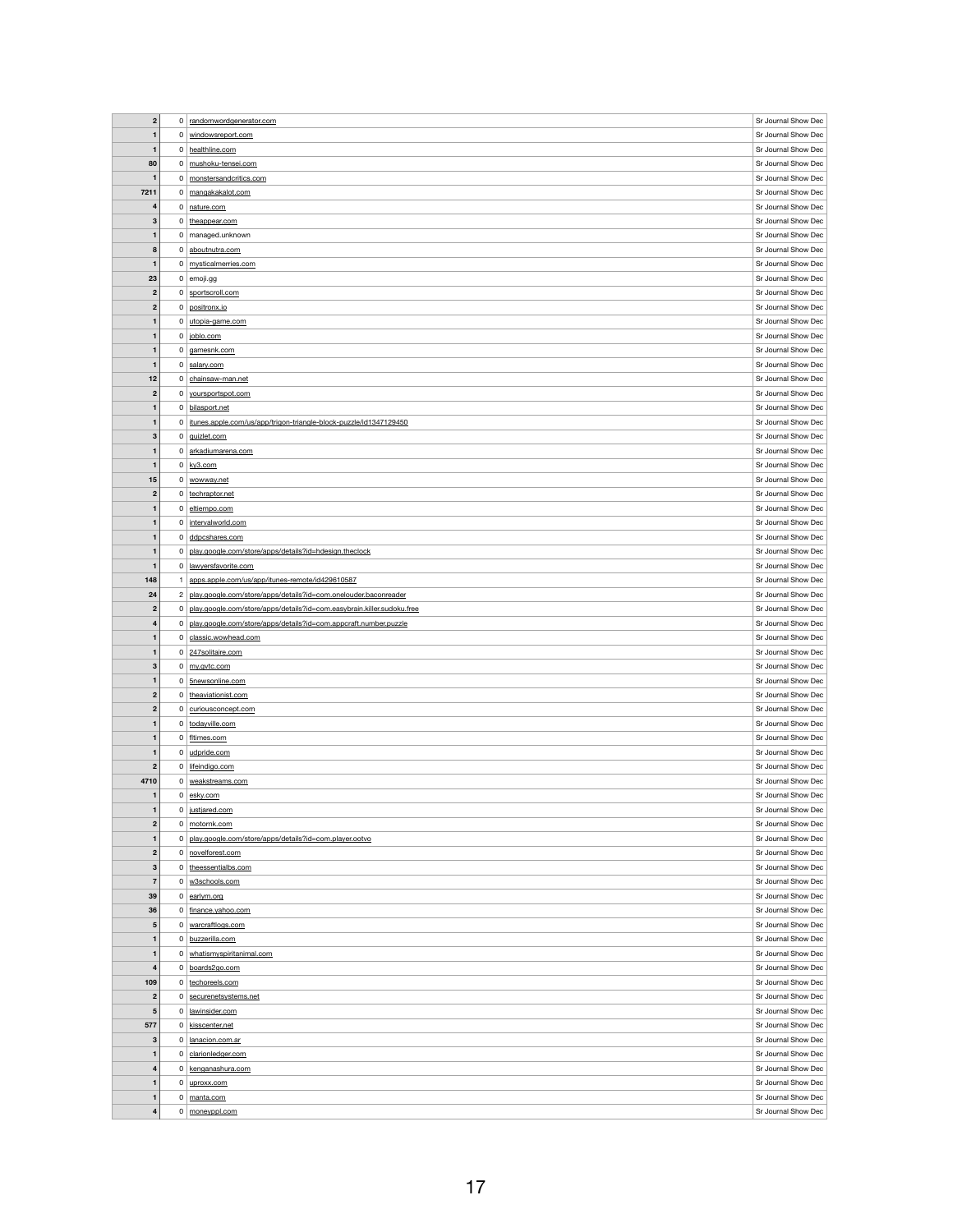| $\overline{\mathbf{4}}$ | $\overline{0}$ | forums.realgm.com                                                                    | Sr Journal Show Dec |
|-------------------------|----------------|--------------------------------------------------------------------------------------|---------------------|
|                         |                |                                                                                      |                     |
| $\mathbf{1}$            | 0              | play.google.com/store/apps/details?id=com.vod.vodcy                                  | Sr Journal Show Dec |
| $6\phantom{1}6$         |                | 0 javatpoint.com                                                                     | Sr Journal Show Dec |
| $\mathbf{1}$            | $\overline{0}$ | play.google.com/store/apps/details?id=co.giftloop                                    | Sr Journal Show Dec |
| $\mathbf{1}$            | $\mathbf{0}$   | pittsburghsportsnow.com                                                              | Sr Journal Show Dec |
| $\mathbf 1$             |                | 0 flamingoof.com                                                                     | Sr Journal Show Dec |
| 11                      | $\overline{0}$ | play.google.com/store/apps/details?id=com.easybrain.solitaire.klondike.free          | Sr Journal Show Dec |
|                         |                |                                                                                      |                     |
| $\mathbf 1$             | $\overline{0}$ | sears.com                                                                            | Sr Journal Show Dec |
| $\mathbf 1$             | $\overline{0}$ | westword.com                                                                         | Sr Journal Show Dec |
| $\mathbf{1}$            |                | 0 guizshiba.com                                                                      | Sr Journal Show Dec |
| $\mathbf{1}$            | 0 <sup>1</sup> | nostalgicreads.com                                                                   | Sr Journal Show Dec |
| $\mathbf 1$             |                | $0 \mid \text{drf.com}$                                                              | Sr Journal Show Dec |
| $\mathbf{1}$            | 0 <sup>1</sup> | thefreedictionary.com                                                                | Sr Journal Show Dec |
|                         |                |                                                                                      | Sr Journal Show Dec |
| $\mathbf{1}$            | 0 <sup>1</sup> | insideevs.com                                                                        |                     |
| 12                      | $\overline{0}$ | thesimsresource.com                                                                  | Sr Journal Show Dec |
| $\mathbf{1}$            |                | 0 avoyellestoday.com                                                                 | Sr Journal Show Dec |
| $\boldsymbol{2}$        | $\mathbf 0$    | anandabazar.com                                                                      | Sr Journal Show Dec |
| $\boldsymbol{2}$        | $\mathbf 0$    | economictimes.indiatimes.com                                                         | Sr Journal Show Dec |
| $\mathbf{1}$            | 0              | espn.com                                                                             | Sr Journal Show Dec |
| 8                       |                | 0 com.metropcs.metrozone                                                             | Sr Journal Show Dec |
| $\mathbf{3}$            | $\overline{0}$ | onepiece.fandom.com                                                                  | Sr Journal Show Dec |
|                         |                |                                                                                      |                     |
| $\mathbf{1}$            |                | 0 titantv.com                                                                        | Sr Journal Show Dec |
| $\mathbf 1$             | 0              | jeditemplearchives.com                                                               | Sr Journal Show Dec |
| $\mathbf{1}$            | $\mathbf{0}$   | punchng.com                                                                          | Sr Journal Show Dec |
| $\mathbf{1}$            |                | 0 dogtime.com                                                                        | Sr Journal Show Dec |
| 14                      | $\overline{0}$ | kissorg.net                                                                          | Sr Journal Show Dec |
| 3                       | 0 <sup>1</sup> | trendymatter.com                                                                     | Sr Journal Show Dec |
|                         |                | itunes.apple.com/us/app/id1324604053                                                 | Sr Journal Show Dec |
| $\mathbf{2}$            | $\mathbf{0}$   |                                                                                      |                     |
|                         | $\mathbf{0}$   | mortgageafterlife.com                                                                | Sr Journal Show Dec |
| 16                      | 0              | manga-baki.com                                                                       | Sr Journal Show Dec |
| 122                     | $\mathbf{0}$   | cprogramming.com                                                                     | Sr Journal Show Dec |
| $\mathbf 1$             | $\mathbf{0}$   | cheapoair.com                                                                        | Sr Journal Show Dec |
| $\mathbf{2}$            | $\mathbf{0}$   | elnacional.com                                                                       | Sr Journal Show Dec |
| $\mathbf{1}$            | 0              | play.google.com/store/apps/details?id=com.cricketwireless.thescoop                   | Sr Journal Show Dec |
| $\mathbf{2}$            | 0              | play.google.com/store/apps/details?id=com.iscoolentertainment.snc                    | Sr Journal Show Dec |
| $\mathbf{2}$            | 0 <sup>1</sup> | oxmanga.com                                                                          | Sr Journal Show Dec |
| $\mathbf{1}$            | $\mathbf 0$    | betacalendars.com                                                                    | Sr Journal Show Dec |
|                         |                |                                                                                      |                     |
| $\mathbf{1}$            | $\mathbf{0}$   | pahomepage.com                                                                       | Sr Journal Show Dec |
| $\mathbf{1}$            | $\mathbf{0}$   | itunes.apple.com/us/app/bff-friendship-test-quiz/id1234019228                        | Sr Journal Show Dec |
| $\mathbf 1$             | $\mathbf{0}$   | southbendtribune.com                                                                 | Sr Journal Show Dec |
| $\mathbf{1}$            | 0              | play.google.com/store/apps/details?id=com.solitaire.klondike.patience.ocean.aquarium | Sr Journal Show Dec |
| $\mathbf{1}$            | $\mathbf{0}$   | pressdemocrat.com                                                                    | Sr Journal Show Dec |
| -1                      | 0 <sup>1</sup> | deadwoodjedi.info                                                                    | Sr Journal Show Dec |
| 1                       |                | 0   wegotthiscovered.com                                                             | Sr Journal Show Dec |
| $\boldsymbol{2}$        |                | 0 dailyvoice.com                                                                     | Sr Journal Show Dec |
| $\mathbf 1$             |                | 0 griffindailynews.com                                                               | Sr Journal Show Dec |
| 13                      |                | 0 whitepages.com                                                                     | Sr Journal Show Dec |
| $\overline{7}$          |                | wthr.com                                                                             | Sr Journal Show Dec |
|                         | $\overline{0}$ |                                                                                      |                     |
| 3                       | $\overline{0}$ | $ $ u.gg                                                                             | Sr Journal Show Dec |
| $\mathbf{1}$            |                | $0$ cougarboard.com                                                                  | Sr Journal Show Dec |
| $\mathbf{1}$            |                | 0 healthygem.com                                                                     | Sr Journal Show Dec |
| $\mathbf 1$             | 0 <sup>1</sup> | timesobserver.com                                                                    | Sr Journal Show Dec |
| $\mathbf{1}$            |                | 0 freebieshark.com                                                                   | Sr Journal Show Dec |
| $\mathbf{1}$            | $\overline{0}$ | basketball-gm.com                                                                    | Sr Journal Show Dec |
| $\mathbf 1$             | $\overline{0}$ | lightnovelbastion.com                                                                | Sr Journal Show Dec |
|                         |                |                                                                                      |                     |
| $\mathbf{1}$            |                | 0 kitv.com                                                                           | Sr Journal Show Dec |
| $\mathbf{1}$            | 0 <sup>1</sup> | mediaite.com                                                                         | Sr Journal Show Dec |
| $\boldsymbol{2}$        | 0 <sup>1</sup> | honesttopaws.com                                                                     | Sr Journal Show Dec |
| $\mathbf{1}$            |                | 0 4channel.org                                                                       | Sr Journal Show Dec |
| $\mathbf{1}$            | 0 <sup>1</sup> | altchar.com                                                                          | Sr Journal Show Dec |
| $\mathbf 1$             |                | 0 divyabhaskar.co.in                                                                 | Sr Journal Show Dec |
| $\mathbf{1}$            |                | 0 geekybase.com                                                                      | Sr Journal Show Dec |
| $\mathbf{2}$            |                | 0 limaohio.com                                                                       | Sr Journal Show Dec |
|                         |                |                                                                                      | Sr Journal Show Dec |
| $\overline{\mathbf{4}}$ |                | 0 thedesertreview.com                                                                |                     |
| $\mathbf{1}$            |                | 0 goodnewsnetwork.org                                                                | Sr Journal Show Dec |
| 3                       | $\mathbf{0}$   | gamesgames.com                                                                       | Sr Journal Show Dec |
| $\mathbf{2}$            |                | 0 buzzfeed.com                                                                       | Sr Journal Show Dec |
| $\mathbf{1}$            |                | 0 ebaumsworld.com                                                                    | Sr Journal Show Dec |
| $\mathbf{1}$            |                | 0 twitchy.com                                                                        | Sr Journal Show Dec |
| $\mathbf{1}$            |                | 0 africam.com                                                                        | Sr Journal Show Dec |
|                         |                |                                                                                      |                     |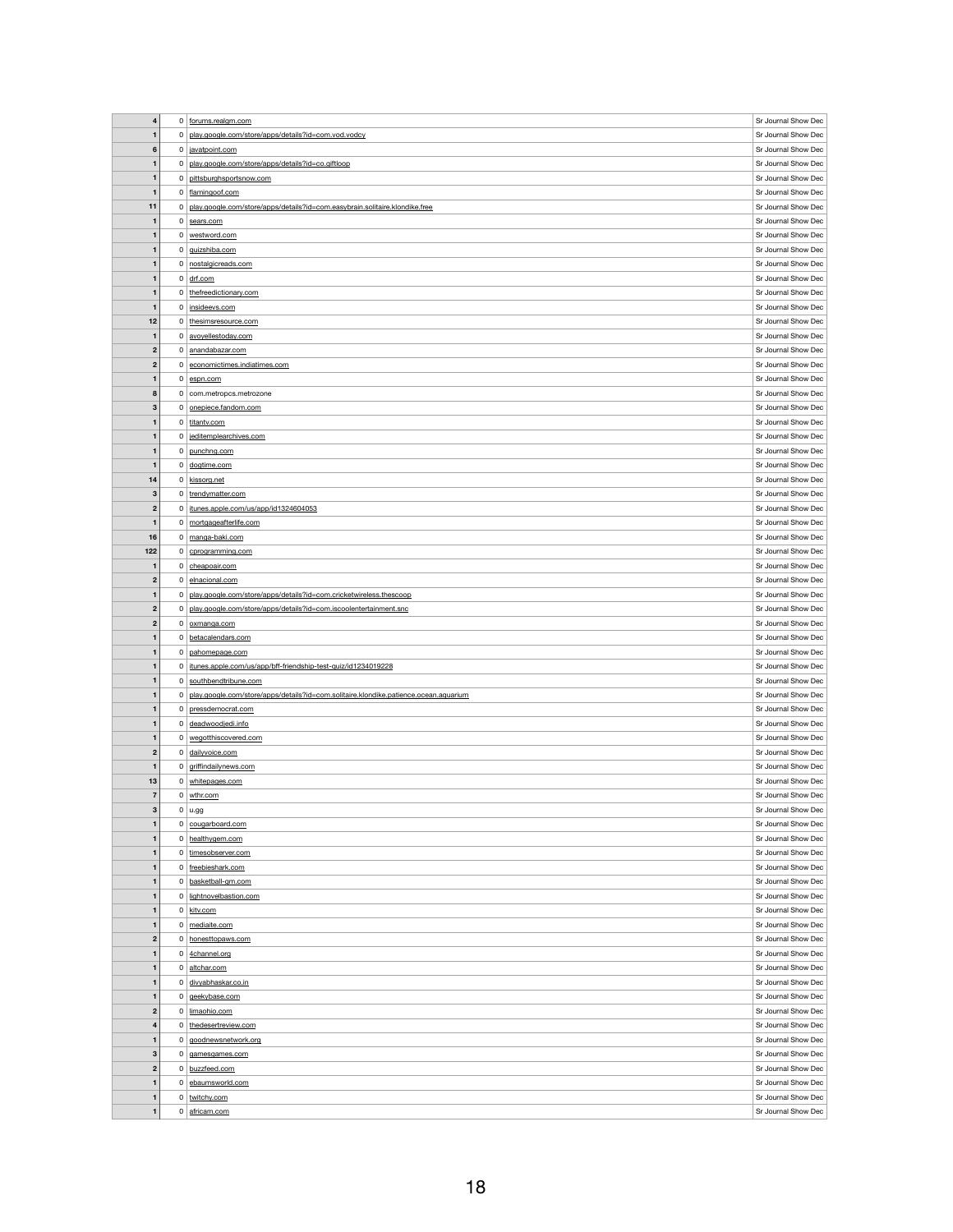| $\mathbf{1}$                 |                | 0 healthygeorge.com                                                                 | Sr Journal Show Dec                        |
|------------------------------|----------------|-------------------------------------------------------------------------------------|--------------------------------------------|
|                              |                |                                                                                     |                                            |
| $\mathbf{1}$                 |                | $0$ $cx$ ybb.com                                                                    | Sr Journal Show Dec                        |
| $\boldsymbol{2}$             |                | $0$ colonist.io                                                                     | Sr Journal Show Dec                        |
| $\mathbf 3$                  |                | 0   investorshub.advfn.com                                                          | Sr Journal Show Dec                        |
| $\mathbf{1}$                 |                | $0$ sportskeeda.com                                                                 | Sr Journal Show Dec                        |
|                              |                |                                                                                     | Sr Journal Show Dec                        |
| 1                            |                | 0 pcinvasion.com                                                                    |                                            |
| $\mathbf 3$                  |                | 0 stocktwits.com                                                                    | Sr Journal Show Dec                        |
| $\mathbf{1}$                 |                | $0$   femme4.com                                                                    | Sr Journal Show Dec                        |
| $\overline{\mathbf{4}}$      |                | 0 mydramalist.com                                                                   | Sr Journal Show Dec                        |
| $\boldsymbol{2}$             |                | 0 battlemetrics.com                                                                 | Sr Journal Show Dec                        |
| $\boldsymbol{2}$             |                | 0 militarybenefits.info                                                             | Sr Journal Show Dec                        |
| 1                            |                | $0 \mid$ my.netzero.net                                                             | Sr Journal Show Dec                        |
|                              |                |                                                                                     |                                            |
| $\mathbf{1}$                 |                | 0 cashroadster.com                                                                  | Sr Journal Show Dec                        |
| $\mathbf{1}$                 |                | $0$ scrabblecheat.com                                                               | Sr Journal Show Dec                        |
| $\mathbf 1$                  |                | 0   isekaiscan.com                                                                  | Sr Journal Show Dec                        |
| $\mathbf{1}$                 |                | 0 thepioneerwoman.com                                                               | Sr Journal Show Dec                        |
| $\overline{7}$               |                | $0$ earthlink.net                                                                   | Sr Journal Show Dec                        |
| $\boldsymbol{2}$             |                | 0 houseplans.net                                                                    | Sr Journal Show Dec                        |
| 4                            |                | $0$ upbeatnews.com                                                                  | Sr Journal Show Dec                        |
| 18                           |                | 0 travelmiso.com                                                                    | Sr Journal Show Dec                        |
|                              |                |                                                                                     |                                            |
| $\boldsymbol{2}$             |                | 0   context.reverso.net                                                             | Sr Journal Show Dec                        |
| $\mathbf{1}$                 |                | 0 unfinishedman.com                                                                 | Sr Journal Show Dec                        |
| 3                            | $\mathbf{0}$   | play.google.com/store/apps/details?id=art.color.planet.oil.paint.canvas.number.free | Sr Journal Show Dec                        |
| 1                            |                | 0 desmoinesregister.com                                                             | Sr Journal Show Dec                        |
| $\mathbf{1}$                 |                | 0 realitytea.com                                                                    | Sr Journal Show Dec                        |
| $\mathbf 1$                  |                | 0 myfantasyleague.com                                                               | Sr Journal Show Dec                        |
| 1                            |                | 0 rotowire.com                                                                      | Sr Journal Show Dec                        |
|                              |                |                                                                                     |                                            |
| $\mathbf{1}$                 |                | 0 thedirect.com                                                                     | Sr Journal Show Dec                        |
| $\mathbf 1$                  |                | $0$ urbanstl.com                                                                    | Sr Journal Show Dec                        |
| $\boldsymbol{2}$             |                | $0$ trivia.com                                                                      | Sr Journal Show Dec                        |
| $\boldsymbol{2}$             |                | 0   itunes.apple.com/us/app/5-second-guess/id1225190806                             | Sr Journal Show Dec                        |
| $\mathbf 1$                  |                | 0   watchgoblinslayer.com                                                           | Sr Journal Show Dec                        |
| 6                            |                | 0 haaretz.co.il                                                                     | Sr Journal Show Dec                        |
| $\mathbf 1$                  |                | 0 animalchannel.co                                                                  | Sr Journal Show Dec                        |
|                              |                |                                                                                     |                                            |
| $\mathbf 1$                  |                | $0$   cookstr.com                                                                   | Sr Journal Show Dec                        |
|                              |                |                                                                                     |                                            |
| $\mathbf{1}$                 | 0 <sup>1</sup> | shitaramanga.com                                                                    | Sr Journal Show Dec                        |
| $\mathbf{1}$                 |                | 0   vnexpress.net                                                                   | Sr Journal Show Dec                        |
| 4                            |                | $0  $ tvglobe.me                                                                    | Sr Journal Show Dec                        |
| $\mathbf{1}$                 |                | $0$ simbaly.com                                                                     | Sr Journal Show Dec                        |
| 94                           |                | $0  $ ksnews.me                                                                     | Sr Journal Show Dec                        |
| $\mathbf 1$                  |                | 0 play.google.com/store/apps/details?id=com.sixdays.truckerpath                     | Sr Journal Show Dec                        |
| $\mathbf{1}$                 |                | $0 \mid$ sfist.com                                                                  | Sr Journal Show Dec                        |
| $\mathbf 1$                  |                |                                                                                     |                                            |
|                              |                | $0$ readberserk.com                                                                 | Sr Journal Show Dec                        |
| $\mathbf 1$                  |                | 0 looper.com                                                                        | Sr Journal Show Dec                        |
| 6                            |                | $0$   pawastreams.live                                                              | Sr Journal Show Dec                        |
| $\mathbf{1}$                 |                | 0 play.google.com/store/apps/details?id=com.apalon.myclockfree                      | Sr Journal Show Dec                        |
| $\boldsymbol{2}$             |                | 0 play.google.com/store/apps/details?id=com.peoplefun.wordstacks                    | Sr Journal Show Dec                        |
| $\mathbf{1}$                 |                | 0 universalhub.com                                                                  | Sr Journal Show Dec                        |
| $\mathbf 1$                  |                | $0$ geekflare.com                                                                   | Sr Journal Show Dec                        |
| $\mathbf{1}$                 |                | $0$ newtoreno.com                                                                   | Sr Journal Show Dec                        |
| 17                           |                | $0 \mid$ greatandhra.com                                                            | Sr Journal Show Dec                        |
|                              |                |                                                                                     |                                            |
| $\boldsymbol{2}$             |                | $0$ auctionzip.com                                                                  | Sr Journal Show Dec                        |
| $\mathbf{1}$                 |                | $0$ neopets.com                                                                     | Sr Journal Show Dec                        |
| $\mathbf{1}$                 |                | 0   tseirptranslations.com                                                          | Sr Journal Show Dec                        |
| $\mathbf 1$                  |                | 0 vicioussyndicate.com                                                              | Sr Journal Show Dec                        |
| $\mathbf{1}$                 |                | 0 hemmings.com                                                                      | Sr Journal Show Dec                        |
| $\mathbf{1}$                 |                | 0 hockey.fantasysports.yahoo.com                                                    | Sr Journal Show Dec                        |
| $\mathbf 1$                  |                | 0 convertunits.com                                                                  | Sr Journal Show Dec                        |
| $\mathbf{1}$                 |                | $0$ radiofacts.com                                                                  | Sr Journal Show Dec                        |
|                              |                |                                                                                     |                                            |
| $\mathbf{1}$                 |                | $0$ cementanswers.com                                                               | Sr Journal Show Dec                        |
| $\mathbf 1$                  | 0 <sup>1</sup> | siliconera.com                                                                      | Sr Journal Show Dec                        |
| $\mathbf{1}$                 |                | 0 rolimons.com                                                                      | Sr Journal Show Dec                        |
| 16                           |                | $0$ koreanmtl.online                                                                | Sr Journal Show Dec                        |
| 3                            |                | 0   populareverything.com                                                           | Sr Journal Show Dec                        |
| 47                           |                | 0 mangapill.com                                                                     | Sr Journal Show Dec                        |
| $\mathbf 1$                  |                | 0   lostiempos.com                                                                  | Sr Journal Show Dec                        |
| $\boldsymbol{9}$             | 0              | gazillions.com                                                                      | Sr Journal Show Dec                        |
| 232                          |                | 0 factinate.com                                                                     | Sr Journal Show Dec                        |
|                              |                |                                                                                     |                                            |
| $\mathbf{1}$<br>$\mathbf{1}$ |                | $0$ serebii.net<br>0 optionsprofitcalculator.com                                    | Sr Journal Show Dec<br>Sr Journal Show Dec |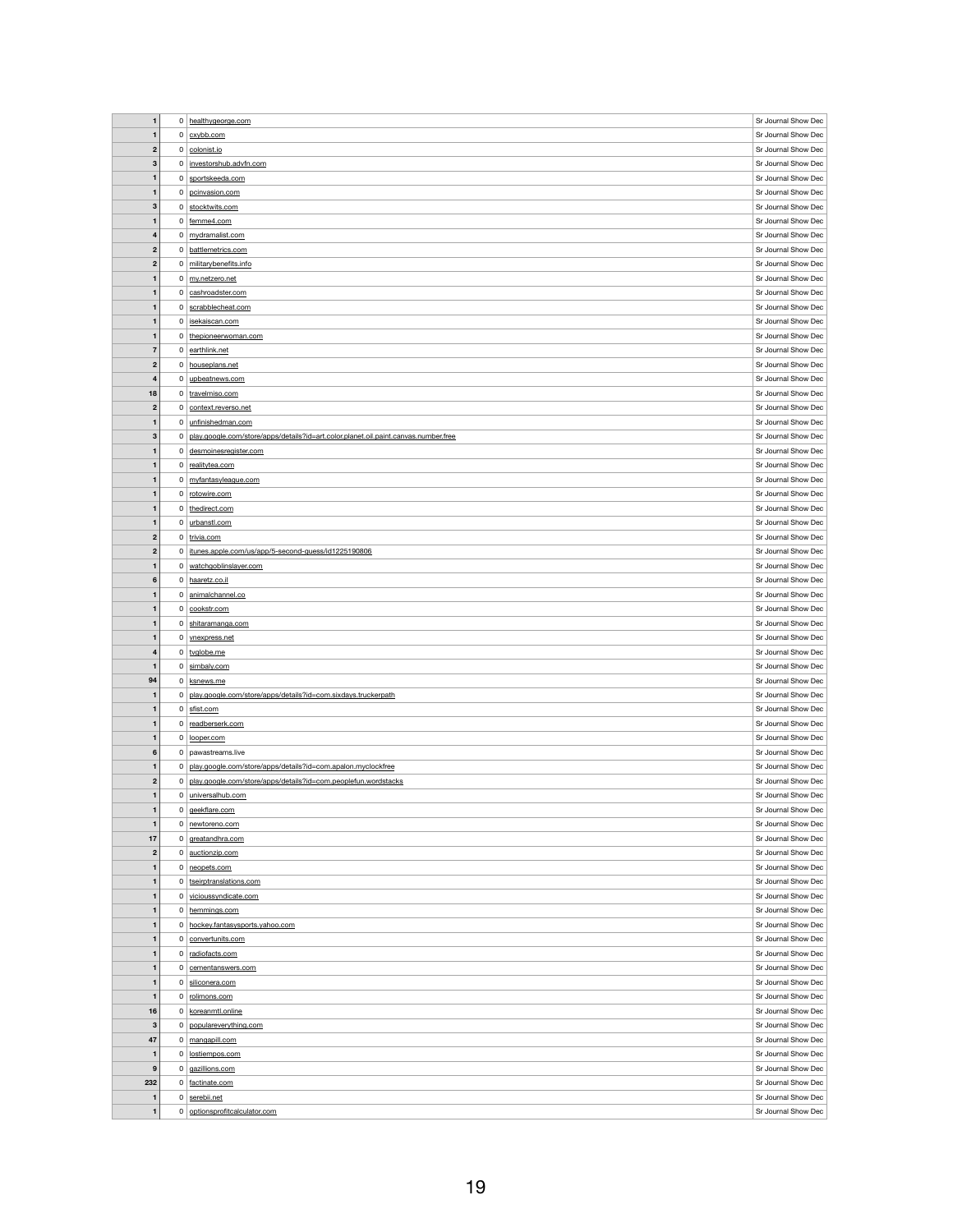| $\mathbf 1$             |                |                                                                                                     |                     |
|-------------------------|----------------|-----------------------------------------------------------------------------------------------------|---------------------|
|                         | 0              | getcalc.com                                                                                         | Sr Journal Show Dec |
| 3                       |                | 0 gaiaonline.com                                                                                    | Sr Journal Show Dec |
| $\mathbf{3}$            | $\mathbf 0$    | play.google.com/store/apps/details?id=com.tripledot.triple.tile.match.pair.game.three.master.object | Sr Journal Show Dec |
| $\mathbf{1}$            | 0 <sup>1</sup> | manhuadex.com                                                                                       | Sr Journal Show Dec |
| 10                      |                | $0$ tracker.network                                                                                 | Sr Journal Show Dec |
| 154                     | $\overline{0}$ | amgreatness.com                                                                                     | Sr Journal Show Dec |
|                         |                |                                                                                                     |                     |
| $\mathbf{1}$            |                | $0 \mid$ mitbbs.com                                                                                 | Sr Journal Show Dec |
| 19                      | 0 <sup>1</sup> | demonslayer-mangaonline.com                                                                         | Sr Journal Show Dec |
| $\mathbf{1}$            |                | $0 \mid$ gamewith.net                                                                               | Sr Journal Show Dec |
| $\mathbf{1}$            |                | 0 sawfilms.fandom.com                                                                               | Sr Journal Show Dec |
| $\boldsymbol{2}$        |                | 0 thedelite.com                                                                                     | Sr Journal Show Dec |
|                         |                |                                                                                                     |                     |
| $\mathbf{2}$            | $\overline{0}$ | mtonews.com                                                                                         | Sr Journal Show Dec |
| $\mathbf{1}$            |                | 0 comicbook.com                                                                                     | Sr Journal Show Dec |
| $\mathbf 1$             | 0 <sup>1</sup> | militarytimes.com                                                                                   | Sr Journal Show Dec |
| $\mathbf{2}$            |                | 0 besteveralbums.com                                                                                | Sr Journal Show Dec |
| $\mathbf{1}$            | 0 <sup>1</sup> | remolacha.net                                                                                       | Sr Journal Show Dec |
| $\mathbf 1$             | $\mathbf{0}$   | kormedi.com                                                                                         | Sr Journal Show Dec |
|                         |                |                                                                                                     |                     |
| 39                      | $\overline{0}$ | myhealthgazette.com                                                                                 | Sr Journal Show Dec |
| $\mathbf{1}$            | 0              | play.google.com/store/apps/details?id=com.mobileposse.client.fastnews                               | Sr Journal Show Dec |
| $\boldsymbol{2}$        | $\overline{0}$ | att.yahoo.com                                                                                       | Sr Journal Show Dec |
| $\mathbf{2}$            | 0              | agame.com                                                                                           | Sr Journal Show Dec |
| $\mathbf{2}$            | 0 <sup>1</sup> | garticphone.com                                                                                     | Sr Journal Show Dec |
| $\mathbf 1$             | 0              | minecraft.fandom.com                                                                                | Sr Journal Show Dec |
|                         |                |                                                                                                     |                     |
| $\mathbf{1}$            | 0 <sup>1</sup> | goldenglimpse.com                                                                                   | Sr Journal Show Dec |
| $\mathbf{1}$            | 0 <sup>1</sup> | ballercap.com                                                                                       | Sr Journal Show Dec |
| $\overline{7}$          |                | 0 tvcine.me                                                                                         | Sr Journal Show Dec |
| $\mathbf{1}$            | $\mathbf{0}$   | play.google.com/store/apps/details?id=com.hitapps.logicgram.game                                    | Sr Journal Show Dec |
| $\mathbf{2}$            | 0 <sup>1</sup> | azcentral.com                                                                                       | Sr Journal Show Dec |
| $\mathbf 1$             |                | 0 filmoracle.com                                                                                    | Sr Journal Show Dec |
|                         |                |                                                                                                     |                     |
| 20                      | $\mathbf{0}$   | har.com                                                                                             | Sr Journal Show Dec |
| 253                     | 0              | 1piecemanga.com                                                                                     | Sr Journal Show Dec |
| $\mathbf 1$             |                | 0 nationmaster.com                                                                                  | Sr Journal Show Dec |
| $\mathbf{1}$            | $\mathbf{0}$   | fo76map.com                                                                                         | Sr Journal Show Dec |
| 4                       | $\mathbf{0}$   | googlesyndication.com                                                                               | Sr Journal Show Dec |
| $\overline{\mathbf{4}}$ |                | 0 java2blog.com                                                                                     | Sr Journal Show Dec |
|                         |                |                                                                                                     |                     |
| $\mathbf{1}$            | $\mathbf{0}$   | play.google.com/store/apps/details?id=com.hey.color.number.coloring.paint                           | Sr Journal Show Dec |
| $\mathbf 1$             | $\overline{0}$ | d20pfsrd.com                                                                                        | Sr Journal Show Dec |
| $\mathbf{1}$            | $\overline{0}$ | thebreastcancersite.greatergood.com                                                                 | Sr Journal Show Dec |
| 8                       | 0 <sup>1</sup> | oyasumipunpun.com                                                                                   | Sr Journal Show Dec |
| $\mathbf{3}$            | $\mathbf{0}$   | webmaila.juno.com                                                                                   | Sr Journal Show Dec |
|                         |                | 0 cprewritten.net                                                                                   |                     |
|                         |                |                                                                                                     |                     |
| $\mathbf{1}$            |                |                                                                                                     | Sr Journal Show Dec |
| $\mathbf{1}$            | 0 <sup>1</sup> | arkadium.com                                                                                        | Sr Journal Show Dec |
| 4                       | $\mathbf{0}$   | platinumgod.co.uk                                                                                   | Sr Journal Show Dec |
| $\mathbf{1}$            | $\mathbf{0}$   | someecards.com                                                                                      | Sr Journal Show Dec |
| $\mathbf{2}$            |                | $0$ $\sqrt{$ guotemaster.org                                                                        | Sr Journal Show Dec |
| $\mathbf 1$             |                |                                                                                                     | Sr Journal Show Dec |
|                         |                | $0  $ desertsun.com                                                                                 |                     |
| 107                     |                | 0 tnbclive.com                                                                                      | Sr Journal Show Dec |
| $\mathbf 1$             |                | 0 relieved.co                                                                                       | Sr Journal Show Dec |
| $\mathbf{1}$            | $\overline{0}$ | gocomics.com                                                                                        | Sr Journal Show Dec |
| $\mathbf{1}$            |                | 0 commercialappeal.com                                                                              | Sr Journal Show Dec |
| $\mathbf{2}$            |                | 0 17track.net                                                                                       | Sr Journal Show Dec |
| $\overline{7}$          |                | 0 dailyfinancestories.com                                                                           | Sr Journal Show Dec |
|                         |                |                                                                                                     |                     |
| $\mathbf{1}$            |                | 0 ronaldo7.net                                                                                      | Sr Journal Show Dec |
| 97                      |                | $0$ irtvs24.com                                                                                     | Sr Journal Show Dec |
| 451                     |                | 0 cincinnatibell.net                                                                                | Sr Journal Show Dec |
| $\boldsymbol{2}$        |                | $0$ clarin.com                                                                                      | Sr Journal Show Dec |
| 3                       |                | 0 123greetings.com                                                                                  | Sr Journal Show Dec |
| $\mathbf{1}$            |                | $0 \mid$ wihl.com                                                                                   | Sr Journal Show Dec |
| $\mathbf{1}$            |                |                                                                                                     |                     |
|                         |                | $0$ 961sox.com                                                                                      | Sr Journal Show Dec |
| $\mathbf{1}$            |                | 0 techriot.org                                                                                      | Sr Journal Show Dec |
| $\overline{\mathbf{4}}$ |                | $0$ webnewsarticles.com                                                                             | Sr Journal Show Dec |
| $\mathbf{1}$            |                | $0$ lite105.com                                                                                     | Sr Journal Show Dec |
| $\boldsymbol{2}$        | $\mathbf{0}$   | itunes.apple.com/us/app/colorplanet-paint-by-number/id1492055041                                    | Sr Journal Show Dec |
| $\boldsymbol{2}$        |                | 0 solitaired.com                                                                                    | Sr Journal Show Dec |
| $\mathbf{1}$            | 0 <sup>1</sup> |                                                                                                     |                     |
|                         |                | natureworldtoday.com                                                                                | Sr Journal Show Dec |
| 6                       | 0 <sup>1</sup> | sportstv.pw                                                                                         | Sr Journal Show Dec |
| $\mathbf{1}$            | 0              | gameforge.com                                                                                       | Sr Journal Show Dec |
| $\mathbf{1}$            |                | 0 drumcorpsplanet.com                                                                               | Sr Journal Show Dec |
| $\overline{7}$          |                | 0 fb1.farm2.zynga.com                                                                               | Sr Journal Show Dec |